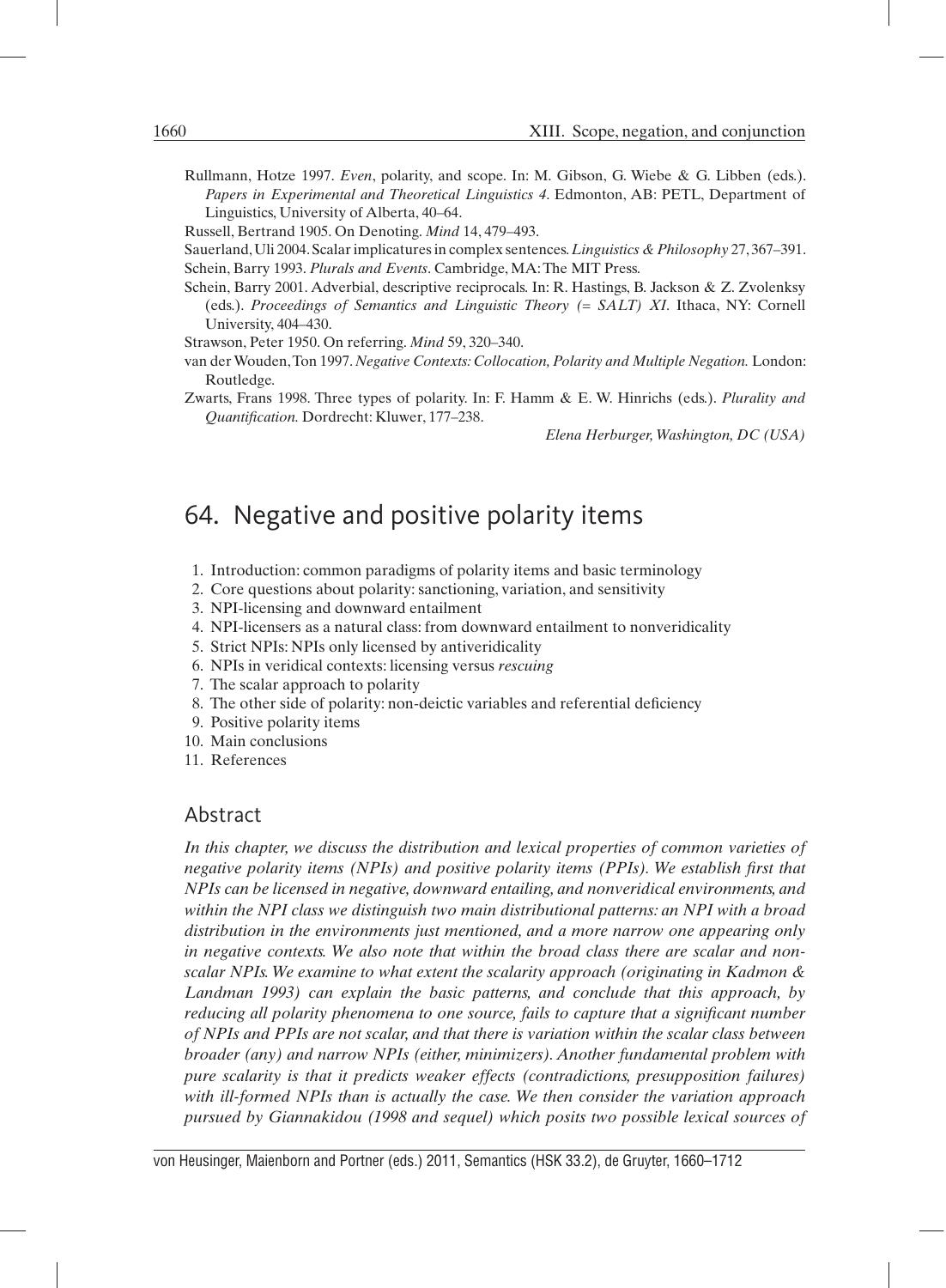*polarity: (a) scalarity (Giannakidou 2007a), which mostly yields weaker ill-formedness, and (b) referential deficiency of expressions that end up becoming NPIs. The variation approach is more consistent with the diversity of NPIs, and extends easily to PPIs, which, as a class, appear to be non-scalar (Szabolcsi 2004; Ernst 2009)*.

## 1. Introduction: common paradigms of polarity items and basic terminology

Polarity phenomena in natural language are pervasive. In this chapter, we study the properties of two of the most famous classes: 'negative polarity items' (NPIs) and 'positive polarity items' (PPIs). This first section offers the background necessary for our discussion, and introduces the terminology that will help identify NPIs and PPIs as distinct among other PI-paradigms.

## 1.1. Negative polarity items

NPIs are typologically very common (Haspelmath 1997 reports data from forty languages), and seem to exist in virtually every language we consider. Their hallmark property is exclusion from positive assertions with simple past (i.e., episodic sentences that make reference to a single positive event; Giannakidou 1997). English *any, ever,* Greek *tipota* 'anything'*,* and Dutch *ook maar iets* 'anything' are well-known NPIs:

- (1) a. Bill didn't buy *any* books. b. \*Bill bought any books. (versus: Bill bought {*War and Peace/*two books}).
- (2) a. \*Bill has *ever* read *War and Peace.* b. Bill hasn't ever read *War and Peace.*
- (3) a. Dhen idhe *tipota*o Janis. Greek not saw anything the John John didn't see anything.
	- b. \*Idhe tipota o Janis. John saw anything.
- (4) a. Niemand heeft *ook maar iets* gezien. Dutch nobody has even something seen Nobody saw anything.
	- b. \*Jan heeft ook maar iets gezien. \*John saw anything.

*Any, ever, ook maar iets,* and *tipota* are ill-formed in positive episodic sentences, but become fine with negation (and their distribution is in fact much broader, as we see later). Importantly, *any, ever* and *ook maar iets* are scalar in the sense that they invoke a *widened* domain of quantification, or may contain *even* (*ook maar* translates as *even*,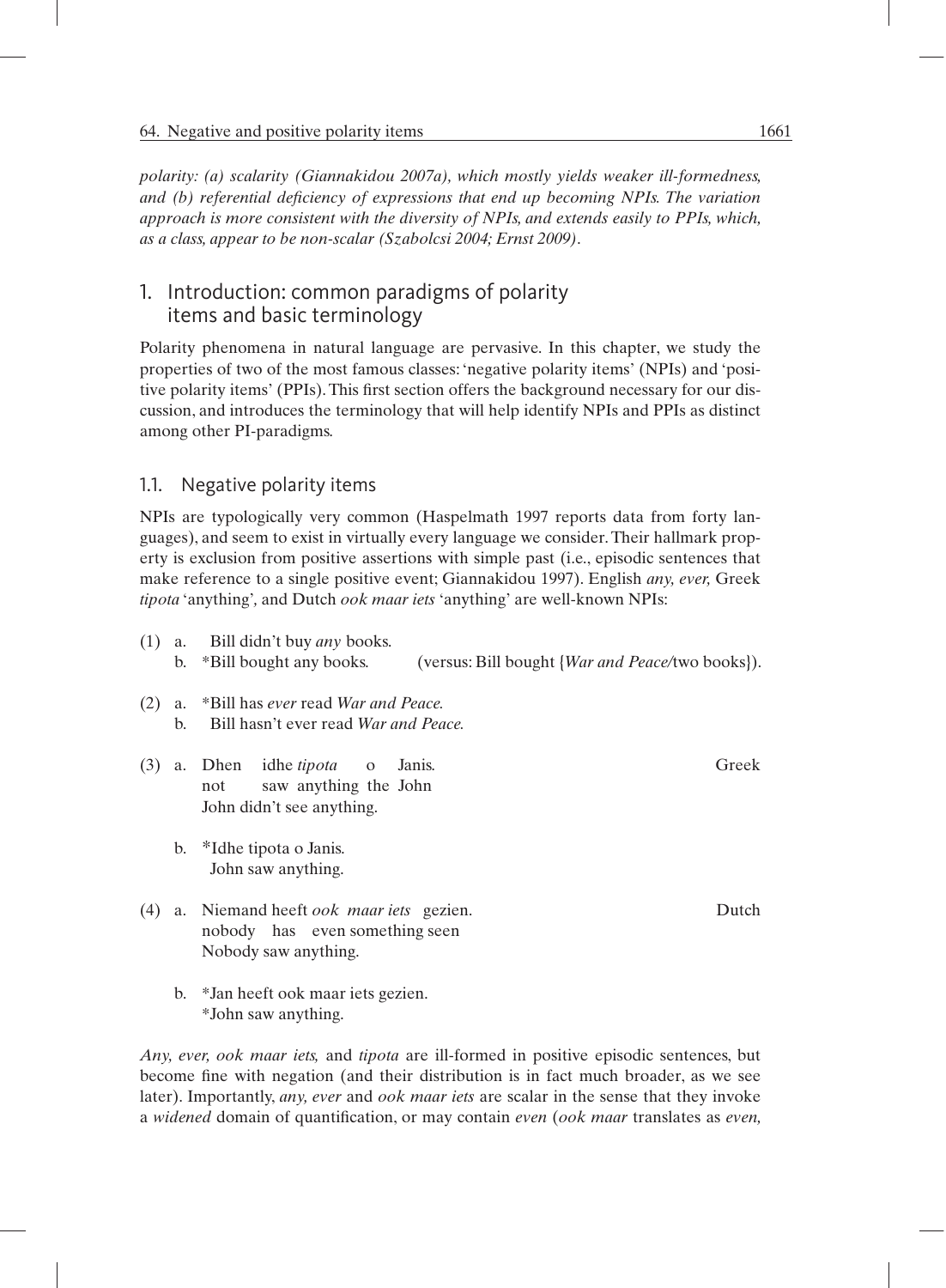as we see in the gloss above). Statements with scalar NPIs are usually strong, emphatic statements. Greek *tipota* is not scalar; rather a negative statement with *tipota* is weak (as opposed to an emphatic variant that we review later, and which is always emphatic; see Giannakidou 1994 and sequel).

The non-scalar NPI is a weak indefinite in that it always gets interpreted with narrow scope, and can never be used if the speaker has a specific object in mind (Giannakidou 1997, 1998; Giannakidou & Quer 2010). Such indefinites are said to have "low" referentiality (Partee 2008), and are labeled also *epistemically non-specifi c* (Haspelmath 1997), *extremely non-specifi c* (Farkas's 2002), or *referentially vague* (Giannakidou & Quer 2010). They are sensitive to 'knowledge of the speaker' and can only be used when the speaker does not know what their referent is. Such indefinites are referentially deficient also in that they are unable to introduce discourse referents on their own, as indefinites normally do (Giannakidou 1998). Referentially deficient NPIs are common crosslinguistically; besides Greek NPIs, similar distributions with NPIs are observed in Romanian (*vreun*; Farkas 2002; Falaus 2009), Salish (*ku*; Matthewson 1998), Navajo (*h… da*; Fernald & Perkins 2006), N-of-N structures in some Southern dialects of Dutch (van Craenenbrook 2008), and Korean *nwuku-(ila)to* NPIs (Yoon 2008). Scalar NPIs and nonscalar referentially deficient NPIs are the two main types that we find, and these will be the main object of study in this chapter.

NPIs belong to various syntactic categories: there are nominal NPIs, as the ones above, but also NPI adverbs (*ever,* Dutch *ooit;* Hoeksema 1999), NPI verbs (*hoeven, brauchen* in Dutch and German; van der Wouden 1994), NPI focus particles such as EVEN (Greek *oute*, Giannakidou 2007a; Spanish *nisiquiera* Herburger 2003, English *either*); and a class known as *minimizers* because they contain expressions of minimal amount (the earliest reference is Fauconnier 1975):

- (5) a. Bill isn't here yet. b. \*Bill is here yet.
- (6) a. I haven't seen Bill in years. b. \*I saw Bill in years.
- (7) a. Bill doesn't like pasta either. b. \*Bill likes pasta either.
- (8) a. Je hoeft niet te komen. (Dutch) you need not to come You need not come.
	- b. \*Je hoeft te komen.
- (9) a. Dhen theli na dhi *oute* to idhio tou to pedi. (Greek) not want3sg to see.3sg even.NPI the self his the child He doesn't want to see even his own child.
	- b. \*Theli na dhi **oute** to idhio tou to pedi. #He wants to see even his own child.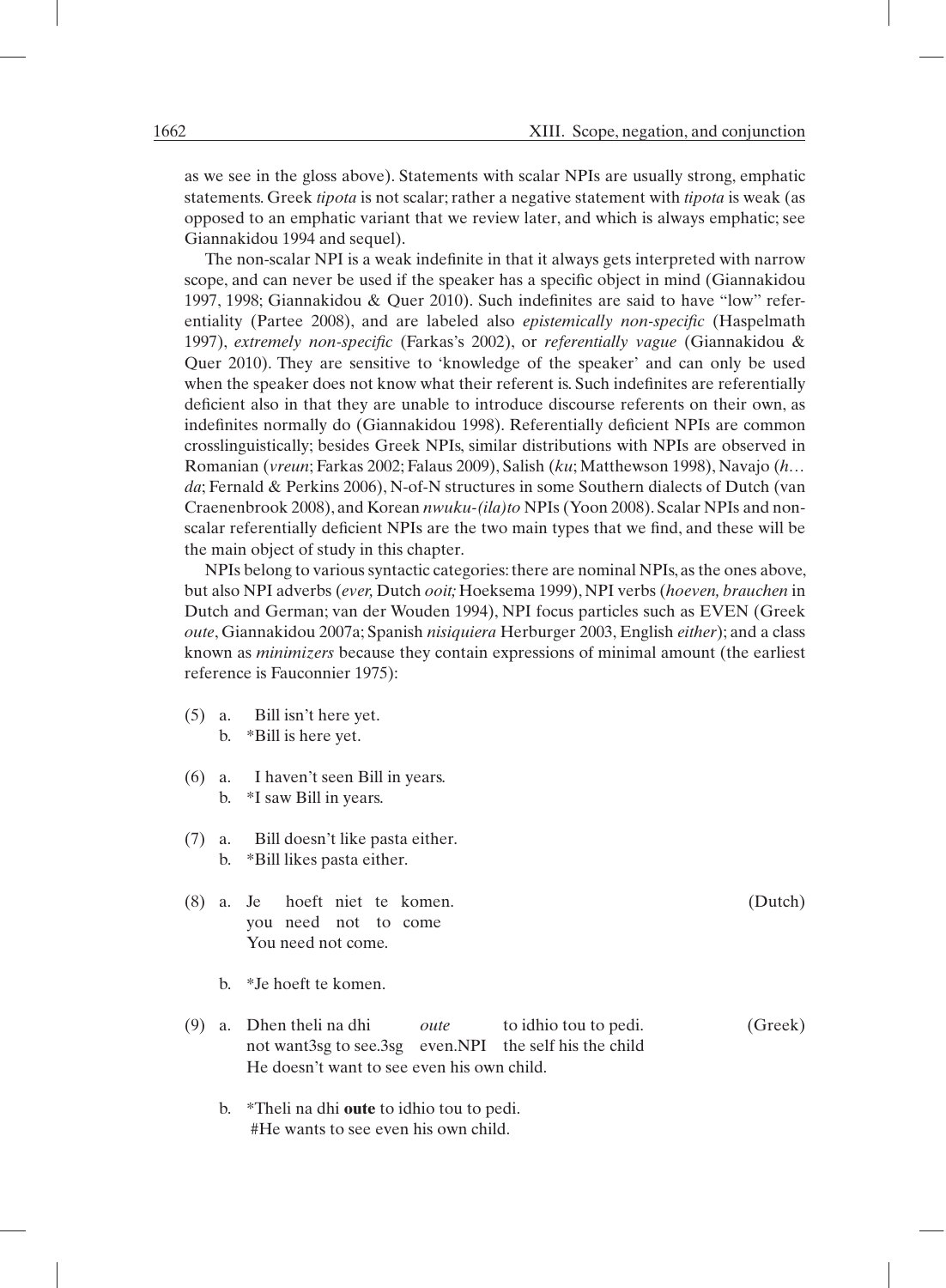- (10) a. Bill didn't lift *a finger* to help me.
	- b. She didn't say *a word* all night.

NPIs are said to be *licensed* (or *triggered;* Ladusaw 1980) by negation. Licensing normally says that the NPI must be in the scope of negation, and scope often translates into overt c-command:

- (11) a.  $\neg \exists x. \text{book}(x) \land \text{bought}(bill, x)$ b.  $\exists x.$  book  $(x) \land \neg$  bought (bill, x)
- (12) a. \*Any books Bill didn't buy.
	- b. Bill didn't buy any books.

*Any books* can only be interpreted inside the scope of negation, as in (11a) — the scoping in *b* is impossible. Furthermore, appearance to the left of negation, in a position where *any* is not c-commanded by negation is prohibited, though logically *any books* may still be in the scope of negation. Not all NPIs must be overtly c-commanded by their licenser, and language specific conditions can play a role, but this is certainly a strong tendency for (a subset of) NPIs. In this paper, our focus is on the semantics, and details of syntactic questions like overt c-command are put aside (see Giannakidou (1998: 232–242) for a semantic explanation for this tendency, by attributing it to the fact that NPIs cannot be topical: construals like (12a) are not possible because *any* would have to be interpreted as a topic, but it can't). For an attempt to reanalyze overt c-command as LF licensing, see Uribe-Etxeberria (1994).

### 1.2. Free choice items

Free choice items (FCIs) are often thought of in relation to NPIs. Because of *any,* which exhibits both NPI and FCIs usage, attempts have been made to attribute NPIs and FCIs to a common source (Chierchia 2006). This dual usage, however, does not characterize all NPIs, certainly not the non-scalar, referntially weaker ones, hence attempts of unification are bound to face a number of empirical challenges, as we will see in the paper.

FCIs express what Vendler (1967) called *freedom of choice*, a property manifested in the typical FCI use of *any* in generic sentences and with modal verbs:

|     | (13) Opjadhipote ghata kinigai pondikia.                          | (Greek)   |
|-----|-------------------------------------------------------------------|-----------|
| Any | cat hunts mice.                                                   | (English) |
|     | $(14)$ <i>Opjosdhipote</i> fititis bori na lisi afto to provlima. | (Greek)   |
| Anv | student can solve this problem.                                   | (English) |

In Greek the FCI *opjadhipote* is distinct lexically from NPI *tipota* (Giannakidou 1998 gives the full paradigms). These sentences with FCIs are not about specific cats, so in this sense FCIs are also non-referential expressions. However, FCIs are usually scalarmarked, and require exhaustive variation (Giannakidou 2001) — properties also described as *domain widening* (Kadmon & Landman 1993), *indifference* (von Fintel 2000; Horn 2000a, 2000b), *domain vagueness* (Dayal 1998), *non-individuation* (Jayez &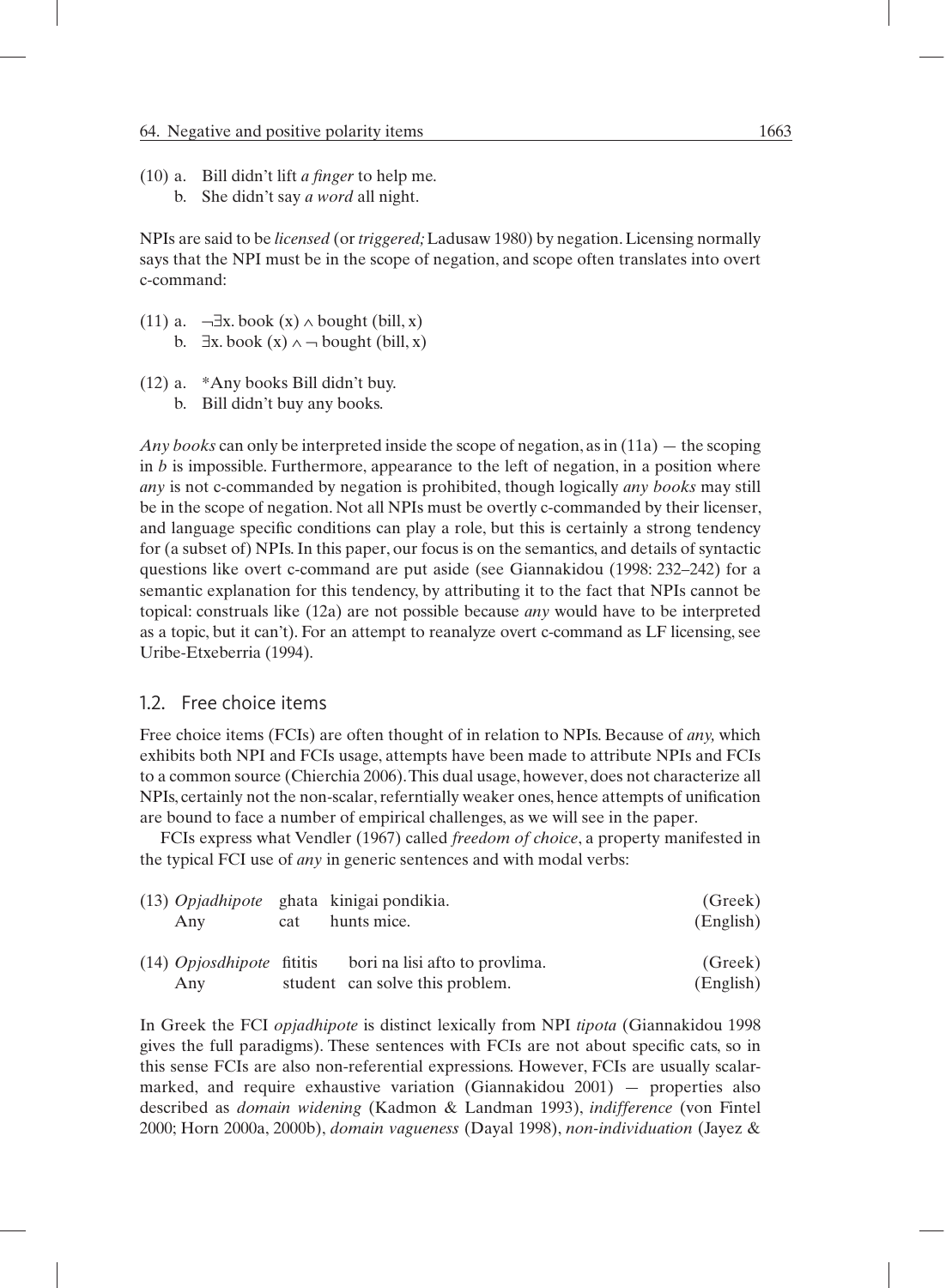Tovena 2005). Free choice is usually marked with special morphology — e.g., Greek – *dhipote*, and many languages follow the pattern of Greek with distinct lexicalizations of NPIs and FCIs (see Giannakidou & Cheng 2006; C. Lee 1997; Quer 1998, 1999; Vlachou 2007; Menéndez-Benito 2010 among others).

Importantly, FCIs are bad in both positive *and* negative sentences:

- (15) a. \*Idha *opjondhipote*. (Greek; Giannakidou 2001) saw.perf.1sg FC-person \*I saw anybody.
	- b. \*Dhen idha *opjondhipote.* not saw.perf.1sg FC-person Intended: I didn't see anybody.

Unlike NPIs, FCIs remain bad with negation in an episodic (simple past) context. Giannakidou (1998, 2001) and Giannakidou & Cheng (2006) show that this fact characterizes FCIs in many languages, e.g., Spanish, Catalan, French, Chinese:

- (16) \* (Non) Expulsaron del partido a *cualquier* disidente. (Spanish; Quer 1999) not expel.3pl from-the party acc FC dissident Intended: \*They expelled any dissident from the party. Intended: They didn't expel any dissident from the party.
- (17) \* (No) Li va comprar *qualsevol*ram. (Catalan; Quer 1998) not her/him aux.3sg to.buy FC bouquet Intended: \*S/he bought him/her any bouquet. Intended: S/he did't buy him/her any bouquet.

But not all FCIs are polarity sensitive; e.g., German *irgendein* (Kratzer & Shimoyama 2002) is fine in positive episodic contexts, and so is English *wh-ever* (Horn 2000a, 2005):

- (18) a. *Irgendjemand* hat angerufen. (Kratzer & Shimoyama 2002: (6)) irgend-one has called
	- b. \* Opjosdhipote tilefonise. (Greek)
- (19) a. Bill bought *whicheve*r book he liked. b. \*Bill bought whichever book.

Indeed, looking across languages, one finds variation in FCIs with respect to their status as polarity items — though the majority does seem to exhibit polarity sensitivity. I am not going to discuss how FCIs come to be polarity sensitive (see Giannakidou 2001; Giannakidou & Cheng 2006); rather, we consider FCIs only in order to compare to NPIs when it comes to assessing the idea that they are due to the same source (in particular, widening or scalarity). Given that FCIs remain bad with negation, we must hypothesize that NPIs and FCIs, as classes, cannot be sensitive to the same thing.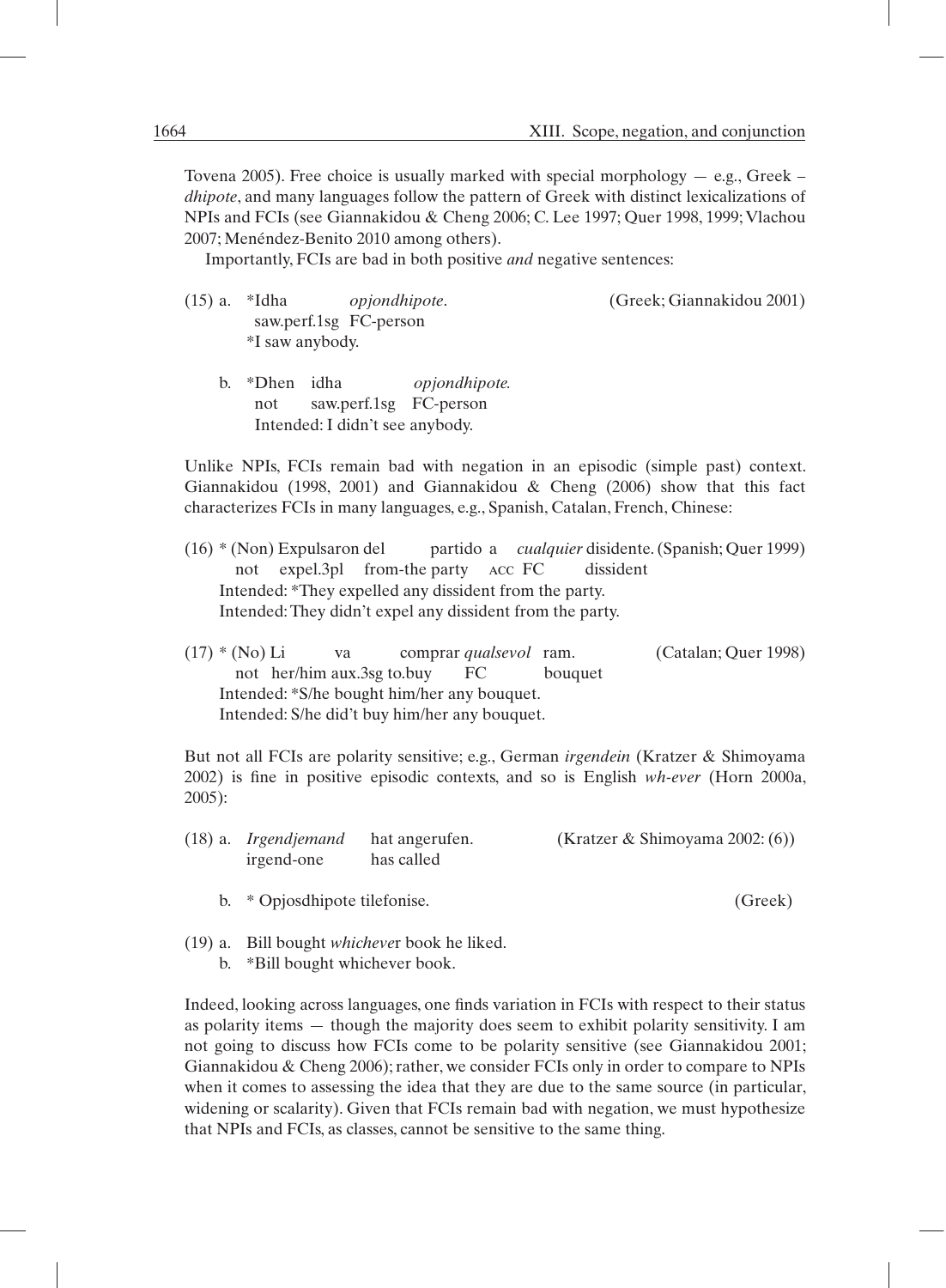### 1.3. Positive polarity items

Affirmative PIs, or positive PIs (PPIs) are expressions that are 'repelled' by negation and tend to escape its scope. PPIs were first identified as a class in Baker (1970), and are discussed more recently in Szabolcsi (2004), Nilsen (2003), and Ernst (2009). Expressions like *some, already, would rather*, and speaker oriented adverbs have been identified as PPIs in the literature:

- (20) a. Bill didn't buy some books. b.  $\exists x.$  book  $(x) \land \neg$  bought  $(b, x)$
- (21) a. Bill would rather be in Montpellier. b. #Bill wouldn't rather be in Montpellier.
- (22) a. John is here already. b. #John isn't here already.
- (23) a. Unfortunately, John died.
	- b. #John didn't unfortunately die.

As we see, *some books* exhibits the scope outside negation that *any* lacks, and only that. *Would rather* and *already* are also odd with negation, and likewise *unfortunately*. (Only metalinguistic denial — which is *not* regular negation (Horn 1989) — can rectify them, and see Ernst 2009 for discussion.) This contrasting behavior of NPIs and PPIs prompted analyses of PPIs as *anti-licensed* by negation (Giannakidou 1997, 1998; Progovac 1994; also Ladusaw 1980), but recently attempts have been made to reformulate anti-licensing as a positive condition (Szabolcsi 2004; Giannakidou 2006).

### 1.4. Roadmap

Polarity phenomena are significant because they provide a case of well-formedness that is not fully determined by syntax: the distribution of NPIs is not predicted by their syntactic category alone, and they seem to be sensitive to semantic factors of the sentence (roughly at this stage, the presence or not of negation). This sensitivity addresses the fundamental relation between syntactic and semantic well-formedness, and polarity thus provides a uniquely complex domain to investigate the relation between syntax and semantics, and the nature of semantic knowledge.

In this chapter, we examine the distribution and meaning of NPIs and PPIs, in the light of the issues that have determined the research in the past 30 years: distributional variation (within and across languages), mode of sanctioning (licensing, anti-licensing), and how the lexical semantics of the PI relates to its limited distribution. These foundational issues are presented in section 2. In section 3, we examine the basic distribution patterns of NPIs and see that NPIs are licensed in negative, downward entailing and nonveridical contexts (which may be upward entailing). In section 4, we discuss the notion of nonveridicality in more detail and show a correlation between mood and NPI licensing that concerns both scalar and non-scalar NPIs. In section 5 further we single out a class within NPIs that is licensed more narrowly in negative contexts. In section 6,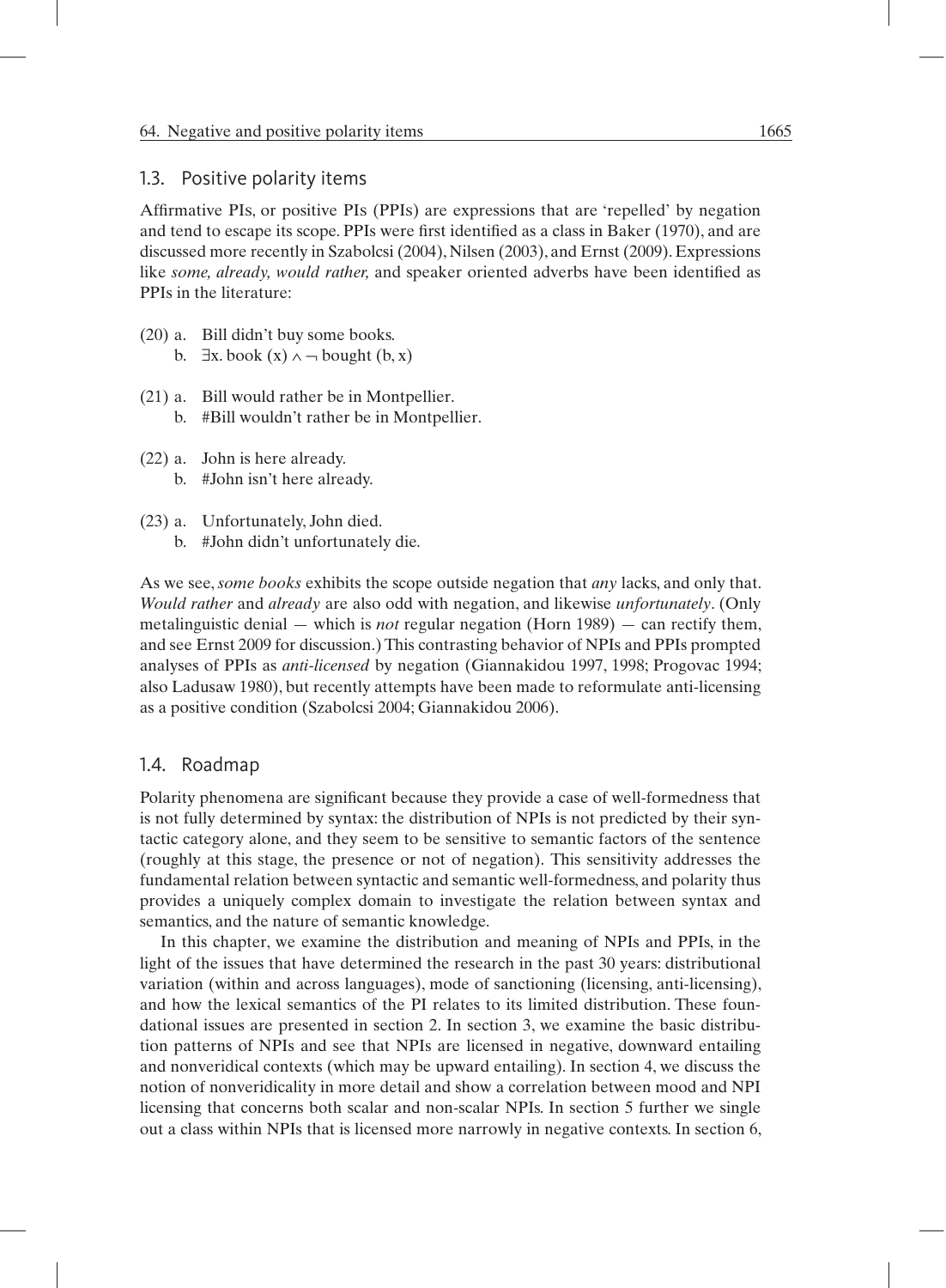we revisit the broad NPI class that appears in nonveridical contexts, and show that within this class, there is an NPI type, notably illustrated by English *any* and minimizers, that can appear in *veridical and non-DE* contexts. We propose this NPI is not actually licensed in these cases, but *rescued* by a global negative inference. In section 7 we discuss the scalarity approach to NPIs, and conclude that it is inadequate empirically and conceptually as a general theory of NPIs. In section 8, we identify low referentiality as a possible lexical source of NPIs, and define a class of NPIs that contain variables that cannot be used deictically. This is a widely attested class crosslingustically. In section 9, finally, we examine PPIs. We follow Ernst (2009) in acknowledging that the scalar approaches face problems when it comes to characterizing PPIs and PPI-variation. An approach based on veridicality and speaker commitment is argued to be more successful in this respect.

## 2. Core questions about polarity: sanctioning, variation, and sensitivity

NPI licensing has been a central issue in linguistic theory, and indeed one that has received considerable attention since Klima's (1964) seminal work on English negation. In the earlier works, the focus was on English NPIs, but recent crosslinguistic studies extended the empirical domain of polarity, and made obvious a complexity that in the earlier works went unnoticed.

The central theoretical task in most theories of polarity in the past 30 years has been to delimit the set of potential NPI-licensers. This is known as the *licensing* question (Ladusaw 1996). In order to be able to predict if an expression can act as a licenser or not, we have come to expect a coherent characterization of the set of expressions that can *possibly* allow PIs within and across languages. There have been two main approaches to the licensing question: a pragmatic one based on negation, and a semantic one. The pragmatic approach, best represented by Baker (1970) and Linebarger (1980, 1987, 1991) claims that *all* licensing is done by negation, either by entailment (with negation), or (conventional or conversational) implicature, when there is no negation in the sentence. Linebarger also proposes that NPIs must be in the *direct* scope of negation (Linebarger 1987), excluding PIs when "harmful" material intervenes between negation and PI; these cases are known as *intervention* phenomena and will not be discussed in the present paper for reasons of space (see Jackson 1994, however, for a good overview).

The semantic approach originates in Ladusaw (1980), and is further developed in Zwarts (1995), von Fintel (1999), and Giannakidou (1994, 1995, 1997, 1998, 1999, 2001, 2002, 2006). It maintains that the set of possible NPI licensers must include expressions that are negative, downward entailing (DE, Ladusaw; or Strawson D; von Fintel 1999), and nonveridical  $-$  in this case often without being negative or DE (Giannakidou, Zwarts). In sections 3 and 4 we define these terms precisely.

A second important question concerns the *status* of illicit NPIs*.* Polarity, as mentioned earlier, raises the question of well-formedness that is not purely determined by syntax. If not purely syntactic, then what is the nature of polarity ill-formedness? Since Ladusaw, the intuition has been that sentences with failed NPIs, e.g., \**Bill brought any presents, \*Bill talked to John either,* are unacceptable in a sense stronger than mere lexical anomaly, or presupposition failure.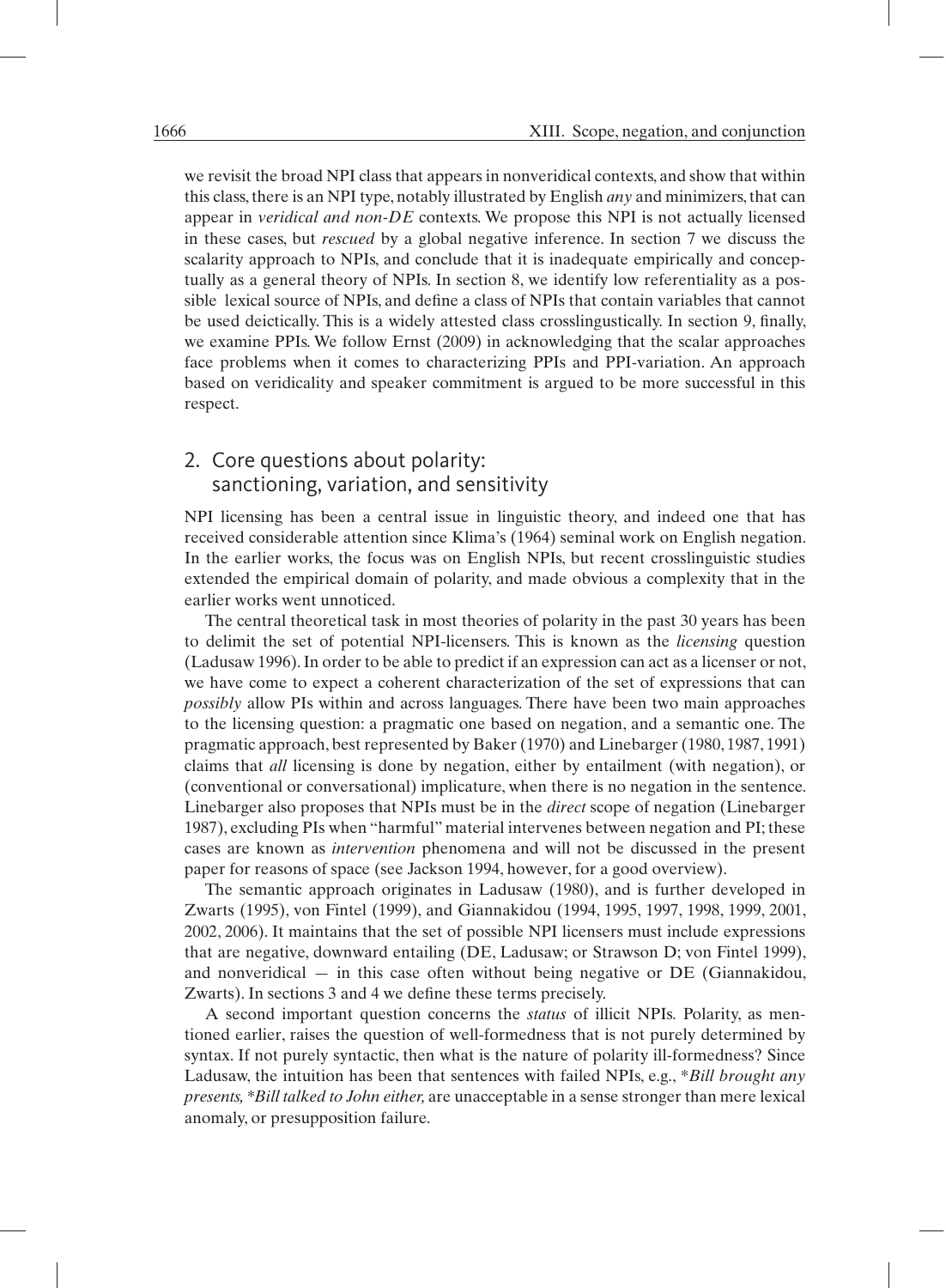- (24) a. #The king of France arrived yesterday.
	- b. #Jason has a population of 3 million.

Here we have a presupposition failure and a category mistake (people cannot have populations), and the sentences are perceived as odd, though we can almost figure out what they mean (e.g., *If Jason were a city, then it would have the population of 3 million*, and likewise, *If France had a King then that person could have visited the museum yesterday*). Ill-formed *any, tipota, ook maar,* and similar NPIs, on the other hand, are odd in a qualitatively different way. But how exactly?

In the more than thirty years of research on polarity, with a few exceptions (Ladusaw 1996; Giannakidou 1998, 2001), scholars were eager to ignore the status question. Ladusaw in his dissertation certainly thought that *any* failures are not mere pragmatic oddities, and presented polarity conditions as cases of grammatical *semantic well-formedness* (see also Ladusaw 1983). Recently, on the other hand, the tendency has been to view NPI illformedness as pragmatic infelicity or, as Chierchia puts it, 'logical failure' (Lahiri 1998; Krifka 1995; Chierchia 2006; van Rooy 2003). In these approaches, NPI failures are typically reduced to presupposition failures or contradictions. However, recent processing evidence suggests that polarity failures have stronger psychological status mere lexical anomalies (Saddy at al. 2004; Drenhaus et al. 2006; Drenhaus, Blaszczak & Schütte 2010. This research finds a biphasic N400/P600 pattern with violating conditions of NPIs, suggesting that the processing of NPIs is linked to syntactic and semantic factors: roughly, the N400s reflect the attempts to integrate the NPI semantically, and the P600 manifests the processing cost relating to syntax. These results, though to some extent inconclusive, challenge the idea that NPI failures are mere presupposition failures or contradictions, and at any rate call for caution when it comes to deciding what kind of explanation for the NPI-distribution one must look for. We will come back to the questions of status when we discuss the pragmatic theories later in section 7.

Finally, a third important question concerns compositionality: for a given PI-paradigm, what exactly is responsible for the limited distribution we see? This question prompts a close examination of the lexical contribution of individual classes of NPIs, but in the earlier days polarity conditions were postulated as global, composition external filters on sentences (or grammatical representations), without recourse to the lexical meaning of the NPI. (Another case of such global filtering were the principles of binding theory). For instance, *semantic filtering* (Ladusaw 1983) claims that a syntactically well-formed structure with *any* will be filtered out semantically, because *any* is subject to a semantic licensing condition (it requires negation), and this condition is not satisfied if there is no negation. Why *any* is subject to this condition is not explained, but is merely stipulated.

In current theorizing, the idea of global semantic filtering is unsatisfactory. Instead, we want lexical motivation for the observed licensing rules; we want to understand how the lexical content of a given PI is responsible for its limited distribution. In the new agenda, the polarity status is no longer stipulated but follows from compositional processes*,* and PIs are no longer "special" or mysterious, but manifestations of properties and phenomena whose existence is independently motivated in the grammar. Recent examples of theories inspired by this goal are: Kadmon & Landman (1993), Lee & Horn (1994), Krifka (1995), Israel (1996, 2004, Lahiri (1998), Tovena (1998), Giannakidou (1998, 2000, 2001, 2007), Chierchia (2006). A view of sensitivity has emerged where PIs are 'deficient'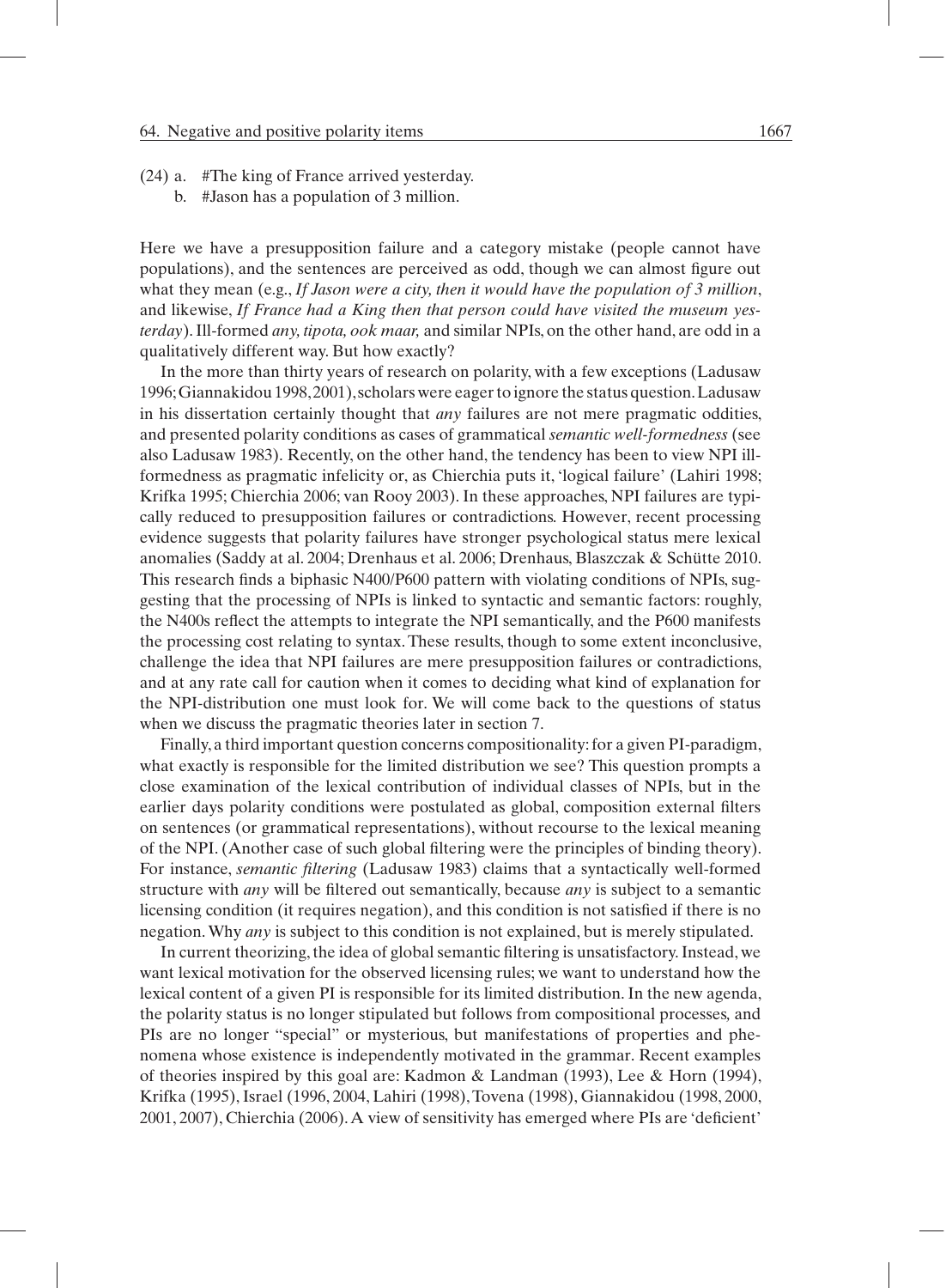because they contain, or lack, components in their meanings, thereby creating more demands on the environments of occurrence.

Having outlined these important foundational issues, we now go back to *any* and the Greek and Dutch NPIs we introduced earlier, and take a closer look at their distribution.

## 3. NPI-licensing and downward entailment

There is indeed a class of NPIs (to be discussed in section 5) whose distribution is limited to mainly negative contexts. The distribution of *any*, however, exceeds negation by far. I proceed to show this incrementally. First, *any* is fine in the scope of *few* (the IP c-commanded by *few professors*), and in the NP argument (i.e., the restriction) of the universal quantifier *every*:

- (25) a. Every [student who saw anything] contacted the police.
	- b. {Few professors/\*Many professors} invited any students.

The restriction of *every*, especially, makes a remarkable case against negation being the key factor in the appearance of *any*. *Any* also appears in questions, and in *if*-clauses:

- (26) a. If you say anything about this, I'll be very upset.
	- b. Did you see anybody?

Klima (1964) coined the term "affective" to unify descriptively negation, questions, and the other environments where *any* occurs, but "affective" remains merely a descriptive label in Klima. Real progress beyond that was made with Ladusaw (1980) who argued that there is an underlying semantic property characterizing all affective contexts: downward entailment (DE).

## 3.1. Downward entailment, and degrees of negativity

Ladusaw proposed the following licensing condition for NPIs:

#### (27) *Ladusaw's (1980) licensing condition*

 $\alpha$  is a trigger for negative polarity items in its scope iff  $\alpha$  is downward entailing.

*Trigger* is the expression in the sentence that is needed to make the NPI legitimate, i.e., the *licenser* of the NPI. Unlike upward entailing (UE) functions, which are order preserving and closed under supersets, DE functions are order reversing and closed under subsets. Both are illustrated below (the definitions rely on Zwarts 1986; Giannakidou 1998):

(28) A function *f* is upward entailing iff for every X,Y: if  $X \subseteq Y$ , then  $f(X) \subseteq f(Y)$ 

(29) A function *f* is downward entailing iff for every X,Y: if X⊆Y, then *f*(Y) ⊆*f*(Z)

UE functions support inference from sets to supersets, and DE functions support inference from sets to subsets. In DE contexts, expressions denoting sets can be substituted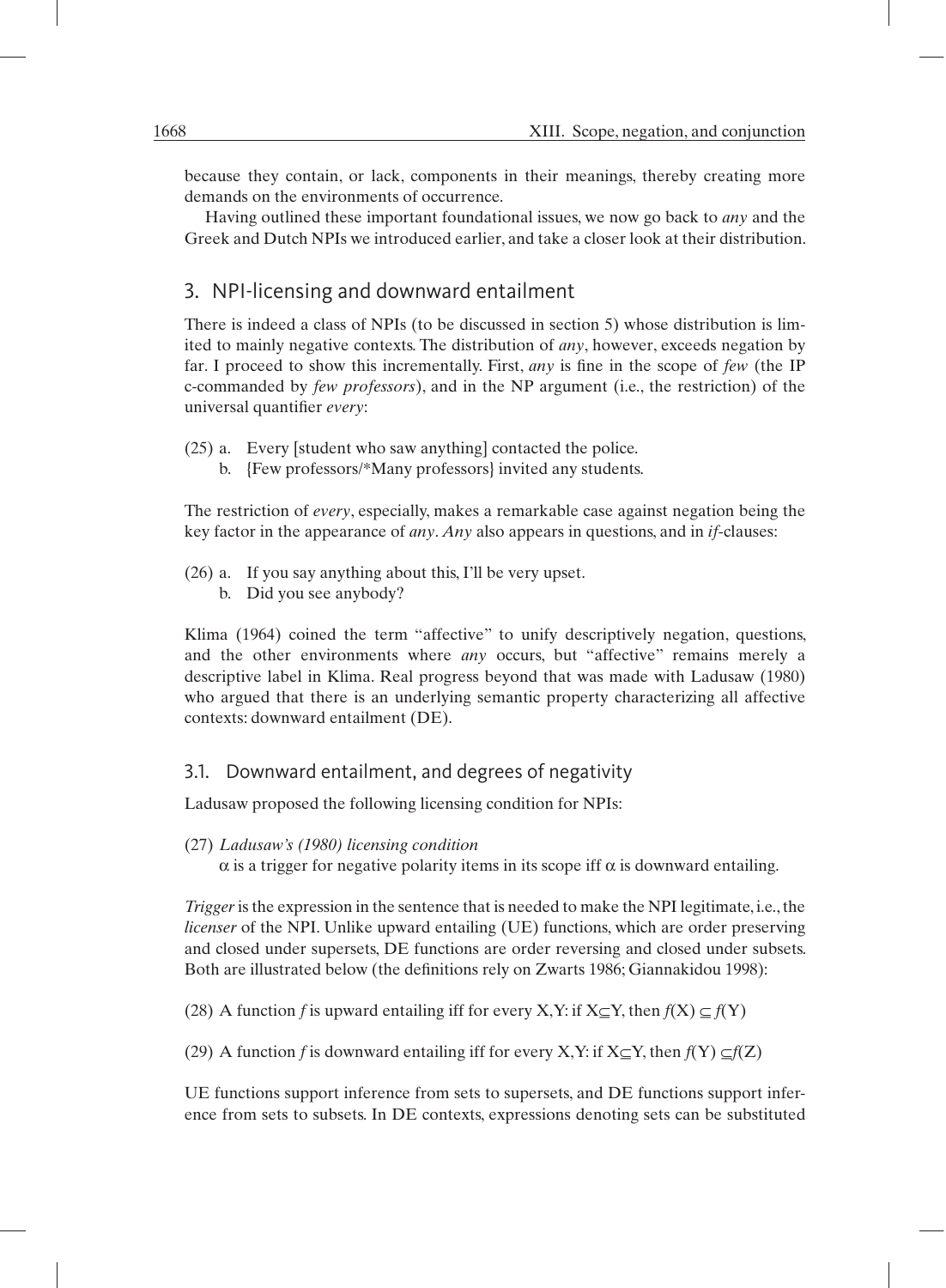for expressions denoting subsets *salva veritate*. Negation, *few students* and the restriction of *every* are DE:

(30) a Lucy does not like linguistics. ࢬ linguisticsࢫ⊇ࢬsyntaxࢫ

∴ Lucy does not like syntax.

 b Few students like linguistics.  $\llbracket$  syntax $\rrbracket \subseteq \llbracket$  linguistics  $\rrbracket$  $\frac{1}{\sqrt{2}}$  ,  $\frac{1}{\sqrt{2}}$  ,  $\frac{1}{\sqrt{2}}$  ,  $\frac{1}{\sqrt{2}}$  ,  $\frac{1}{\sqrt{2}}$  ,  $\frac{1}{\sqrt{2}}$  ,  $\frac{1}{\sqrt{2}}$  ,  $\frac{1}{\sqrt{2}}$  ,  $\frac{1}{\sqrt{2}}$  ,  $\frac{1}{\sqrt{2}}$  ,  $\frac{1}{\sqrt{2}}$  ,  $\frac{1}{\sqrt{2}}$  ,  $\frac{1}{\sqrt{2}}$  ,  $\frac{1}{\sqrt{2}}$  ,  $\frac{1}{\sqrt{2}}$ 

 $\overline{\phantom{a}}$  ,  $\overline{\phantom{a}}$  ,  $\overline{\phantom{a}}$  ,  $\overline{\phantom{a}}$  ,  $\overline{\phantom{a}}$  ,  $\overline{\phantom{a}}$  ,  $\overline{\phantom{a}}$  ,  $\overline{\phantom{a}}$  ,  $\overline{\phantom{a}}$  ,  $\overline{\phantom{a}}$  ,  $\overline{\phantom{a}}$  ,  $\overline{\phantom{a}}$  ,  $\overline{\phantom{a}}$  ,  $\overline{\phantom{a}}$  ,  $\overline{\phantom{a}}$  ,  $\overline{\phantom{a}}$ 

 $\frac{1}{\sqrt{2}}$  ,  $\frac{1}{\sqrt{2}}$  ,  $\frac{1}{\sqrt{2}}$  ,  $\frac{1}{\sqrt{2}}$  ,  $\frac{1}{\sqrt{2}}$  ,  $\frac{1}{\sqrt{2}}$  ,  $\frac{1}{\sqrt{2}}$  ,  $\frac{1}{\sqrt{2}}$  ,  $\frac{1}{\sqrt{2}}$  ,  $\frac{1}{\sqrt{2}}$  ,  $\frac{1}{\sqrt{2}}$  ,  $\frac{1}{\sqrt{2}}$  ,  $\frac{1}{\sqrt{2}}$  ,  $\frac{1}{\sqrt{2}}$  ,  $\frac{1}{\sqrt{2}}$ 

∴ Few students like syntax.

(31) Every [student who likes linguistics] came to the party. **[student who likes syntax]**  $\subseteq$  [student who likes linguistics ]

∴ Every student who likes syntax came to the party.

DE thus appears to capture the occurrence of NPIs with negation and in the restriction of *every*. This was a remarkable result, and DE initiated a fruitful research program for semanticists (Hoeksema 1986; Zwarts 1986, 1993; van der Wouden 1994; Kas 1993; Dowty 1994; among many others); one also finds references to licensing environments as non-UE (Postal 2000; Progovac 1994).

Zwarts (1993), further, conceptualized all DE as *minimally* negative in that they satisfy the first and fourth of de Morgan relations, and he defined within this class more *strongly* negative functions: antiadditive and antimorphic ones. Antiadditive functions satisfy the first de Morgan biconditional. Antimorphic functions, on the other hand, convey *classical* negation in Zwarts's terminology and satisfy all four of the de Morgan relations; sentence negation is thus antimorphic:

| (32) Downward entailment | (a) $f(X \cup Y) \rightarrow f(X) \cap f(Y)$<br>(b) $f(X) \cup f(Y) \rightarrow f(X \cap Y)$         |
|--------------------------|------------------------------------------------------------------------------------------------------|
| Antiadditivity           | (a) $f(X \cup Y) \leftrightarrow f(X) \cap f(Y)$<br>(c) $f(X) \cup f(Y) \rightarrow f(X \cap Y)$     |
| Antimorphicity           | (a) $f(X \cup Y) \leftrightarrow f(X) \cap f(Y)$<br>(d) $f(X) \cup f(Y) \leftrightarrow f(X \cap Y)$ |

Antiadditive functions are a subset of the DE, and antimorphic functions are a subset of the anti-additive. A DE quantifier like *few* is not antiadditive, but *nobody* is. Depending on whether they are licensed by DE, antiadditive or antimorphic expressions, Zwarts distinguishes between *weak, strong*, and *superstrong* NPIs. *Any* is weak in this system because it is licensed by *few,* but the Dutch *ook maar iets* (that we saw at the beginning of the chapter) is strong: it is not licensed by *weinig* 'few' and needs *niemand*  'nobody':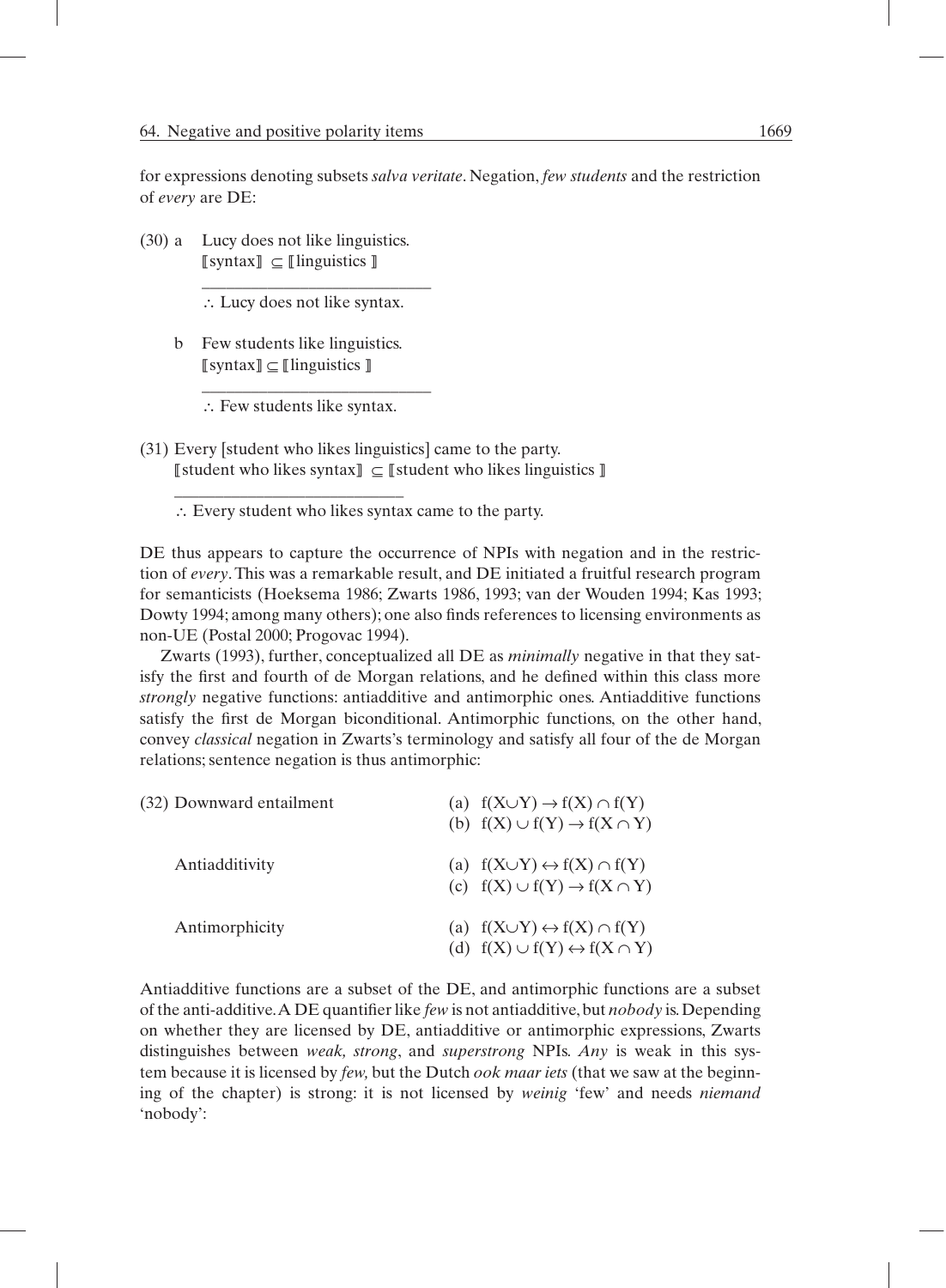- (33) a. \**Weinig* mensen hebben ook maar iets gezien. (Zwarts 1981) few people have.3pl anything seen Few people saw anything.
	- b. *Niemand* heeft ook maar iets gezien. nobody have.3pl anything seen Nobody saw anything.

Van der Wouden (1994) further mentions a class of collocations that require antimorphic negation, i.e., idioms like *voor de poes* in Dutch, which can only occur in with negation: *niet voor de poes zijn* "to not be considered lightly". In this tradition, the shared enthusiasm has been that we can characterize semantically the class of NPI-licensers, and that within that class we can neatly establish varying degrees to sensitivity to stronger or weaker forms of negation. The facts however, are not as neat because, as we see next, not all environments where NPIs appear can be described as DE.

## 3.2. Problems with DE: NPIs appear in non-DE contexts

Critiques of DE are to be found in numerous places in the literature starting with Linebarger 1980; I will mention here also Zwarts (1995), Giannakidou (1997, 1998, 2006), and van Rooy (2003). Linebarger's criticism aimed to show that an entailment based approach to NPIs is simply untenable (see Giannakidou 2006 for addressing some of Linebarger's concerns). From our current perspective, the main conceptual problem with both the old-style Ladusaw and the refined Zwarts style DE-condition is, as mentioned earlier, that they are merely stipulated as global, composition external filters on representations that contain PIs; why NPIs are subject to DE-based licensing rules remains a mystery. Most accounts within this earlier tradition limit their analytical goal to simply positing licensing conditions.

In this section we focus on the main empirical problem: DE does not predict the correct set of licensing environments in English or crosslinguistically, and it is not flexible enough to capture the variation attested.

### 3.2.1. Non-uniform and unexpected licensing in the restrictions quantifiers

Though DE appears to explain nicely the occurrence of NPIs in the restriction of *every,*  the distribution of NPIs in the restrictions of quantifiers is factually more complex. First, we find a contrast between the restriction of *every*, which allows *any*, and the restriction of *each* and *both*, which doesn't (Giannakidou 1997, 1998); for earlier notes see also Horn (1972), Seuren (1984):

(34) {Every student/the students} who saw anything reported to the police.

- $(35)$  a.  $\frac{*}{?}$ ?Each student who saw anything reported to the police.
	- b. \*/??Both students who saw anything should report to the police.

(Greek NPIs behave exactly the same). This asymmetry is problematic for DE which predicts uniform licensing in universal restrictions, and Giannakidou (1997, 1998, 1999)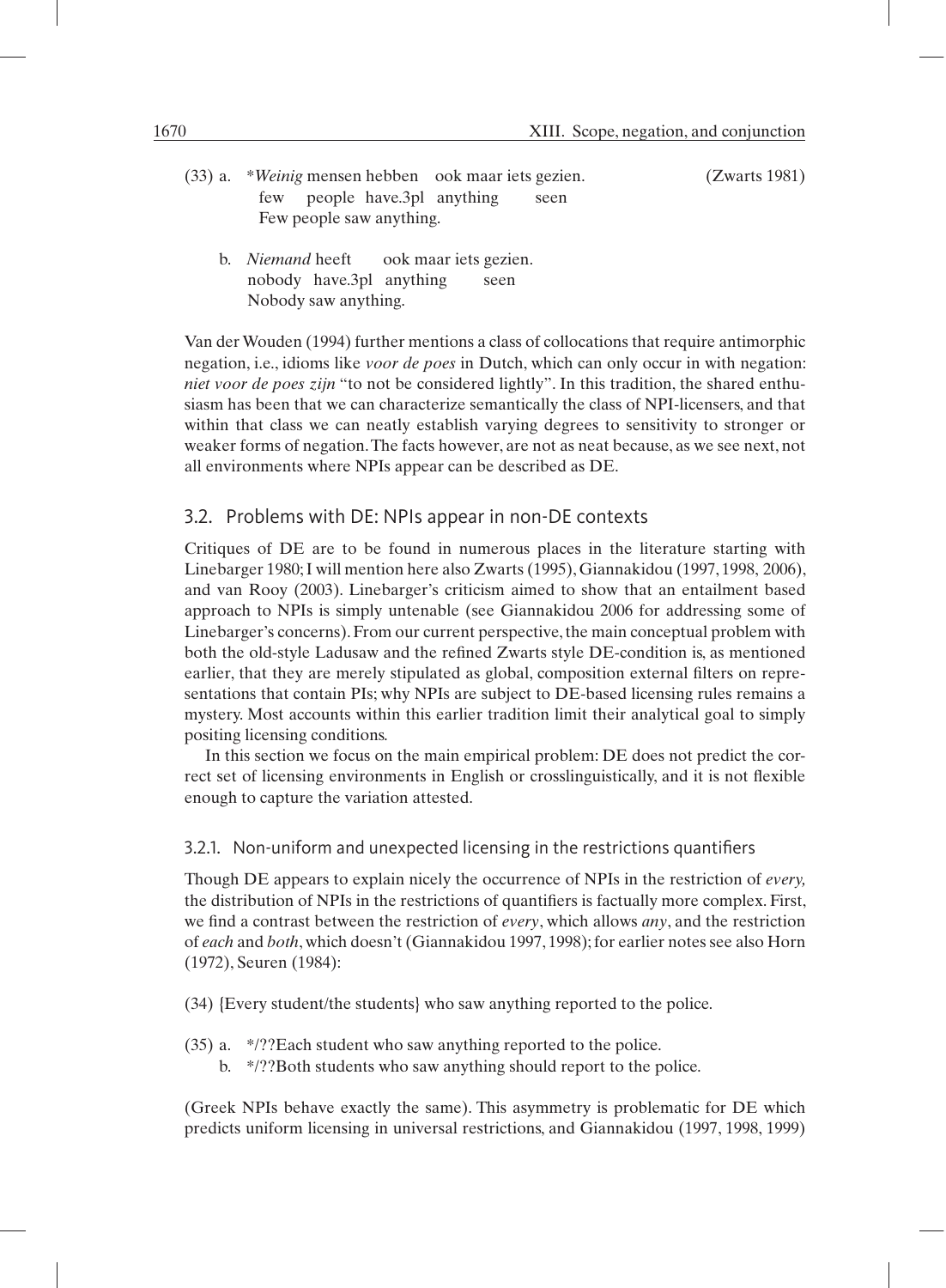argued that the contrast follows if we consider that *each* and *both*, but not *every*, are presuppositional. Presuppositional determiners can only be defined in non-empty domains. *Every* has no such restriction and can be used in a context that allows an empty domain (for more details see Giannakidou 1998, 1999). The non-sanctioning with *each/both* then suggests that, for NPIs, it is not DE that matters, but whether or not there exists a nonempty domain.

Israel (2004) further observes (and see Sailer 2009 for more recent discussion) the following data, supporting again the correlation between NPIs in the restriction and (non) existentence:

- (36) a. *Most* children with *any sense* steal candy.
	- b. *Most* people who would *lift a finger* to help Bill now are either very foolish or very well-paid.

We see here that *most* too can license an NPI in its restriction — despite that it is not DE. For *most* to license NPIs, it must be used generically — these are law-like contexts where the existential commitment of *most* gets suspended. These data support what we just observed about *every* versus *each/both*, and are problematic if we assume that DE is all that we need to account for NPIs in restrictions of determiners. Giannakidou (1998: Ch. 3) finally discusses certain specificity effects that can be understood as pointing in the same direction, and see also Hoeksema 2010 for data from Dutch suggesting the role of non-existence in the restriction.

### 3.2.2. NPIs in questions

DE cannot explain the occurrence of NPIs in questions. It is very hard to establish monotonicity patterns in questions, and to my knowledge, there has been no successful attempt to do this, a difficulty noted already by Ladusaw (see also Guerzoni  $\&$  Sharvit 2007). This is a serious empirical problem, as NPIs are very common in questions: in virtually every language that can be identified to have an NPI with distribution that exceeds negation, the minimal extension is questions. I illustrate below with Greek and Dutch:

|                         | $(37)$ a. Heb je ook maar iets gezien?         |      | (Dutch) |
|-------------------------|------------------------------------------------|------|---------|
|                         | have.2sg you anything<br>Did you see anything? | seen |         |
| b. Idhes<br>saw. $2$ sg | tipota?<br>anything<br>Did you see anything?   |      | (Greek) |

The Dutch *ook maar iets*, and the Greek *tipota* are fine in information questions (and with no negative bias), while *not* being licensed by the equivalents of *few:*

| $(38)$ a. */??Liji anthropi idhan |  |                          | tipota.                     | (Greek) |
|-----------------------------------|--|--------------------------|-----------------------------|---------|
|                                   |  |                          | few people saw.3pl anything |         |
|                                   |  | Few people saw anything. |                             |         |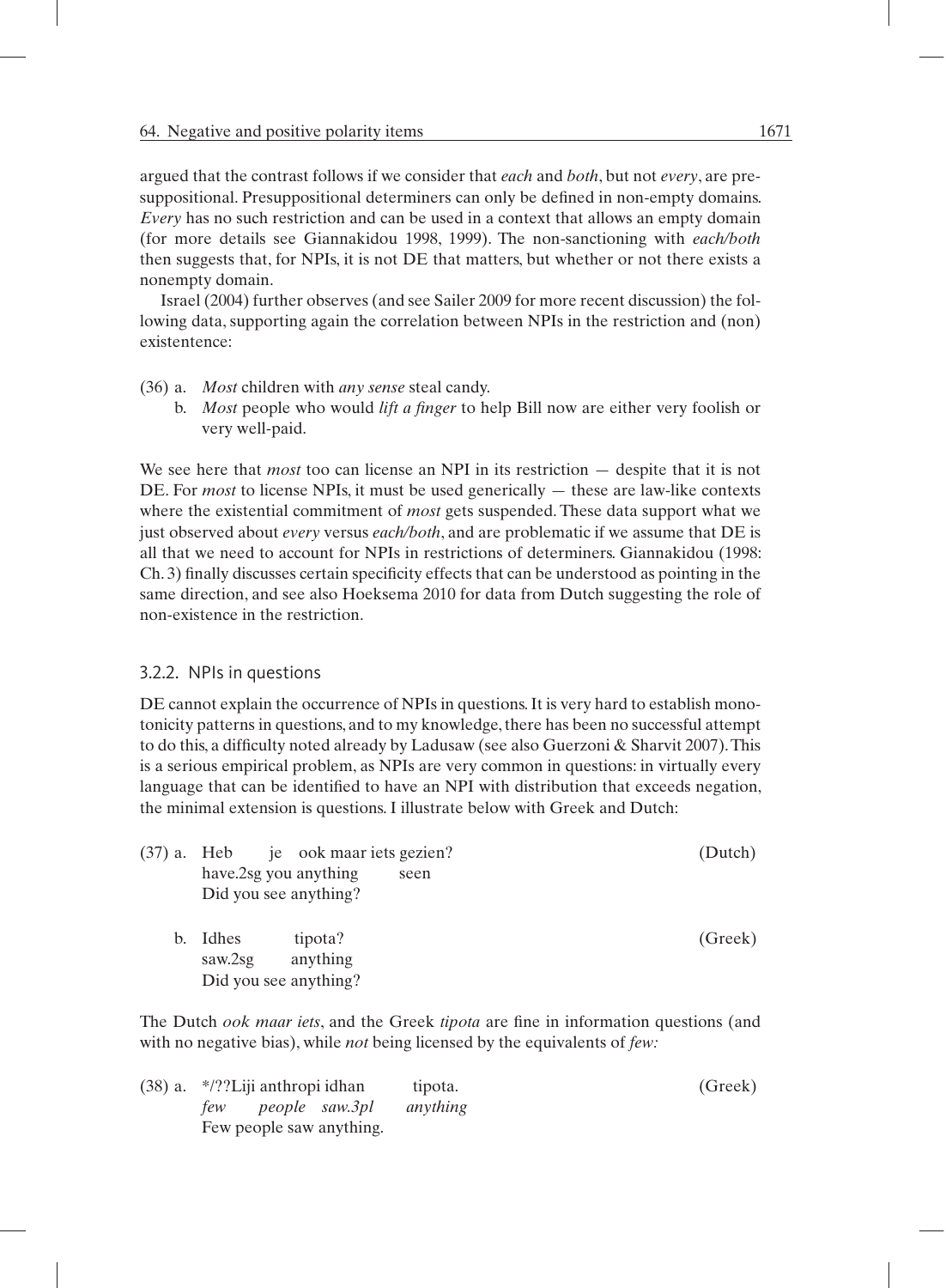- b. \* To poli 5 anthropi idhan tipota. At most five people saw anything.
- c. \*Weinig mensen hebben ook maar iets gezien. Few people saw anything.

The non-occurrence of *ook maar iets* and *tipota* with a DE quantifier, and their improvement with questions challenges the assumption that these items are sensitive to DE, and the attempt to render them strong NPIs fails: a strong NPI, according to Zwarts, is expected to occur in antiadditive environments only, but questions are not DE, let alone not antiadditive. Things become worse next, when we consider modal and other non-DE contexts.

### 3.2.3. Modal and other non-DE enviroments for NPIs

NPIs appear in imperatives, with modal verbs, subjunctive complements of propositional attitudes, habituals, and disjunctions (Giannakidou 1994, 1995, 1998, 1999, 2006). I illustrate with Greek and English *any* in order to keep things simple, but similar observations are reported for NPIs in Salish (Matthewson 1998), Chinese (Lin 1996), Navajo (Fernald & Perkins 2006), Russian (Haspemath 1997; Pereltsvaig 2000), Ossetic (Haspelmath 1997), Hindi NPIs (Lahiri 1998), N-of-N NPIs in southern Dutch dialects (van Craenenbrok 2008), and Romanian *vreun* NPIs (Farkas 2002; Falaus 2009), to mention just some of the paradigms.

| (39) a.     | Patise<br>press.imperative<br>Press any key.                                                                | {kanena/opjodhipote} pliktro.<br>any key  |
|-------------|-------------------------------------------------------------------------------------------------------------|-------------------------------------------|
|             | b. O Janis bori na milisi<br>the John may subj talk.3sg<br>John may talk to anybody.                        | me {kanenan/opjondipote}.<br>with anybody |
| $c_{\cdot}$ | O Janis ine prothimos na milisi<br>the John is willing subj talk.3sg<br>John is willing to talk to anybody. | me {kanenan/opjondipote}<br>with anybody  |

Modal environments are known to be non-monotone. We talk more about the licensing of NPIs with propositional attitudes in section 4, but notice here that in Greek both the non-scalar NPI and the FCI are good in modal contexts. In other words, it is not just FCIs that we find in imperatives, with modals verbs and propositional attitudes.

Another problematic case for DE is the conditional. I illustrate below with *any* as well as the Greek NPIs and FCIs, to make clear that it is not just a free choice effect that we observe:

(40) An kimithis me {opjondhipote/kanenan} tha se skotoso. if sleep.2sg with FCI-person/NPI-person fut you kill.1sg 'If you sleep with anybody, I'll kill you.'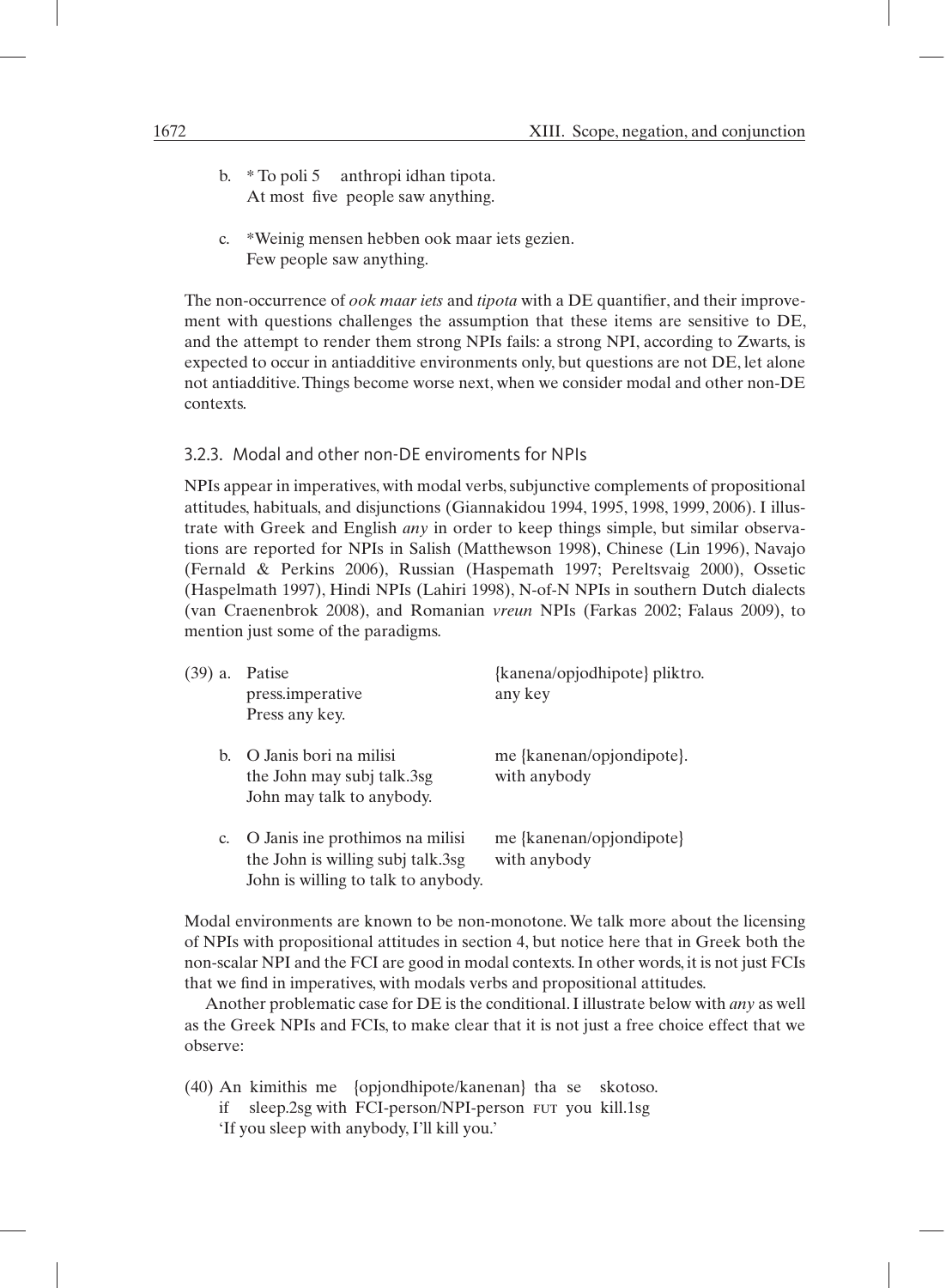Heim (1984) noted the problem with classic DE in conditionals. If the set of situations where one *goes to Spain and has a car accident* is a subset of the set of situations where one *goes to Spain,* it becomes problematic to infer from *If you go to Spain you will have a good time* that *If you go to Spain and have a car accident you will have a good time.*  Heim herself suggested that we can maintain DE if we strengthen pragmatically the antecedent, and the line of pragmatically restoring DE is later taken on in von Fintel (1999). However, Giannakidou (2006) shows that if we allow pragmatic reasoning to determine DE, we make too broad predictions—and we lose one of the most appealing features of the Ladusaw-Zwarts approach: that NPIs are sensitive to semantic properties of the environment of occurrence.

Another non-negative and non-DE NPI-environments is the habitual. Giannakidou (1995) noted that Greek NPIs and FCIs appear in habitual sentences with Q-adverbs of varying force (meaning *often, rarely, sometimes, never*). In Greek, the habitual sentence Greek contains imperfective aspect:

| (41) I Eleni dhiavaze sinithos                                               |            | {kanena/opjodhipote} periodhiko (otan |
|------------------------------------------------------------------------------|------------|---------------------------------------|
|                                                                              |            | variotane).                           |
| the Ellen read.imperf.3sg usually NPI/                                       | <b>FCI</b> | magazine                              |
| Ellen used to read {some magazine or other/any magazine} when she was bored. |            |                                       |

The ambiguity of the English simple past, which allows perfective and habitual readings, may help improve *any*, if speakers understand the sentence as habitual, as indicated above. And we also see here that the NPI appears in the scope (the main VP) of the clause, not the restriction. We also see in the example above that NPIs as well as FCIs appear in habitual sentences with Q-adverbs. FCIs additionally appear without Q-adverbs with generic readings (unlike Greek NPIs, which cannot refer to kinds; Giannakidou 1997).

Finally, NPIs occur in disjunctions (Giannakidou 1998):

- $(42)$  a. I bike mesa kanenas i afisame to fos anameno. (disjunction) either entered.3sg NPI OR left.1pl the light on (??/#Either anybody came in OR we left the light on.)
	- b. \*Bike mesa kanenas ke afisame to fos anameno. (conjunction) \* Anybody came in AND we left the light on.

(Notice here the asymmetry with *any*, discussed in Giannakidou 1999, 2006.) The occurrence of NPIs in disjunctions but not conjunctions is very unexpected from the point of view of negation or DE, and suggests a role of veridicality for NPI-licensing: disjunctions are nonveridical, but conjunction is veridical (it requires that both conjuncts be true; Zwarts 1995).

I summarize below the broad distribution of NPIs, *any* and FCs, some of which I illustrated here. The Tab. 64.1 relies on Giannakidou 20

Rows 1–17 are the core polarity data an adequate theory of polarity must explain. Notice that, of these environments, only the restriction of universal quantifiers, DE quantifiers (which are *not* licensers in Greek), and negation are DE, the rest are not.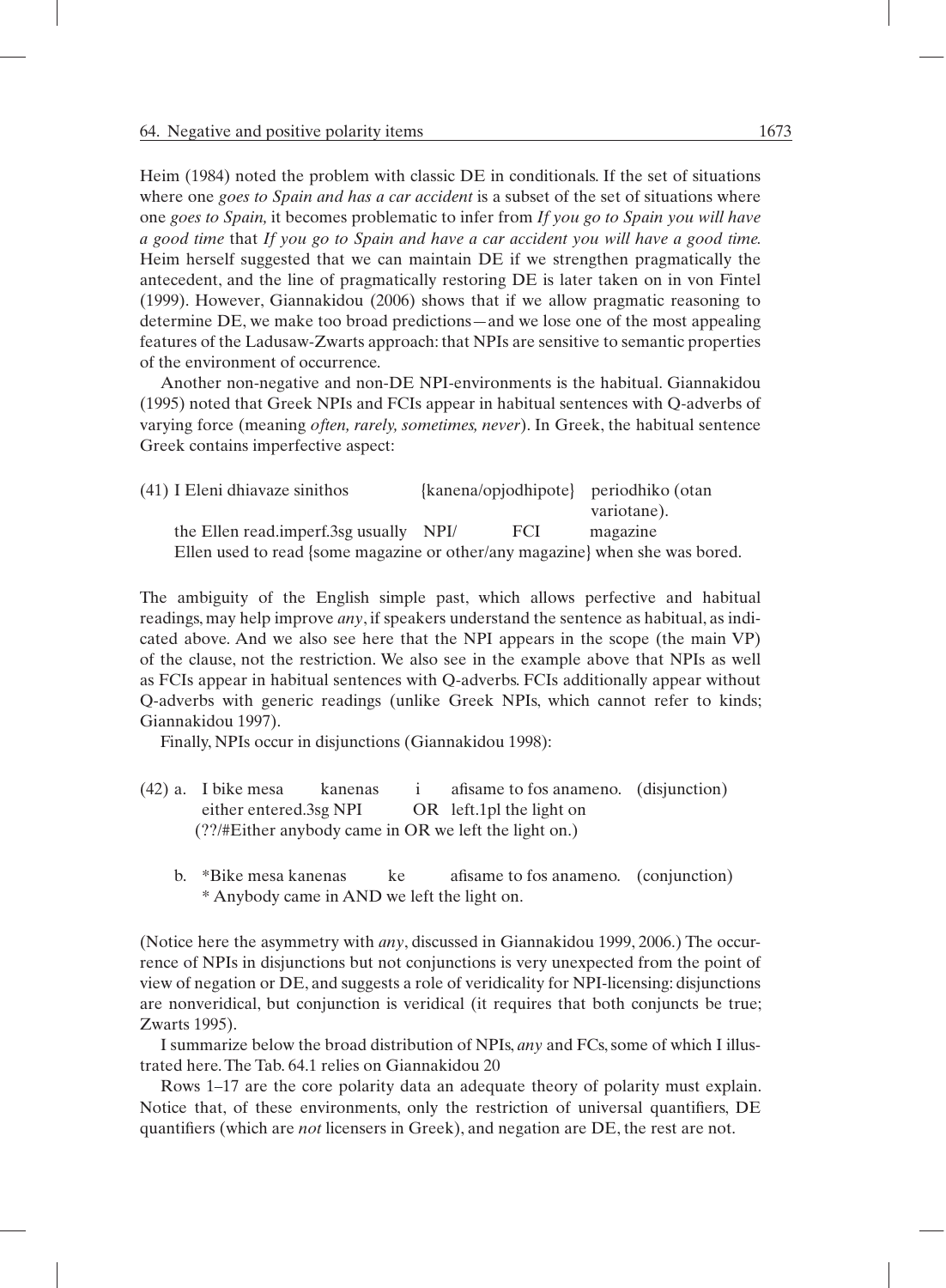| Environments                                | any           | <b>Broad NPI</b> | Free choice item |
|---------------------------------------------|---------------|------------------|------------------|
| 1. Episodic negation                        | OK            | ОK               | $* / \#$         |
| 2. Episodic yes/no question                 | OK            | OK               | $* / \#$         |
| 3. Conditional (if-clause)                  | OK            | OK               | ОK               |
| 4. Restriction of every/all                 | OK.           | OK               | OK               |
| 5. (Non-antiadditive) Downward              | OK            | *                | *                |
| entailing Q                                 |               |                  |                  |
| 6. Modal verbs                              | OK.           | OK               | OK               |
| 7. Directive attitudes (e.g., want, insist, | OK            | ОK               | ОK               |
| suggest, allow)                             |               |                  |                  |
| 8. Imperatives                              | OK            | OK               | ОK               |
| 9. Habituals                                | OK            | OK               | OK               |
| 10. Disjunctions                            | ∗             | OK               | ОK               |
| 11. isos/perhaps                            | *             | OK               | ОK               |
| 12. Stative verbs                           | OK            | $\approx$        | OK               |
| 13. <i>prin/before</i> clauses              | OK            | OK               | ОK               |
| 14. NP Comparatives                         | OK            | ∗                | OK               |
| 15. <i>monon/only</i>                       | OK.           | *                | *                |
| 16. Emotive factive verbs                   | OK            | *                | *                |
| 17. Episodic past sentences                 | *             | *                | *                |
| 18. Positive existential structures         | $\frac{1}{2}$ | *                | *                |
| 19. Epistemic attitudes (e.g., believe,     |               |                  |                  |
| <i>imagine</i> , <i>dream</i> , say)        | $\frac{1}{2}$ | *                | *                |
| 20. Progressives                            | *             | *                | *                |
| 21. Non-emotive factives (e.g., know,       |               |                  |                  |
| <i>remember</i> )                           | *             | ∗                | *                |

Tab. 64.1: Comparative distribution of broad NPI, FCI and 'any' sanctioning environments

Before moving on to nonveridicality, let me again emphasize that the broader distribution of the Greek NPI is not a peculiarity of Greek and English *any*, but is found in various languages. In many cases we are dealing with non-scalar NPIs that belong to the decreased referentiality class that we mentioned at the beginning (especially in Greek, Salish, Navajo, Chinese, Romanian; but not in Hindi, English). Now we move on to nonveridicality as the property unifying negation and these non-negative, non-DE licensing environments as a natural class.

## 4. NPI-licensers as a natural class: from downward entailment to nonveridicality

In philosophy, the term *veridicality* is related to truth and sometimes existence (as in Montague 1969). Giannakidou (1994 and sequel) and Zwarts (1995) propose that the main distributional fact about NPIs is that they are excluded from veridical sentences and are allowed in nonveridical ones, and define the notion in terms of truth.

## 4.1. Main definitions

Veridicality is a property of sentence embedding functions: such a function *F* is veridical if  $F_p$  entails or presupposes the truth of  $p$ . If inference to the truth of  $p$  under  $F$  is not possible, *F* is nonveridical. More specifically, veridical operators express certainty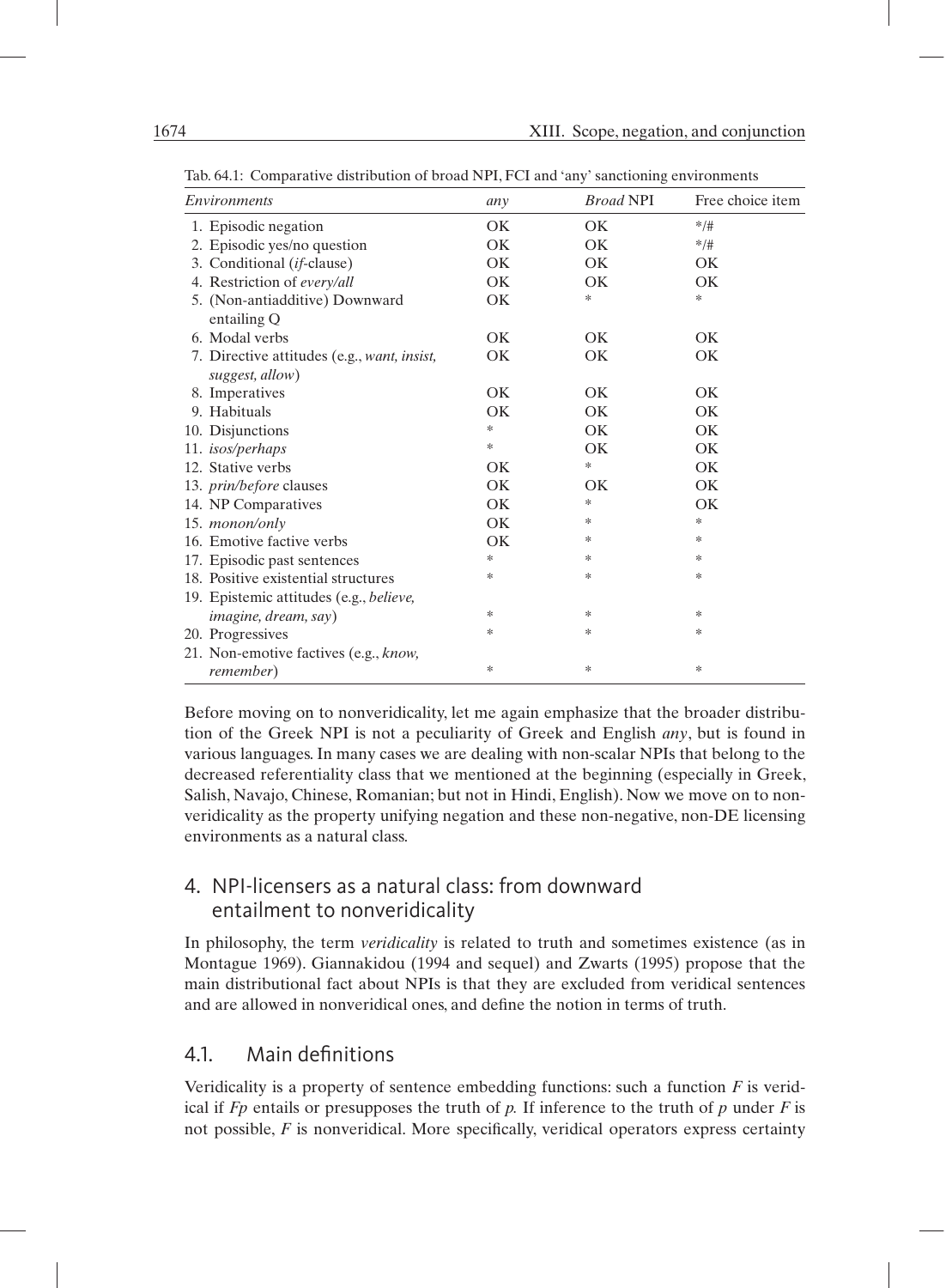and an individual's commitment to the truth of a proposition, but nonveridical expressions express uncertainty and lack of commitment. Within the class of the nonveridical expressions, negation is identified as  $\Delta N T I$ -veridical in that *NOT p* entails that *p* is false.

The intuitive idea behind veridicality and nonveridicality is very simple: a linguistic item L is veridical if it expresses certainty about, or commitment to, the truth of a sentence; and L is nonveridical if it doesn't express commitment. For example, if *We know that Bill left* then *Bill left* is true — in fact *Bill left* is not simply entailed in the context, but presupposed to be true, i.e., it is part of the context's common ground. Hence all factive verbs are veridical. But if it is true that I have a desire that *Bill leaves*, I am not committed to the truth of *Bill leaves.* From this intuitive description, we see immediately that veridicality and nonveridicality correlate with the two basic categories of the indicative selecting verbs (factives), and the subjunctive ones (volitionals). In Giannakidou (1998) and (1999) I developed a formal system that described these distinctions, and I will reproduce part of that discussion here.

The notion of certainty and uncertainty that I employ here is one of epistemic assessment, and epistemic assessment itself relies on an *individual* assessing whether the proposition denoted by a sentence is true or false. This individual is the *individual anchor*  (Farkas 1992; Giannakidou 1998, 1999), and I made the assumption that *every sentence*, embedded or not, is true or false with respect to an individual. An unembedded sentence will be assessed as true or false with respect to the speaker. With propositional attitudes (which are propositional operators, a treatment originating in Hintikka 1962), we have two possible individual anchors for truth assessment: the speaker, as in the unembedded sentence, and the attitude subject; and the complement sentence may be true or false depending on whose perspective we take.

In my earlier work, I added to the context 'models of individuals'. These models represent the doxastic state of individuals, as in the philosophical tradition where belief and knowledge states are modeled as sets of possible worlds in terms of accessibility functions relative to individuals (see Hintikka 1962 and Heim 1992, among many others).

(43) *DF*1: Model of an individual (Giannakidou 1999: (44))

Let  $c = \langle cg(c), W(c), M, s, h, w_0, f, \ldots \rangle$  be a context.

An model  $M(x) \in M$  is a set of worlds associated with an individual *x*; *x* is the individual anchor.

The context assumed in this definition is Stalnakerian. It is a tuple consisting of a common ground  $(cg(c))$ , a context set  $W(c)$ , i.e., the set of worlds in which all the propositions in the cg(c) are true (i.e., it is the set of worlds compatible with that is believed to be true by the agents of the conversation prior to any assertion), an assignment function *f*, and a number of what Condoravdi calls *Kaplanian* (Condoravdi 1994) parameters such as the speaker  $s$ , the hearer  $h$ , the actual world  $w_0$ , and possibly other parameters. Models are construed as collections of worlds in *c*, corresponding essentially to the accessibility functions what we know from the treatment of attitudes in modal logic and possible world semantics. (Farkas 2003 uses the similar function "worldview").

In the simplest case, i.e., for an unembedded assertion, and for sentences embedded under epistemic verbs as we shall see later,  $M(x)$  stands for an individual's belief state: it represents the epistemic status of that individual, and it includes worlds compatible with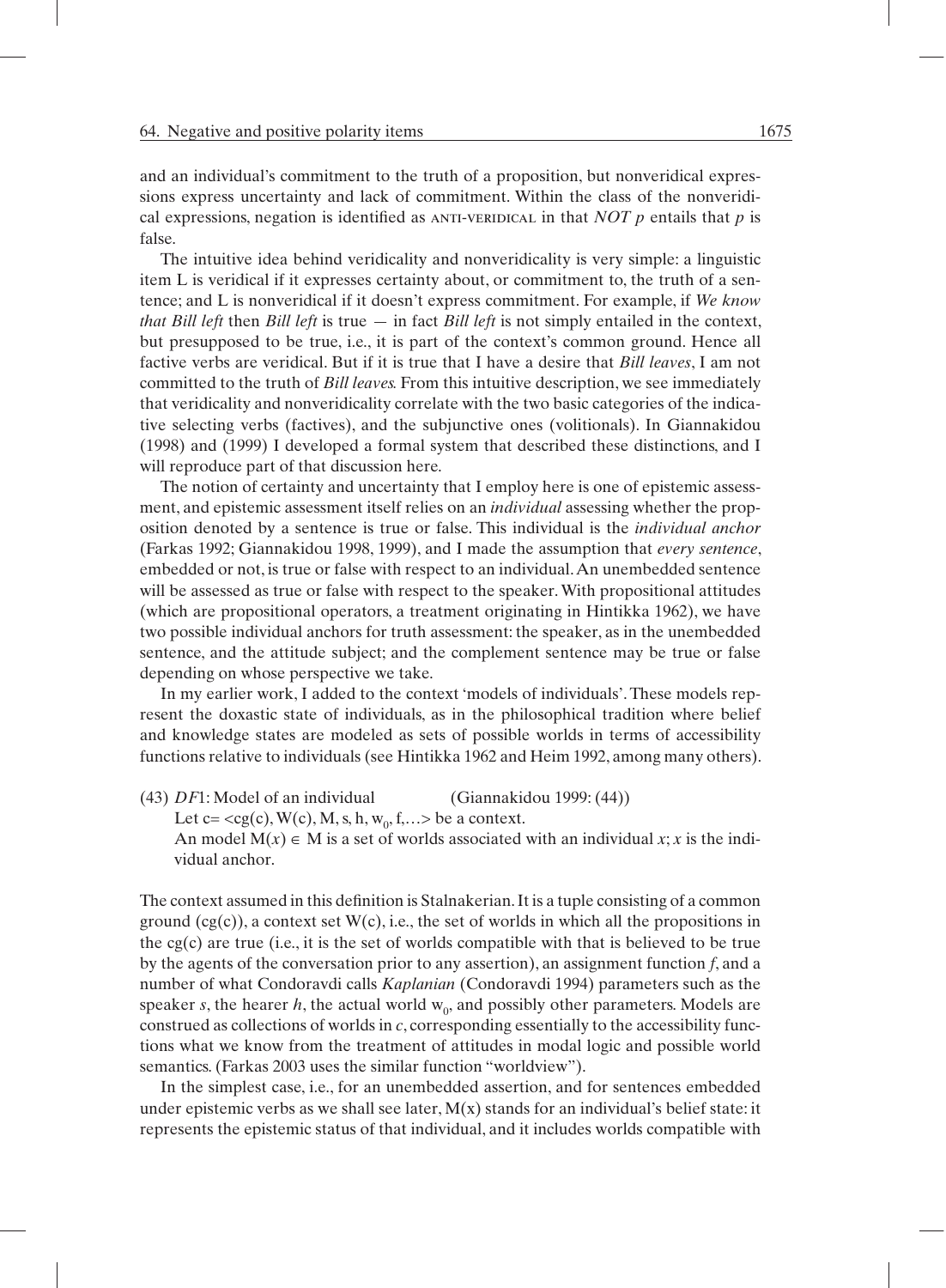what x believes in the actual world. This is captured in the definition below, where  $M(x)$ is indexed with B:

(44) *DF* 2: Belief model of an individual (Giannakidou 1999: (45)) Let  $c = \langle cg(c), W(c), M, s, h, w_0, f, \ldots \rangle$  be a context. An model  $M_B(x) \in M$  is a set of worlds associated with an individual *x* representing worlds compatible with what x believes.

The proposition *p* of an unembedded assertion will be evaluated with respect to the speaker's model, naturally:

- (45) a John won the race.
	- b  $\Box$  John won the race  $\Vert = 1$  iff  $\forall w$  [w  $\in M_B(s) \rightarrow w \in \lambda w'$ . John wins the race in w']

This tells us that if the speaker decides in a context to truthfully assert the sentence *John won the race*, (s)he must believe that John won the race, which means that all worlds in his model M  $_B$  (s) are *John-won-the race* worlds. Hence:  $M_B(x) \subseteq p$ :

(46) *DF*3: Truth in an epistemic model A proposition p is true in an epistemic model  $M_p(x)$  iff:  $\forall w \,[w \in M_B(x) \rightarrow w \in \lambda w'.p(w')]$ 

So, unembedded assertions expresses speaker commitment. This is formalized in some recent works (e.g., Alonso-Ovalle & Menendez-Benito 2010) by introducing an implicit assert operator in the syntax that brings in the  $M_B(x)$ , but in Giannakidou (1998, 1999),  $M_B(x)$  remains a parameter of evaluation that is not syntactically present. The question of whether  $M_B(x)$  needs to be syntactically present or not parallels the debate about whether the *judge* (Lasersohn 2005), the individual anchor for predicates of personal taste, must be represented syntactically as a covert pronoun (as in Stephenson 2007) or not. The debate is not central to what we discuss here though, so I leave it aside.

Unembedded positive assertions in the simple past, then, like *John won the race,* are veridical. We are now ready to definite the notion:

- (47) *DF*4. (Non)veridicality for propositional operators (following Giannakidou 2006)
	- i. A propositional operator *F* is veridical iff *Fp* entails or presupposes that *p* is true in some individual's model M(x); p is true in M(x), if M(x)  $\subset$  p.
	- ii. If (i) is not the case*, F* is nonveridical.
	- iii. A nonveridical operator *F* is *anti*veridical iff *Fp* entails *not p* in some individual's model: iff  $M(x) \cap p = \emptyset$

Given that a proposition p is true in a model  $M(x)$  iff it is true in all worlds in  $M(x)$ , *DF*4 says that an expression *F* will be veridical if the proposition of the sentence F embeds is universally true in all worlds in  $M(x)$ . So veridical operators express an individual's commitment to the truth of a proposition. When this is the case, no NPIs will be licensed.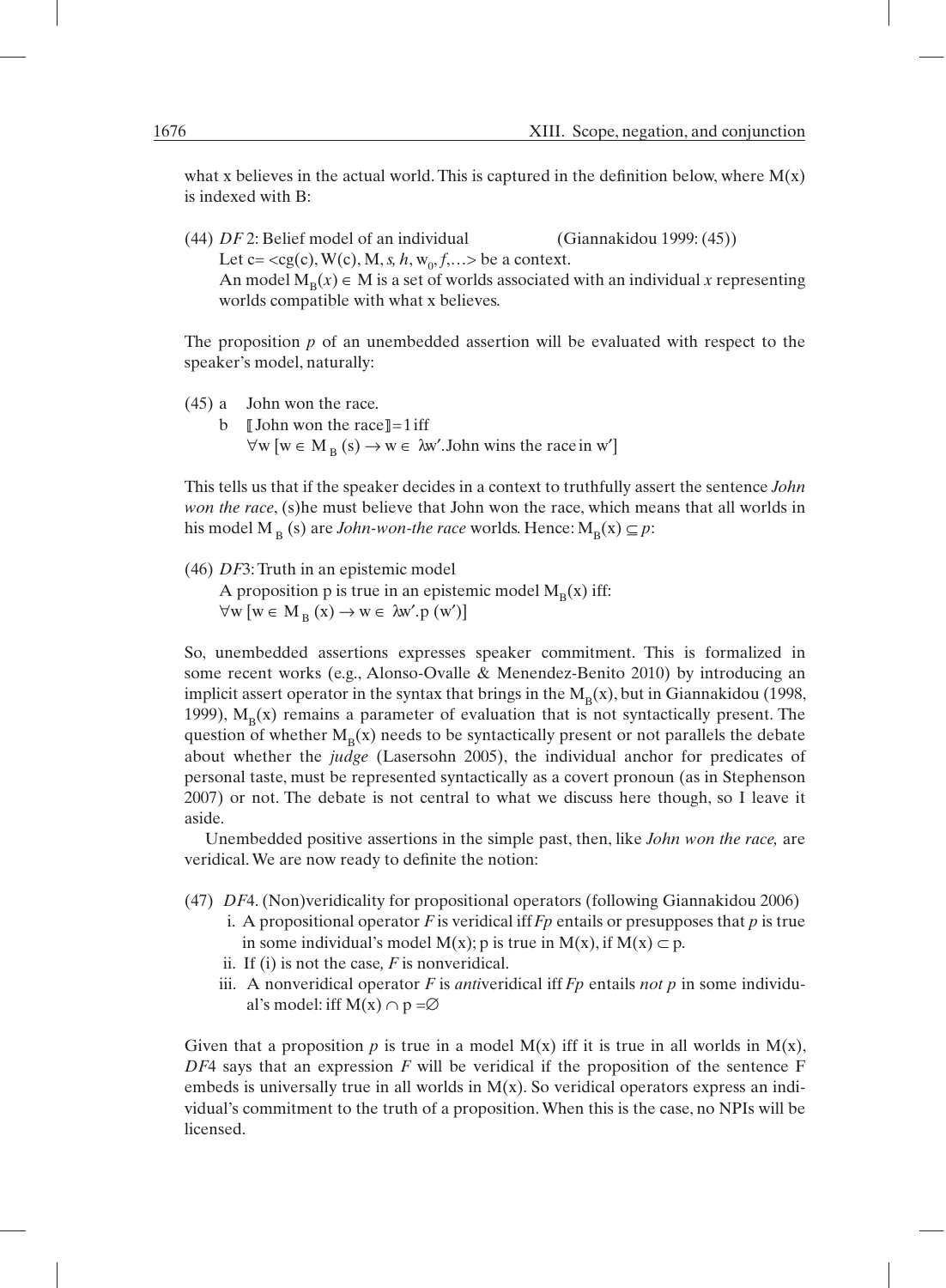Nonveridical expressions, on the other hand, lack truth commitment: it is not the case that all worlds  $w$  in  $M(x)$  are  $p$ -worlds. This is typically what we get with volitional and future oriented predicates, questions, disjunctions, modal verbs, subjunctive taking verbs—all licensing environments for NPIs.

Within the class of the nonveridical functions, negation is identified as ANTI-VERIDICAL: assertion of *NOT p* requires that the set of worlds in  $M_B$ (speaker) and the *p* worlds are disjoint:

(48) *Antiveridicality* of negative assertion

[not p] is true in M<sub>B</sub>(speaker) iff M<sub>B</sub>(speaker) ∩ p =∅

Negation, a prototypical NPI-licenser is antiveridical. Giannakidou (1998) used the term *averidical* (with Greek *a-* meaning *without*) for non-assertive sentences such as imperatives and questions because for their assessment we do not use the concepts or truth or falsity, hence they lack veridicality. Since then, I am using the term nonveridical to include the nonveridical and averidical cases, because the latter too, strictly speaking, do not require satisfaction of clause (i), i.e., truth in a speaker's model.

I showed in my earlier work that nonveridicality is relevant for NPIs, FCIs, as well as mood choice (at least in Greek). I should mention also that Quer's (1998, 2001) account of mood in Spanish and Catalan implements the notion of model that I define here, and suggests that the availability of multiple models is the key to explaining mood shifts in Romance. An interesting case where we see the workings of nonveridicality is the interaction between NPI licensing and propositional attitudes. It will be helpful to consider the main facts here because they tend to not be discussed much.

### 4.2. Propositional attitudes and NPI licensing

Giannakidou (1995, 1998, 1999) observes a correlation between mood choice and NPI licensing in Greek: NPIs appear in subjunctive complements (*na)* of propositional attitude verbs that are *directive* (meaning *want, ask, suggest* and the like), but are excluded from the indicative (*oti*), complements of epistemic, factive, and similar verbs:

- (49) I Ariaδni epemine na afiso {opjonδipote/kanenan} na perasi mesa. the Ariadne insisted.3sg subj let.1sg FC-person/NPI-person subj come.3sg in 'Ariadne insisted that I allow anyone in.'
- (50) I Ariaδni θa iθele na milisi me {opjonδipote/kanenan} fititi. the Ariadne would like.3sg subj talk.1sg with FC-/NPI- student 'Ariadne would like to talk to any student.'
- (51) a. \* O Pavlos pistevi oti idhe {kanenan/opjonδipote}. the Paul believe.3sg that saw.3sg NPI/FCI \* Paul believes that he saw anybody.
	- b. \* Kseri oti aγorasa {kanena/opjoδipote} aftokinito. know.3sg that bought.1sg NPI/FCI car \* He knows that I bought any car.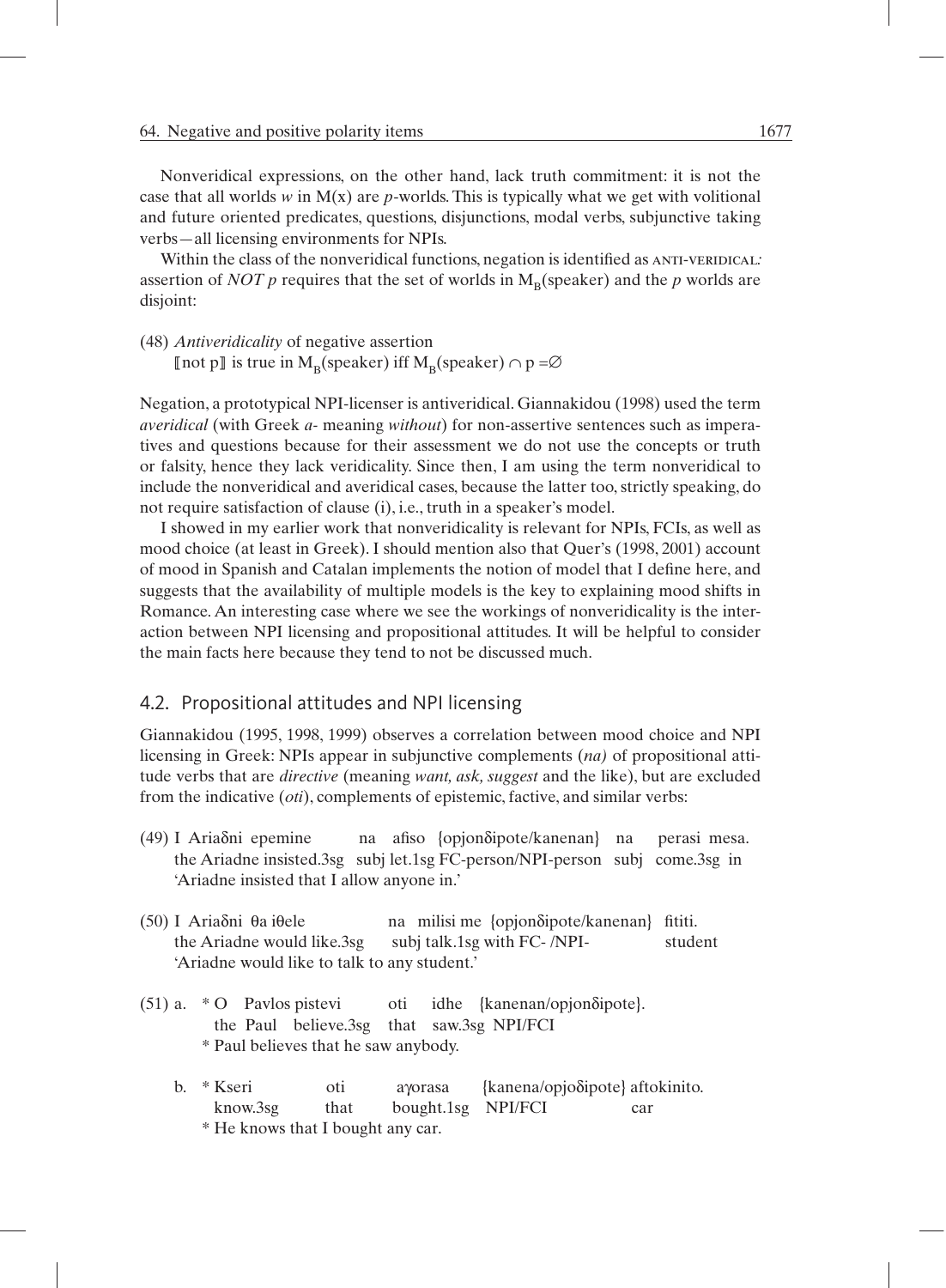This correlation is found in most of the languages that possess this type of broad NPI, even if there is no formal subjunctive-indicative distinction; and notice that *any* too is fine in the (infinitival) complements of *would like, insist*, while it is out in *that* clauses of epistemic and factive verbs.

- (52) a. John would like to invite any student.
	- b. John asked us to invite any student.
	- c. John is willing to invite any student.
	- d. I insist that you allow anyone in.
- (53) a. \*John believes that we invited any student.
	- b. \*John dreamt that we invited any student.

Giannakidou (1998, 1999) argues that epistemic and factive attitudes are veridical. For *x believes that p* to be true, it must be the case that *x*, the main clause subject, is committed to the truth of the embedded proposition *p*. Though the speaker might disagree, a prerequisite for *p* to be true is that Jacob's epistemic model (i.e., the set of worlds compatible with what Jacob believes) be a subset of the worlds where *p* is true:  $M_E$ (Jacob)  $\subseteq$  p. The speaker may believe or even know that what Jacob believes is false, but this is irrelevant for Jacob's beliefs.

(54) [Jacob believes that Ariadne loves  $Pauli]_{c} = 1$  iff  $\forall w$  [w  $\in M_E(Jacob) \rightarrow w \in \lambda w'$ . Ariadne loves Paulin w']

(See also Tancredi 2007 for a very similar formulation.) Since all worlds in the model  $M_E(\text{Jacob})$  are *p*-worlds, *believe* is veridical: [[pistevo (*x* p  $\mathbb{I}_c = 1 \rightarrow$  [[ p  $\mathbb{I}_{MB(x)} = 1$ ; likewise, other epistemic verbs such as *think*, and *imagine*, and fiction verbs (*dream*). Factives are *strongly* veridical: the worlds in the speaker's model too are *p*-words, consistent with the observation that factive complements are presupposed to be true (see Giannakidou 1998, 1999 for more discussion).

The directive class, on the other hand, does not require an individual's commitment to the truth of the embedded proposition, and thus express a weaker relation between the speaker and the embedded proposition. Consider *thelo* 'want'. Intuitively, "wanting something is preferring it to certain relevant alternatives, the relevant alternatives being those possibilities that the agent believes will be realized if he does not get what he wants." (Stalnaker 1979: 89; see also Heim 1992). This simply requires that the intersection between  $M<sub>E</sub>(x)$  and *p* be nonempty:

(55) [Jacob wants that Ariadne leave  $\mathbb{I}_{c}$  = 1 if  $\exists w \,[w \in M_F \,( \text{Jacob}) \wedge w \in \lambda w'.\text{Ariadne leave in } w' \text{]}$ 

X wants p is true in case there is a world in  $M<sub>E</sub>(x)$  that is also p-world. We can thus envision  $M_E(x)$  as partitioned into two sets,  $W_1$  and  $W_2$ .  $W_1$  is the part that intersects with p. W<sub>2</sub>, is the part containing non-p worlds: therefore  $W_2 \cap p = \emptyset$ . The worlds in  $W_1$  are more desired alternatives than the worlds in  $W_2$ , but from *want*  $(x, p)$  we cannot infer that  $p$  is true in  $M<sub>E</sub>$  (x). Giannakidou 1998 extends this analysis to modal verbs (which also allow NPIs).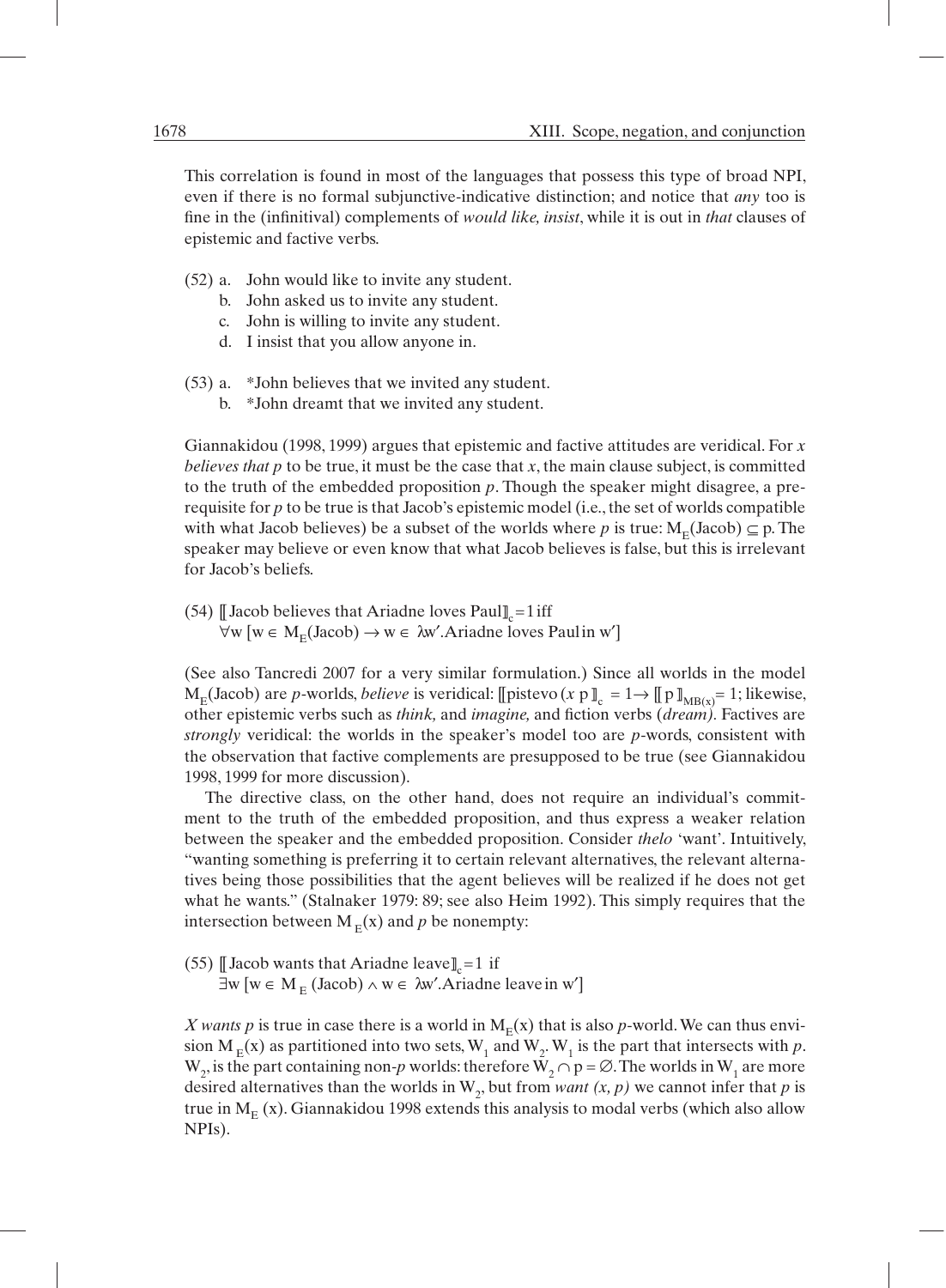Nonveridicality thus makes the right predictions as to where NPIs may appear and captures the distribution of the broad type of NPI. (Other labels for this NPI have been "affective PI", Giannakidou (1997), nonveridical PI; Giannakidou (1998). Here I adopt the NPI label, following the tradition.) Within the broad NPI class, further, we need to distinguish between the Greek type NPI which is licensed only in nonveridical contexts, and the *any*-like NPIs which exhibit a more liberal distribution and can appear even in veridical contexts under certain conditions. This discussion continues further in section 6.

I will close by summarizing the main tenets of what I call here the nonveridicality theory of polarity, a label that refers to a number of works inspired by the notion (Giannakidou 1997, 1998, 1999, 2001, 2006, 2007, 2009; Giannakidou & Cheng 2006; Giannakidou & Zwarts 1999; Giannakidou & Yoon 2010; Zwarts 1995; Lin 1996 for "non-existence"; a (non)veridicality calculus in a categorial type logic for PI-licensing has been proposed for Italian by Bernardi 2002). The nonveridicality theory represents the most detailed, crosslinguistically oriented program for FCIs and NPIs to date, and its starting point is that PIs across languages and paradigms have varied, but predictable, distributions. The main tenets can be summarized as follows:

#### (56) **The Nonveridicality theory of Polarity**

#### A. *Licensing Property*

 PIs appear in nonveridical contexts. Nonveridical contexts include modal, intensional, generic, downward entailing contexts, disjunctions, and non-assertive contexts (questions, imperatives, and the protasis of conditionals).

#### B. *Varied distribution due to lexical composition*

 For each PI paradigm, its lexical semantic properties and its morpho-syntactic features will determine where precisely, within the licensing property space, the PI will appear. Crucially, there are TWO lexical semantic sources for polarity: *scalarity* and *referential deficiency.* 

- i. Referentially deficiency covers NPIs that are dependent indefinites (unable to be text-level existentially closed), vague indefinites (indicating uncertainty), two kinds of FCIs (definite or indefinite, both containing a dependent world variable), and the subjunctive mood (which is a non-deictic tense; Giannakidou 2009).
- ii. Scalarity handles NPIs whose meaning includes an EVEN-like component (Giannakidou 2003, 2007; C.-M. Lee 1999; Yoshimura 2007: J.-H. Lee 2010; Yoon 2008).

#### C. *Two modes of sanctioning*:

 NPIs can be *licensed* or *rescued*. Licensing happens at the scope of an operator that has the licensing property. Rescuing happens in an otherwise non-licit context due to global semantic-pragmatic reasoning (rescuing accounts for the alleged 'Strawson DE' cases). Rescuing is a secondary option: there are no PIs that are rescued but not licensed.

These three clauses define a flexible framework where various NPI and FCI paradigms can be studied and understood. We examine in this paper the main patterns we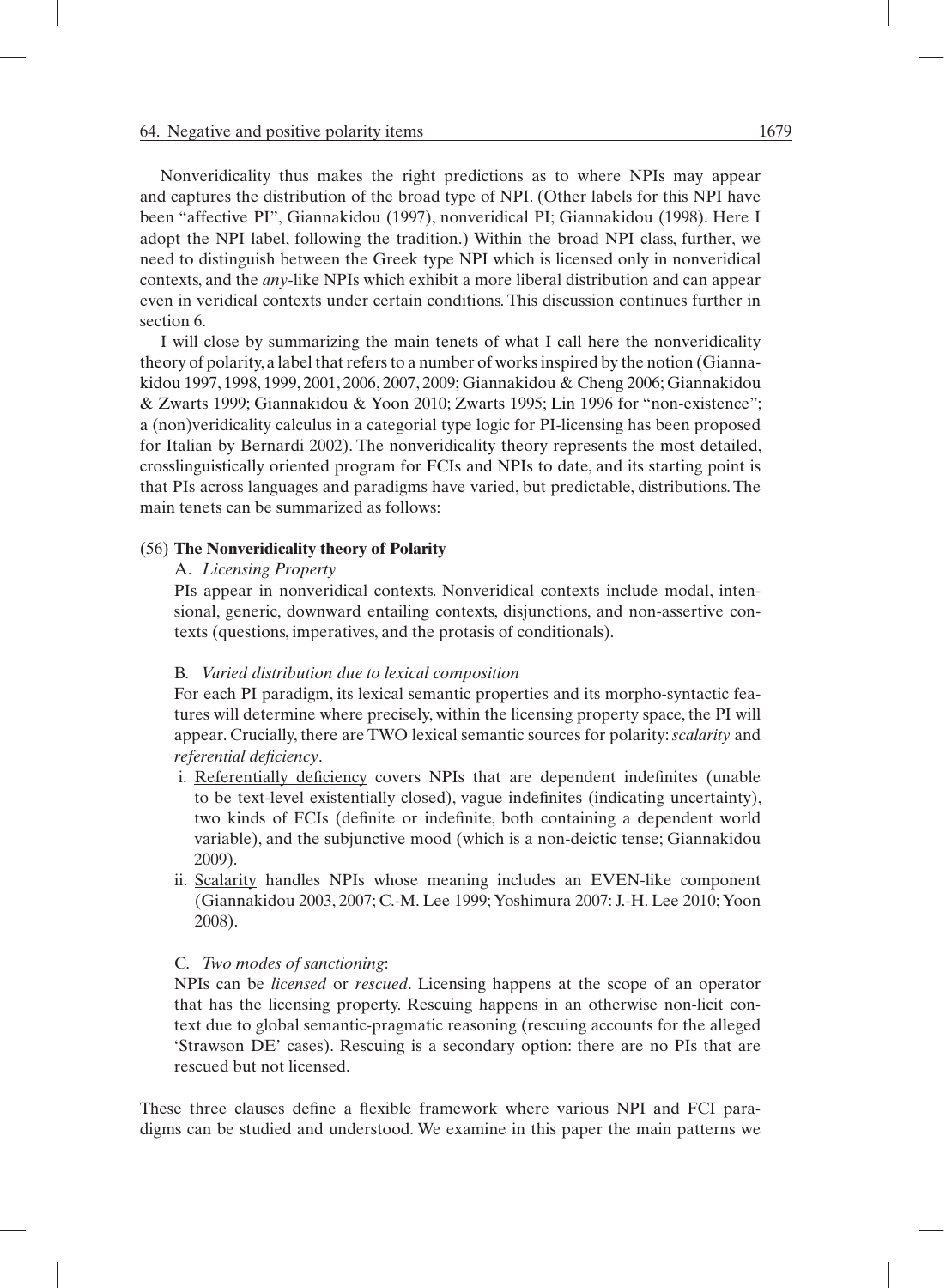find, starting the class of stricter  $NPIs$  — those that are only sensitive to negative and antiveridical contexts.

## 5. Strict NPIs: NPIs only licensed by antiveridicality

Within the class of of nonveridical functions, antiveridal ones are those entailing the negation of *p.* This category helps make sense of a very common pattern crosslinguistically: NPIs that are licensed very narrowly and appear only with negation and the antiveridical connective *without* (Giannakidou 1997, 1998, 1999). These NPIs are often labelled "strong" or "strict", as opposed the broad NPIs which are thought of as *weak.*  Strict NPIs do not appear in nonveridical environments that are not negative.

### 5.1. Either

Either is known to be an NPI with very narrow distribution (Nathan 1999; Rullman 2003; Giannakidou 2006):

- (57) a. John didn't come either.
	- b. John left without talking to Bill either.
	- c. \*Did John come either?
	- d. \*I want John to come either.
	- e. \* Pick this up either!

There is some variation in the reported data, but all sources agree that *either* is licensed mainly by negative and negative-like expressions.

### 5.2. Minimizers in Greek, Japanese and Korean

Minimizers in Greek, Japanese and Korean also show very narrow distribution (in contrast to the corresponding class in English, which is very liberal, as we see in section 6). They are only allowed with negation and antiveridical *without*. I give here some of the relevant data (for Greek, see Giannakidou 1998, 1999):

- (58) *Dhen dhino dhekara* jia to ti th' apojinis. not give.1sg damn about the what will happen.2sg I don't give a damn about what will happen to you!
- (59) Kathotan eki *xoris na lei leksi*! He just stood there without saying a word.
- (60) \*Dhinis dhekara ja to ti tha apojino? Do you give a dam about what will happen to me?
- (61) \*An dhinis dhekara, tha me akousis. (If you dive a damn, you'll listen).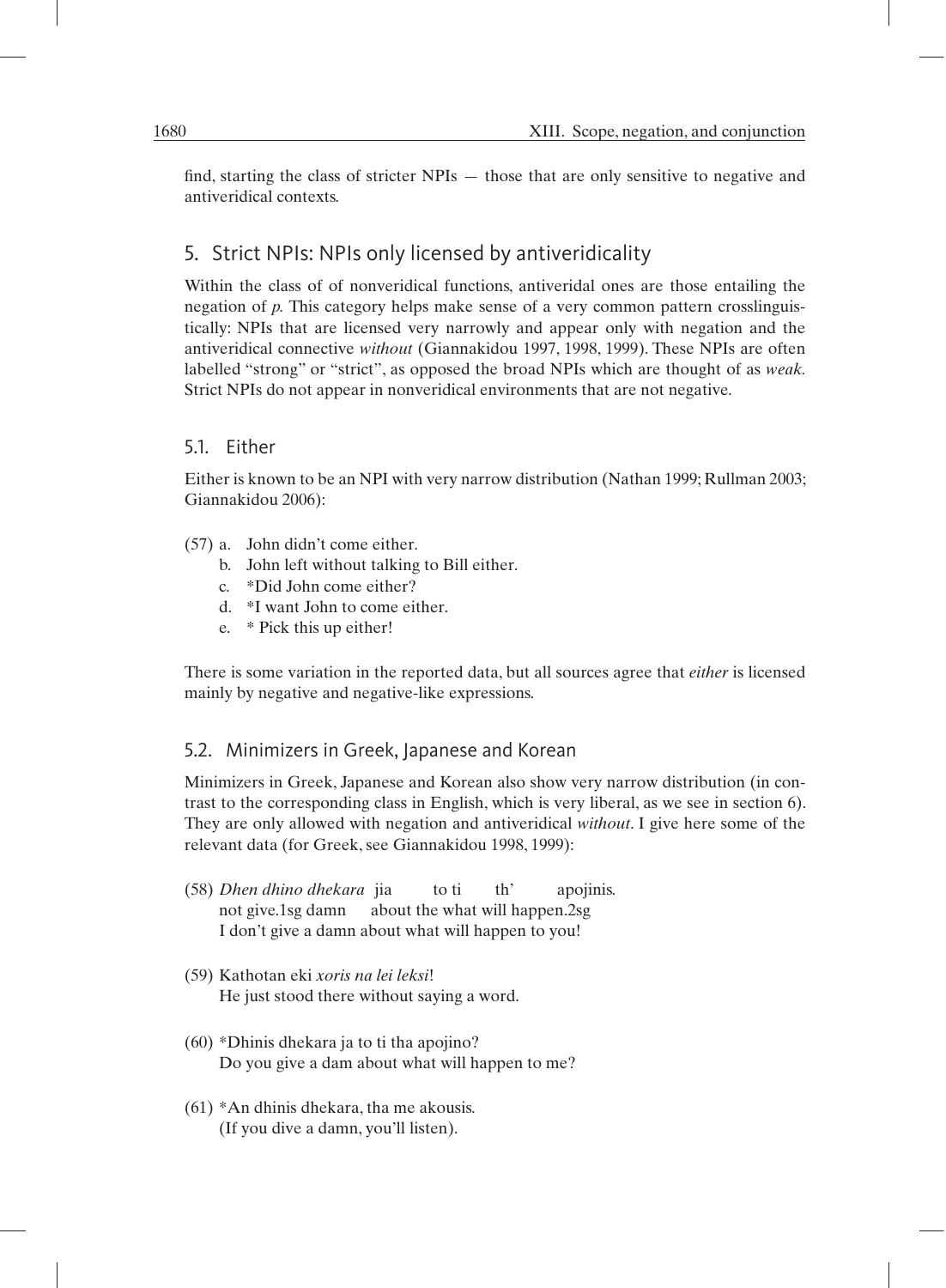|                              | (62) a. Watasi-wa gakusei-o {dare-mo / hito-ri-mo} mi-nakat-ta. |  |
|------------------------------|-----------------------------------------------------------------|--|
| $I$ -TOP                     | student-ACC {who-MO / one-CL-MO} see-NEG-PAST                   |  |
| 'I didn't see any students.' |                                                                 |  |

 b. \*Gakusei-o {dare-mo / hito-ri-mo} mita-ra siras-ero. student-acc {who-MO / one-cl-MO} see-if inform-lMP 'If you see any student, inform me.'

(For more Japanese data, see Nakanishi 2007; Yoshimura 2007.) Yoshimura (2007) argues that –*mo* lexicalizes as an item with ONE and the wh-indeterminate *dare,* and gets special intonation, in agreement with other strict NPIs crosslinguistically (e.g., Greek minimizers, and n-words; we review these in a minute). In Japanese *–mo* is an additive focus particle that means *also* and in this context *even.* (Japanese also has an unambiguously EVEN item: -*sae;* see Yoshimura 2007 for extensive discussion.)

Minimizers are also strict NPIs in Korean (J.-H. Lee 2010; C. Lee 1999, 2003), and in this language, a particle meaning exclusively EVEN is used: -*to*.

|                                 |  | (63) Ku-nun pamsay <i>hanmati-to</i>                   | ha-ci an-ess-ta. |  |  |
|---------------------------------|--|--------------------------------------------------------|------------------|--|--|
|                                 |  | he-Top all night a word-NPI-even say-Comp Neg-Pst-Decl |                  |  |  |
| He didn't say a word all night. |  |                                                        |                  |  |  |

- (64) a. \*ku-nun pamsay hanmati-to ha-ess-ta. he-Top all night a word-NPI-even say-Pst-Decl \*He said a word all night.
	- b. \*ku-nun pamsay hanmati-to ha-ess-ni? he-Top all night a word-NPI-even say-Pst-Q Did he say a word all night?
	- c \*ne-ka hanmati-to ha-myen, nay-ka ne-lul cwukyeperi-keyss-ta. you-Nom a word-NPI-even say-if I-Nom you-Acc kill-Fut-Decl If you say a word, I'll kill you.

*-To* is itself an NPI-even, used with negation and *without* (unlike –*mo*)—and is also to be found in the Korean n-word (*anwu-to*), producing again a strict NPI (C. Lee 1999, 2003). So, in Korean and Japanese we find NPI-EVEN based NPIs that have this stricter distribution.

### 5.3. NPI-EVEN

NPI-EVEN is observed, in addition to Korean, in many languages: e.g., Spanish (Herburger 2003), German (*einmal;* Zwarts 1995, and Greek (*oute;* Giannakidou 2007a). I give below examples form Greek:

| $(65)$ a. Dhen theli | na dhi                                     | oute     | to idhio tou to pedi.  |
|----------------------|--------------------------------------------|----------|------------------------|
| not want3sg          | subj see.3sg                               | even.NPI | the self his the child |
|                      | He doesn't want to see even his own child. |          |                        |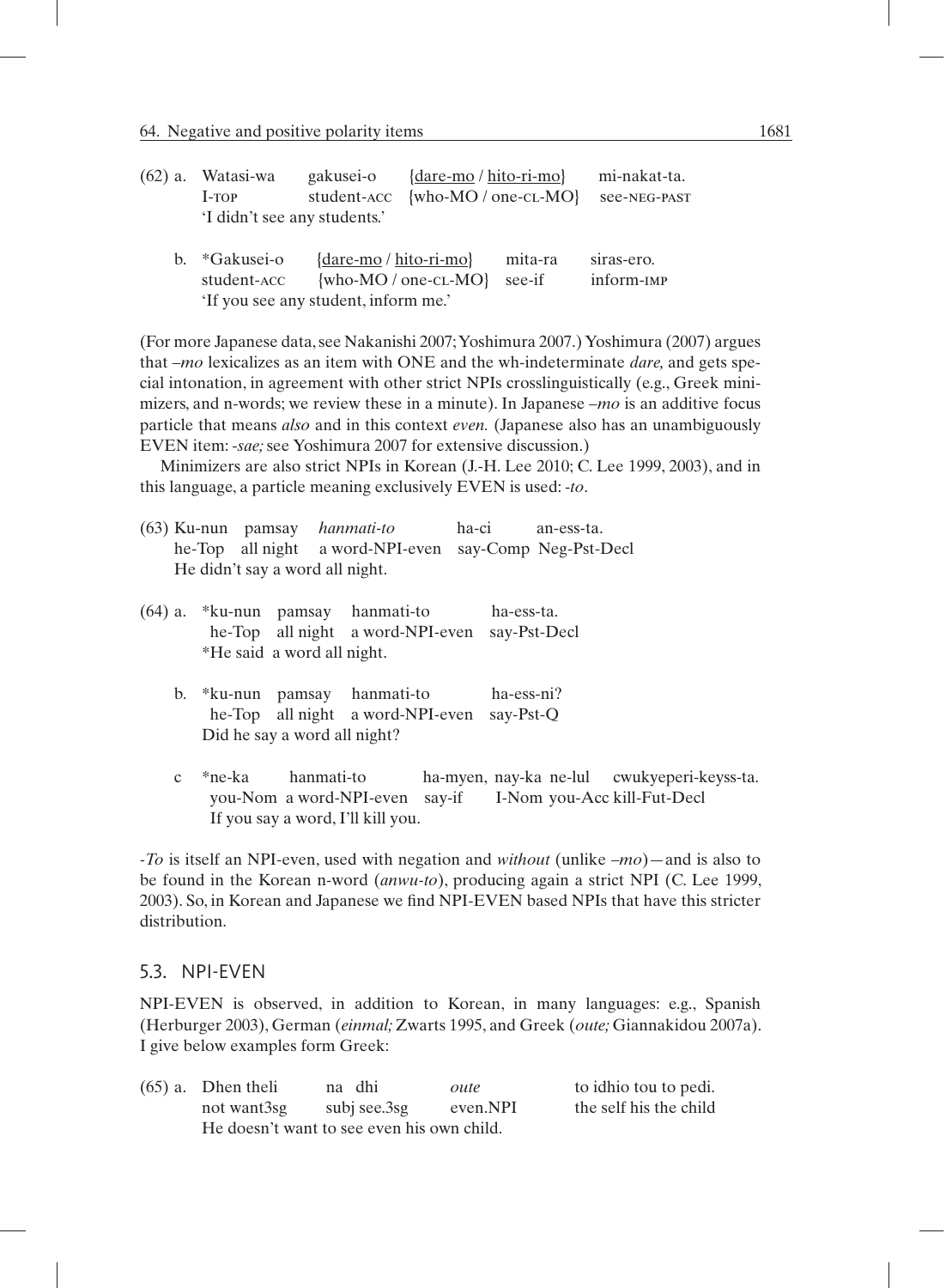- b. …xoris na theli na dhi to idhio tou to pedhi. Without wanting to see even his own child
- c. \*Theli na dhi oute to idhio tou to pedi. He wants to see even his own child.
- d. \*Idhe oute to idio tou to pedi? Did he see even his own child?

Rooth (1985) claims that there an NPI-*even* in English, and for more extensive recent discussion of the relation between EVEN meanings and polarity see Giannakidou (2007). The connection between strict minimizers and *even* is clear when one looks at languages like Korean, as we saw, and Greek (*oute* can be added to the minimizers).

Lahiri (1998) pursues an analysis of Hindi NPIs that relies on EVEN but, crucially, his Hindi NPIs exhibit broad distribution, not the narrow one observed typically when a language lexicalizes an NPI-EVEN. Likewise, NPIs that have been claimed to contain *even* in English, i.e., minimizers as we see in section 6, exhibit broader distribution than the strict minimizer NPIs observed here in Greek, Japanese, and Korean. It seems reasonable then to assume that, when it comes to using a lexical item meaning EVEN as the basis for a PI, we must acknowledge at least two different EVENs: one that serves as the basis for strict NPI, and one that produces a broader variety. The former, according to Giannakidou (2007) following Rooth, expresses high likelihood, but the latter low likelihood, and may also be more flexible in the kind of scale it depicts (for this, see also Hoeksema & Rullmann 2001).

### 5.4. N-words in strict negative concord

N-words (Laka 1990) in strict negative concord languages (Giannakidou 1998, 2000, 2006) can also be thought of as strong NPIs: they cannot appear without negation in the clause:

| $(66)$ a. | * (Dhen) theli<br>na dhi KANENAN.<br>subj. see.1sg n-person<br>not want.3sg<br>He doesn't want to see anybody. | Greek                    |
|-----------|----------------------------------------------------------------------------------------------------------------|--------------------------|
|           | b. $*(Non)$ ho visto nessuno.<br>He didn't see anybody.                                                        | Italian (Zanuttini 1991) |
| $(67)$ a. | *Idhe KANENAN?<br>Did he see anybody?                                                                          |                          |
|           | b. $*$ Ho visto nessuno?<br>Did he see anybody?                                                                |                          |

The Japanese *dare-mo* and Korean *anwu-to* fall into this category too. The fact that n-words also provide negative fragment answers does not threaten their status as NPIs in strict negative concord, if we assume that fragment answers involve ellipsis of a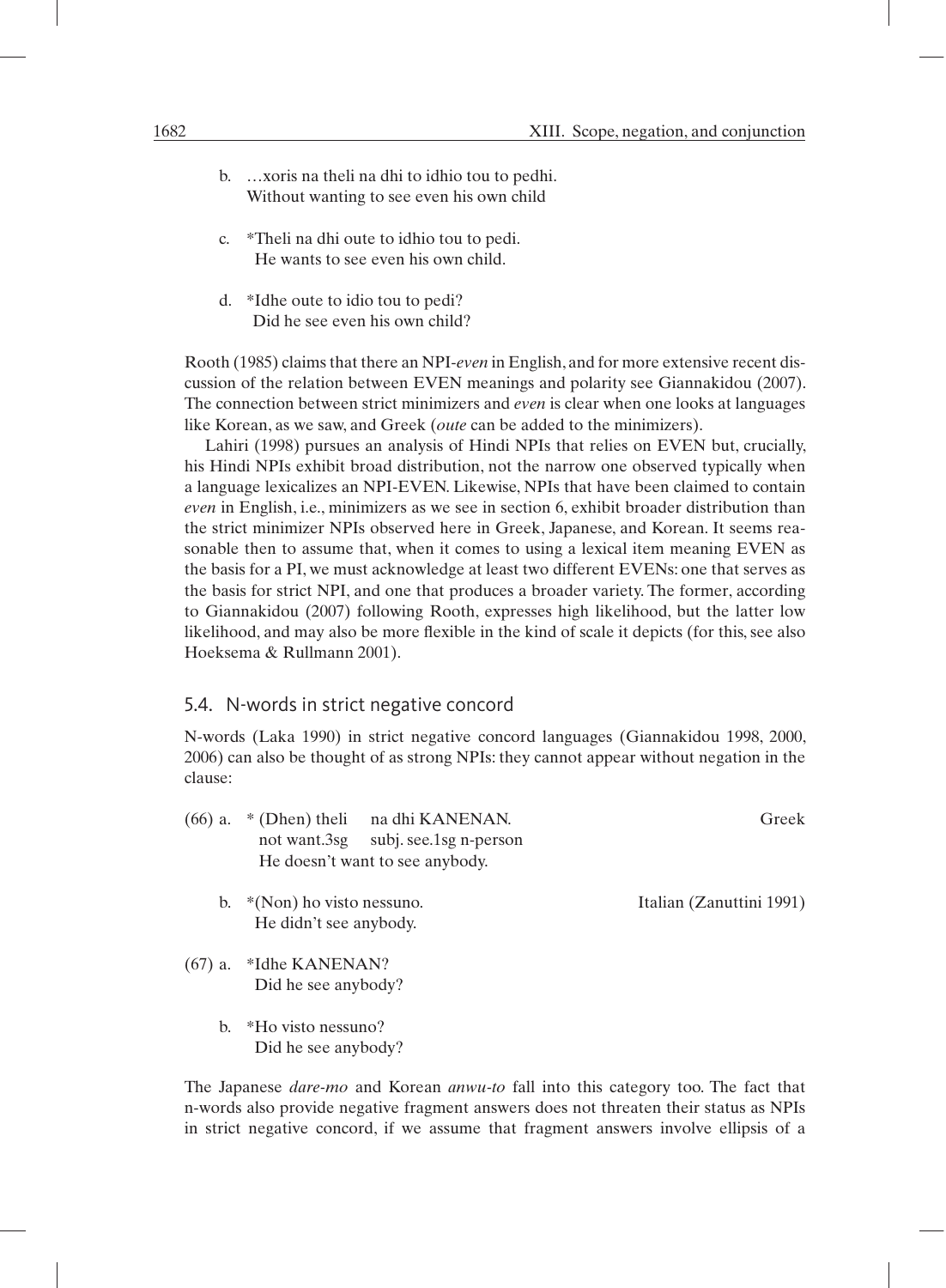negated IP (Giannakidou 1998, 2000, 2006; Merchant 2004). Space prevents me from expanding here; see Giannakidou 2006 and Zeijlstra 2004 for more comprehensive recent discussions.

Importantly, n-words come often with emphatic intonation, as indicated above with upper case. In my earlier work, I took the emphatic NPI paradigm in Greek to be lexically distinct from the non-emphatic NPI—which is deaccented, has much broader distribution — and is still licensed with negation: the version *(Dhen) theli na dhi kanenan* 'It is not the case that she wants to see somebody" is rally a weaker, nonemphatic negation, compared to the emphatic n-word version above (see also Suranyi 2006 for two variants of n-words with negation in Hungarian, and empahtic and nonemphatic negative sentences with NPIs in Chinese, Cheng & Giannakidou 2011). It is important to keep in mind that the stronger NPI classes (including EVEN-containing NPIs) show correlation with emphatic intonation. The broader classes (including any) are not emphatic. So, clearly, negative sentences with NPIs are not always emphatic, it depends on what kind of NPI they contain.

Besides negation, strict NPIs appear also in the scope of negative particles such as *without* and its equivalents, as we saw. *Without p* entails *not p*, hence *without*, just like negation, is antiveridical (Giannakidou 1997, 1998). Crucially, the stricter NPI class is *not* licensed with weak DE quantifiers (*at most n, few N*), since these are not anti-veridical:

| $(68)$ a. *To poli pende fitites | dhiavasan | oute ena arthro.  |
|----------------------------------|-----------|-------------------|
| At most 5 students               | read      | even one article. |
| b. *To poli pende fitites        | dhiavasan | KANENA arthro.    |
| At most 5 students               | read      | any article.      |

(For the relevant data in Japanese and Korean see Yoshimura 2007, Yoon 2008.) Besides their severely restricted distribution in antiveridical contexts, strict NPI classes, including n-words, are also distinct from the broader NPIs in that they obey syntactic locality restrictions: their licenser must be usually be a clausemate. This is emphasized in Giannakidou (1998, 2000, and especially 2006), where examples are given with minimizers and n-words from numerous languages including Greek, Slavic, Hungarian, Romance (for the original data see also Progovac 1994; Zannuttini 1991; Przepiorkopski & Kupc 1997; and others); in Giannakidou (2007) it is further shown that NPI-*oute* is also licensed within a clause.

- (69) a. \* Dhen ipa oti o Janis diavase *oute* tis *Sindaktikes Dhomes*. I didn't say that John read even *Syntactic Structures*.
	- b. \*O Janis dhen ipe oti idhe KANENAN. John didn't say that he say anybody.
	- c. \*O Janis dhen ipe oti dini dhekara. ?John didn't say that he gives a damn.
- (70) \* John didn't say that Bill came either.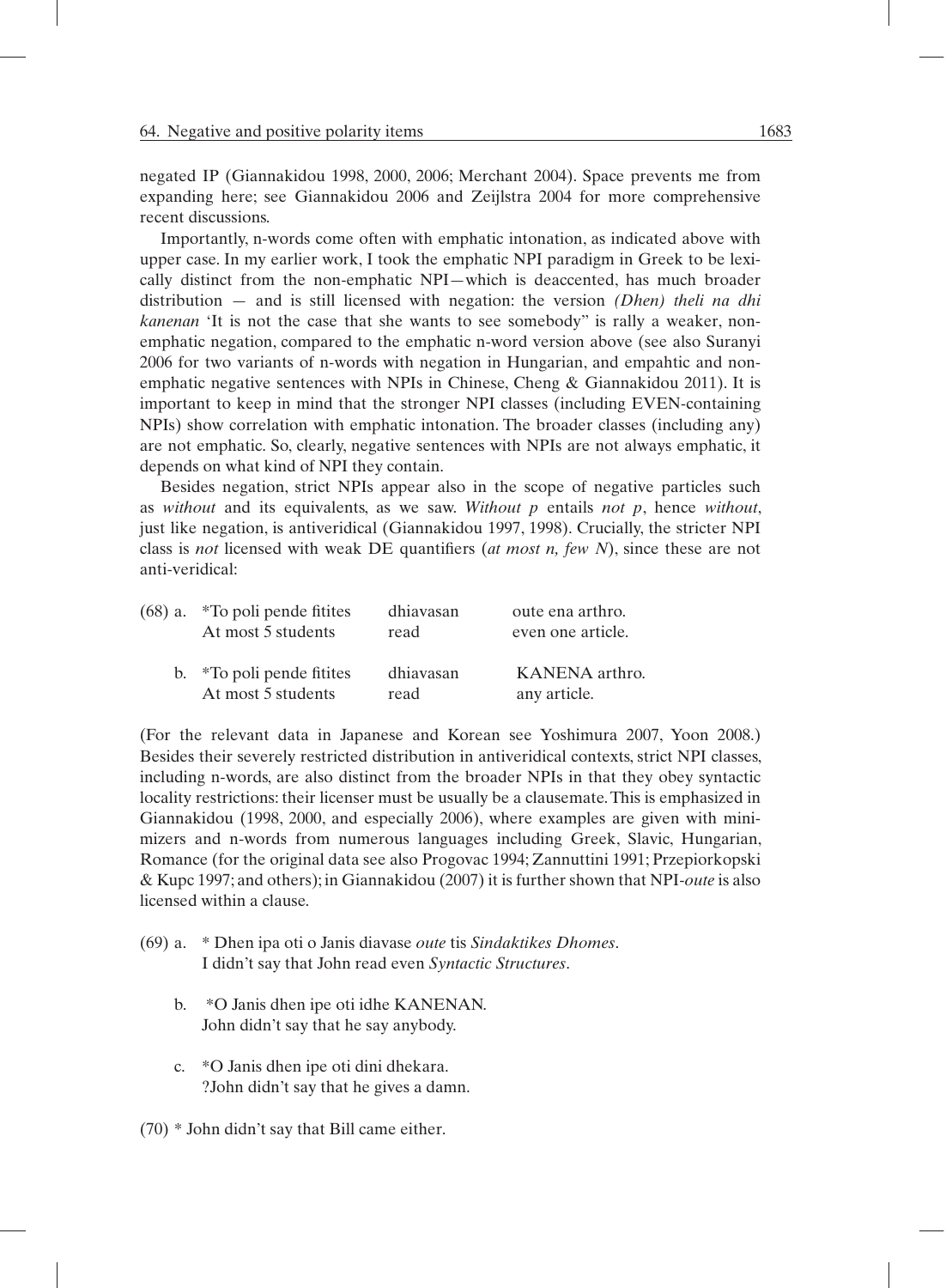Notice the contrast with the broader NPIs *any* and *kanenas*, which can be licensed long distance even through syntactic islands (see Giannakidou & Quer 1995, 1997 for data on Greek, Spanish, and Catalan, Giannakidou 1998, 2000; Yoshimura 2007 on Japanese):

|                         | $1 \quad \text{1} \quad 1 \quad 1 \quad 1 \quad 1$ | $\left(1,1\right)$ $\left(1,1\right)$ $\left(1,1\right)$ $\left(1,1\right)$ |
|-------------------------|----------------------------------------------------|-----------------------------------------------------------------------------|
| They didn't tell him    | that Bill talked to anybody.                       |                                                                             |
| $(71)$ a. Dhen tou ipan | oti o Bill milise me kanenan.                      |                                                                             |

 b. Dhen prodose mistika pou eksethesan kanenan. (relative clause) He didn't reveal secrets that exposed anybody.

The impossibility of long-distance licensing of strict NPIs, and the fact that it is observed systematically in a number of (often unrelated) languages, suggests that, with this class, licensing is not merely a question of semantic compatibility with a certain context, but rather, perhaps primarily, a question of syntax. The locality has been implemented as QR (Giannakidou 1998, 2000; an idea extended further to Japanese by Shimoyama 2003; Yoshimura 2007; and Hungarian, Suranyi 2006), and in other analysis as a form of agreement (as was originally suggested by Haegeman & Zannuttini 1981 in the *Neg-criterion;*  more recent discussions in Progovac 2005; Zeijlstra 2004; Watanabe 2004; Herburger & Mauck 2006; Giannakidou 2007a). In both QR and agreement accounts, the NPI actually moves to a position higher than negation, in violation of c-command, thus allowing for a definition of PI-hood that does not necessarily map into a syntactic scope (see especially Giannakidou 1998, 2000).

To sum up, we have seen in the last two sections that the notion of nonveridicality allows us to unify the polarity environments as a natural class, and predicts that NPIs may appear in contexts that are unrelated to negation or DE as long as they are nonveridical: with modalities, directive propositional attitudes, disjunctions, and questions. Antiveridicality, on the other hand, is the notion we need as a criterion for the stricter NPI classes that are licensed narrowly by more 'negative' licensers. For this class, which is often emphatic, a growing body of literature suggests that we must view licensing also as a syntactic, and not merely a semantic (NPI-EVEN based), relation. Such a conclusion appears to weaken the view that *all* polarity phenomena as purely semantic — and suggests that a more realistic view of polarity is appropriate, where polarity is a landscape of phenomena, some of which may depend on syntax more than others.

## 6. NPIs in veridical contexts: licensing versus *rescuing*

In this section, we review unexpected occurrences of *any* in veridical contexts, such as sentences with *only,* emotive factive verbs, *hardly, barely*, and *most*. These cases were used by Linebarger as an argument against the attempt to characterize semantically the class of NPI licensers. I start with the NPIs known as minimizers, and which, as we mentioned at the beginning, can be thought of as containing expressions of minimal amount. In Greek, Korean and Japanese, as we just saw, minimizers are strict NPIs, occurring only with antiveridical expressions. In English, on the other hand, minimizers behave more liberally:

- (72) a. Ruth didn't *lift a finger* to help me.
	- b. Ruth doesn't *give a damn* about what I think.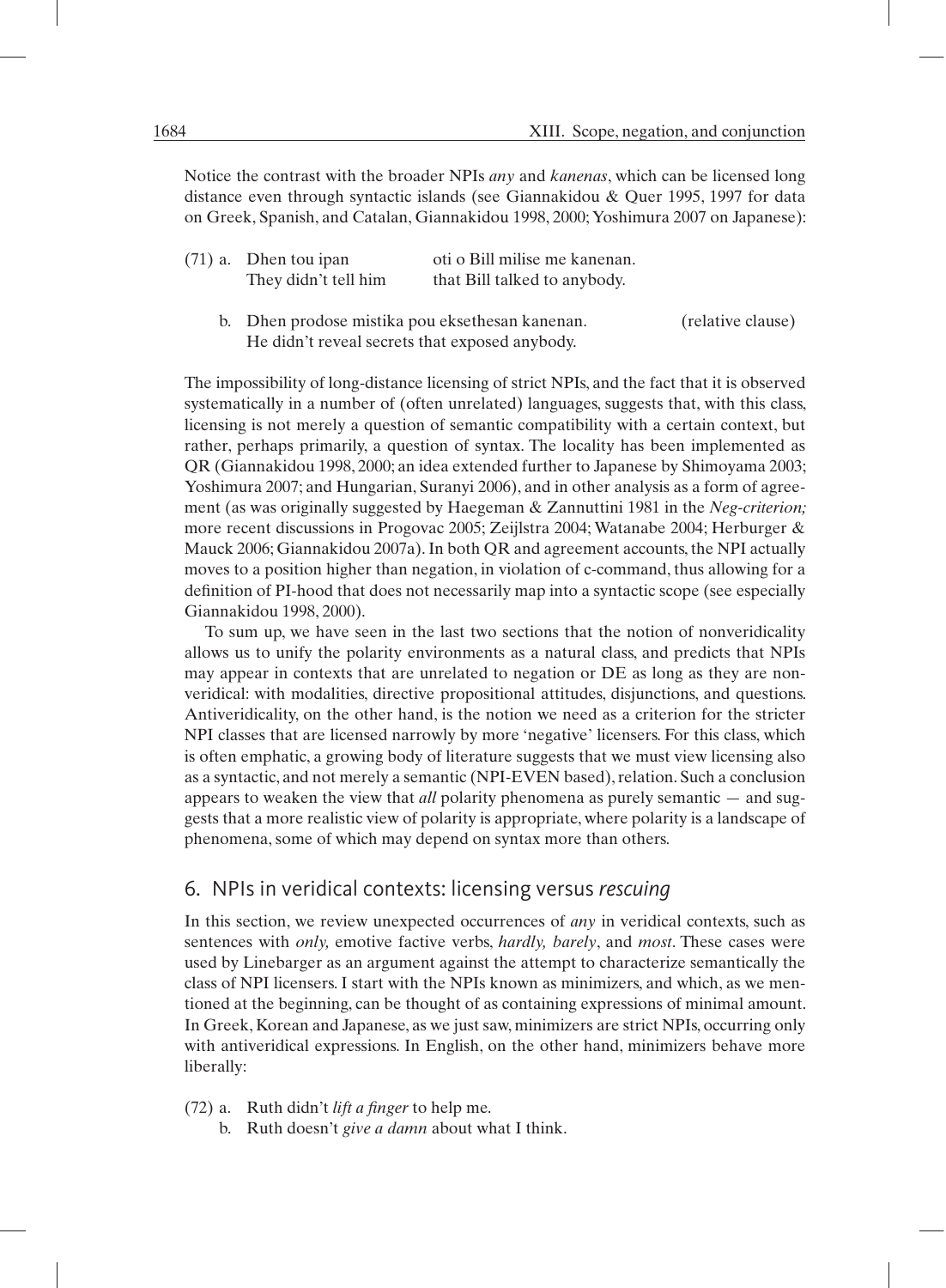- c. Did Ruth *lift a finger* to help?
- d. If you *you give a damn,* you'll listen.

English minimizers are also fine with directive propositional attitudes, as is shown in the following data, retrieved with Google, 10/17/2006; *gratia* Jason Merchant:

- (73) She's still funny and cute and smart and I wish she gave a damn that we aren't friends anymore. I miss Candice. www.xanga.com/betweenIDs
- (74) "I just wish you gave a damn about something besides your television set." Mr. Smith threw the remote control across the room stomped out of the room … www. deadmule.com/content/word.of.mule.php?content\_id=952
- $(75)$  till the pianist finished, we left, and I dropped off tom and went home. Now I wish I had said a word. It would have come out lame though, I just know it. everything2. com/index.pl?node\_id=1166781

English minimizers must therefore be thought of as *broad* NPIs, despite the fact that scholars often refer to them as *strong*. The reason why people label them strong NPIs does not have to do with their distribution, obviously, but with the fact that minimizers (in all languages) trigger negative bias in questions (an observation that goes back to Borkin 1971). Negative bias is the expectation (*not* a presuppositionl see Guerzoni 2004; Giannakidou 2007a) of a negative answer to the question containing the minimizer.

(76) Do you give a damn about me? Expected answer: No you don't. Less expected, though possible answer: In fact, I do!

In more recent accounts, negative bias is either supposed to be triggered by a negative feature on the minimizer (Postal 2003), or is attributed to the presence of a silent or overt *even* (Linebarger 1980; Heim 1984) in English, and crosslinguistically (Giannakidou 2007a). The *even* meaning responsible for bias, crucially, cannot be NPI-EVEN, since NPI-even was shown earlier to be ungrammatical in questions.

English minimizers and *any* are broad NPIs that have an additional peculiarity when we compare them to the Greek style broad NPI *kanenas:* they can appear in the scope of *only*, and in the complement clauses of emotive factive verbs.

(77) a. I am glad he said a word!

b. I'm glad we got any tickets. (from Kadmon & Landman 1993)

- c. Mary regrets that she lifted a finger.
- d. Only Mary {gives a damn/said anything}.

These data are well known (see Atlas 1993, 1996, and Horn 1996), and pose a puzzle for both DE and nonveridicality, since factives and *only* are veridical and not DE:

(78) Only Bill left  $\rightarrow$  Bill left.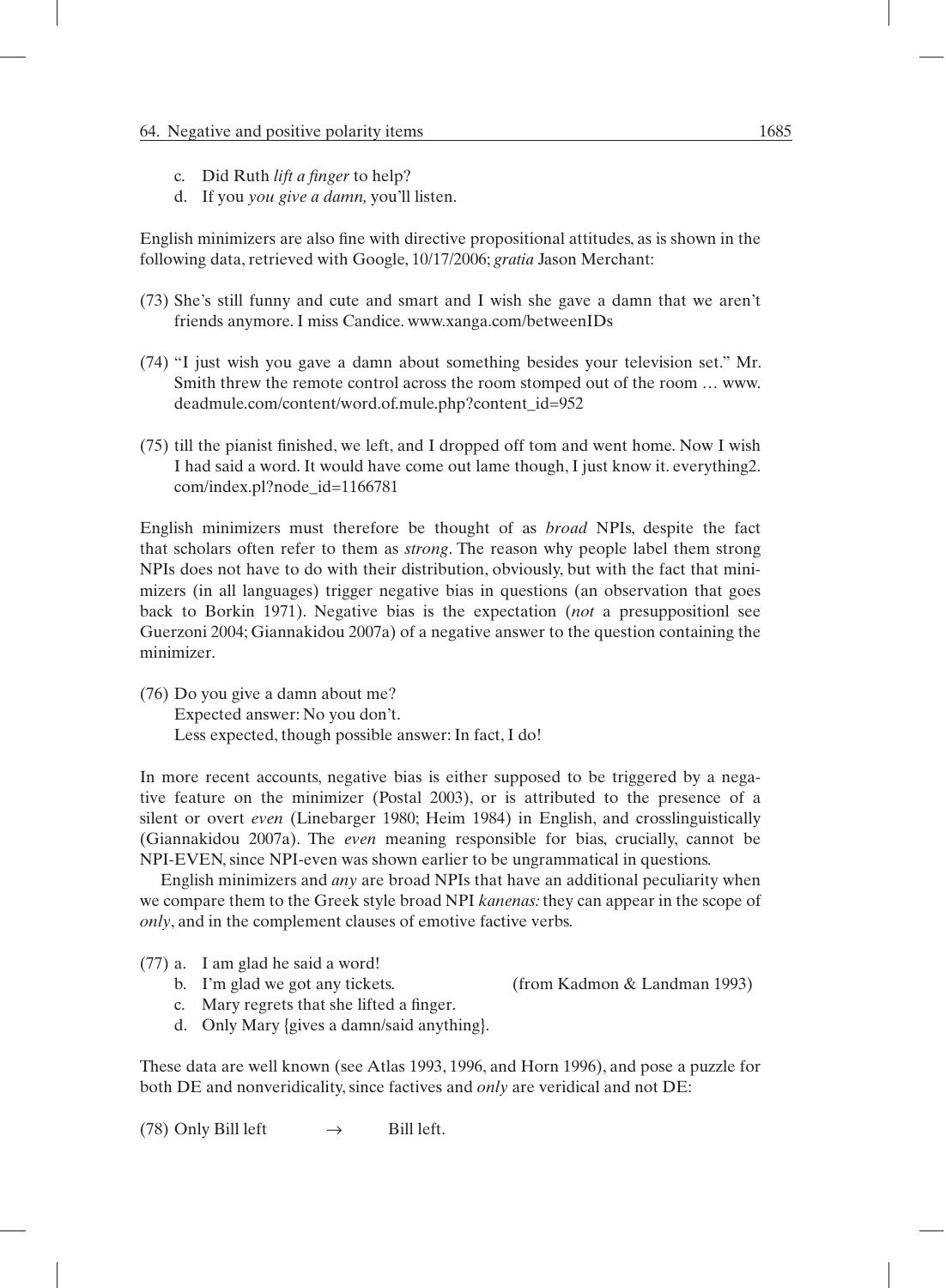- (79) Only Larry ate a vegetable  $-\rightarrow$  Only Larry ate broccoli. Larry may have eaten spinach.
- (80) Larry regrets that I bought a car.  $-/-$  Larry regrets that I bought a Honda. Because, in fact, I bought a Ferrari, and Larry might not regret this at all.

Von Fintel (1999) and Hoeksema (1986) propose weaker versions of DE to deal with the problem, by allowing the inference to the subset to be part of the common ground. For instance, if we know in the context that John ate spinach, then from *Only John ate a vegetable* we can infer that *Only John ate spinach*. By making this move, however, i.e., by allowing context knowledge to influence reasoning, weak DE overgenerates (Atlas 1993; Giannakidou 2006); it predicts, for instance, that NPIs may occur also in positive sentences: if I know that John ate spinach, then upon hearing *John ate a vegetable* I can infer that *John ate spinach*—yet this will not be sufficient for allowing me to use *any*. Weakening DE in this way therefore fails to provide a true explanation and predicts a flexibility of judgement that is not observed (see Atlas 1993 and Giannakidou 2006 for discussion of more specific problems).

Greek-style broad and narrow NPIs, we must note, are excluded from *only* and factives (Giannakidou 1998), and Giannakidou (2006) gives examples illustrating the same for Spanish minimizer NPIs:

|                | $(81)$ a. *Xerome pou<br>I am glad | {dhinis dhekara/ipes tipota}.<br>{you give a damn/you said anything}.                                                     |  |
|----------------|------------------------------------|---------------------------------------------------------------------------------------------------------------------------|--|
| $\mathbf{b}$ . | *Mono i Maria<br>Only Mary         | {dhini dhekara/ipe tipota}.<br>{gives a damn/said anything}.                                                              |  |
| c.             |                                    | *I Maria metaniose pou kounise to daktilaki tis.<br>Only literal interpretation: Mary regrets that she lifted her finger. |  |
| $(82)$ a.      |                                    | *María se arrepintió de haber movido (ni) un dedo.<br>Mary regrets that she lifted a finger.                              |  |
|                |                                    |                                                                                                                           |  |

 b. \*María se arrepintió de haber gastado (ni) un duro. María regrets having spent a red cent.

Greek and Spanish broad NPIs and minimizers are well behaved NPIs, and are ungrammatical with *only* and factives, as expected. The absence of DE in *only* and emotive factives (and some other cases including *long after, hardly, barely*; all impossible in Greek, at least, Giannakidou 2006), were used by Linebarger as challenges for a semantic explanation for NPI-licensing. However, given the Greek and Spanish facts we see here, we must admit that this unexpected NPI-sanctioning of *any* and English minimizers is not a general phenomenon, but specific to the English type of NPI.

To account for the Linebarger challenge, Giannakidou (2006) suggests that *any* and minimizers instantiate a class of NPIs that can not only be licensed—in the traditional sense of being in the scope of nonveridical expression at LF—but also *tolerated* in a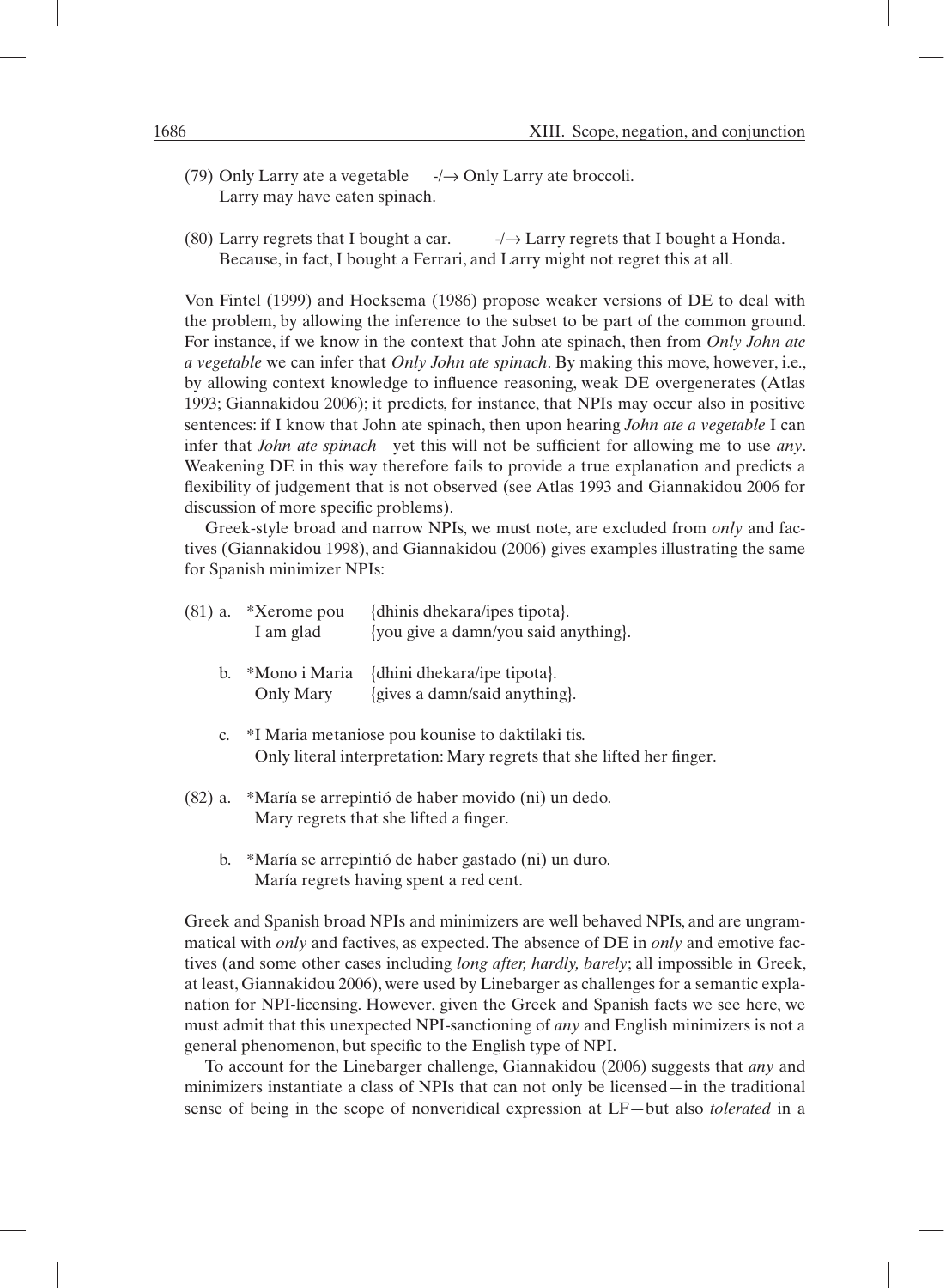context if that context gives rise globally to a nonveridical inference. In this case, the NPIs are *rescued:*

(83) *Rescuing by nonveridicality* (Giannakidou 2006)

A PI  $\alpha$  can be rescued in the scope of a veridical expression  $\beta$  in a sentence S, if (a) **the global context C** of S makes a proposition S' available which contains a nonveridical expression  $β$ ; and (b)  $α$  can be associated with  $β$  in S'.

"Association with a nonveridical proposition" means "be in the scope of a nonveridical expression at a level other than LF", however we are to define it, perhaps at the expressive layer (suggested in Yoshimura 2007; Park 2009, building on Potts 2005). The global context C of S is the set of propositions that arise from S without necessarily being *entailed* by it. C thus contains the assertion (entailments), and presuppositions, implicatures. The negative proposition that is responsible for rescuing will be conventionally contributed by some expression in the sentence. In the case of *only*, it is the non-cancelable conjunct *no x other than y P;* with a negative factive, e.g., *regret,* it is the counterfactual *I wish that not p* that is conventionally contributed by it*.* With *barely* and *hardly* the NPIs are rescued via association with a background negative proposition (whose precise status is still a matter of debate, see Horn 2002), while their veridical or non-DE component becomes, according to Horn (2002), *assertorically inert.* 

Rescuing builds on what I called *indirect licensing* in earlier work (Giannakidou 1998, 1999), and happens in violation of scope at LF. Horn (2002) discusses these phenomena in the context of *assertoric inertia,* intended to capture the state of affairs where an NPI appears in the syntactic scope of an expression that does not have the *semantic* potential to license it. The idea, roughly, of assertoric inertia is that when conflicting inferences arise  $-$  e.g., as with *only*, the prejacent is veridical but the exclusive inference is nonveridical — one of the inferences becomes assertorically inert, in the case of *only* the veridical prejacent, thus allowing *any* to be licensed. The contrast between the Greek-style NPIs and English-type *any*/minimizers (see Beaver & Clark 2003 for some data from Dutch) shows that we must allow this kind of rescuing/indirect licensing as an option in the grammar, but only as a secondary one: to my knowledge, there are no reports of NPIs that appear to be rescued but not licensed (such NPIs would have to be fine with *only* and emotive factives, for instance, but unacceptable with negation).

Given that the option of rescuing exists, languages may exploit it to a varying degree for the various items. English seems to be more liberal than Greek in this respect. Ideally, one would like to know why a particular type of NPI favors rescuing, or why a given language X exploits the rescuing strategy more liberally than a language Y, but I will leave this to future research. One obvious avenue to explore is that the NPI itself contributes to the rescuing effect, as suggested by Ladusaw's idea of "auto-licensing' in earlier work.

We move on now to the compositionality question.

## 7. The scalar approach to polarity

In the following two sections, we address the question of compositionality: why do PIs appear the contexts they appear in? What is it about negative and nonveridical environments that makes them appropriate environments for NPIs? Why are some NPIs more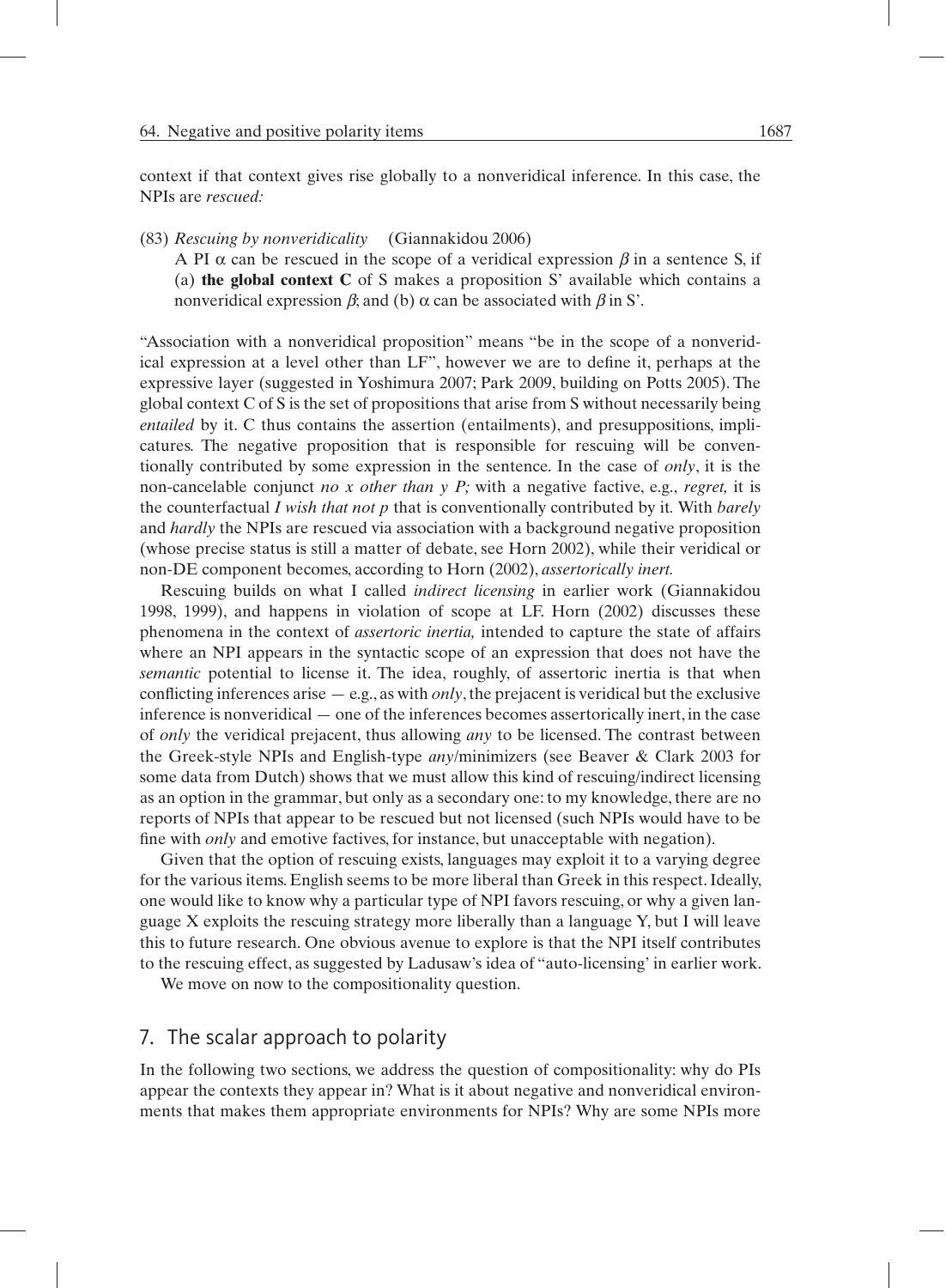narrow, and some more broad? Addressing these questions is extremely important, as I said at the beginning, because in answering them we gain a better understanding of what NPIs mean, and how — and to what extent — their meaning restricts their distribution.

There have been two approaches to compositionality. The first claims that there is only one source of ill-formedness in polarity — *scalarity*, which in some form or other, is supposed as the culprit of *all* polarity phenomena (Kadmon & Landman 1993; Krifka 1995; Chierchia 2006; Lee & Horn 1994; Lahiri 1998). This position has been very influential, so we need to assess very carefully what it says and how far it can go. The second approach within the nonveridicality theory of polarity that we mentioned earlier (Giannakidou 1998, 2001, 2006, 2007) is a variation position. It claims that there are *two* main sources of lexical sensitivity: (a) scalarity, which in most cases contains some sort of morphological marking via e.g., a focus particle such as EVEN (Giannakidou 2007a); and (b) referential deficiency, i.e., a difficulty in the NPI to refer to an object in the usual ways existential quantifiers do (Giannakidou 1998). Referentially deficient NPIs are in fact quite common, and referential deficiency comes in many forms, e.g., non-deictic (or dependent reference, as we will see below), free choice, referential vagueness (Giannakidou & Quer 2010).

In what follows, I address the scalarity approach. In the next section we examine the referential deficiency approach.

### 7.1. Domain widening

Kadmon & Landman's (1993) influential paper on *any* proposed a unified theory for NPI and FCI *any* by appealing to the notion of domain widening:

(84) Meaning of *any* (Kadmon & Landman 1993)

*any CN*= the corresponding indefinite NP or CN with the additional semantic/pragmatic characteristics (widening, strengthening) contributed by *any.*

(85) *Widening* of *any* (Kadmon & Landman 1993) In an NP of the form *any CN, any* widens the interpretation of the common noun phrase along some contextual dimension.

Domain widening says that the use of *any* widens the quantificational domain. *Any* is thus unlike other quantifiers—whose domain must be typically narrowed down. Widening is felicitous only if it produces *strengthening*:

(86) Licensing condition for *any*: Strengthening

 *Any* is licensed only if the widening that it induces creates a stronger statement, i.e., only if the statement on the wide interpretation entails the statement on the narrow interpretation.

The idea is that widening must have a purpose, and this to make a stronger statement (see also Krifka 1995). So, the driving idea is that statements with *any* are always strong, emphatic—recall however, that NPIs as a class are *not* strong in the sense of emphatic. Greek broad NPIs, and similar NPIs crosslinguistically typically produce weak statements — as opposed to their emphatic variants that are indeed emphatic but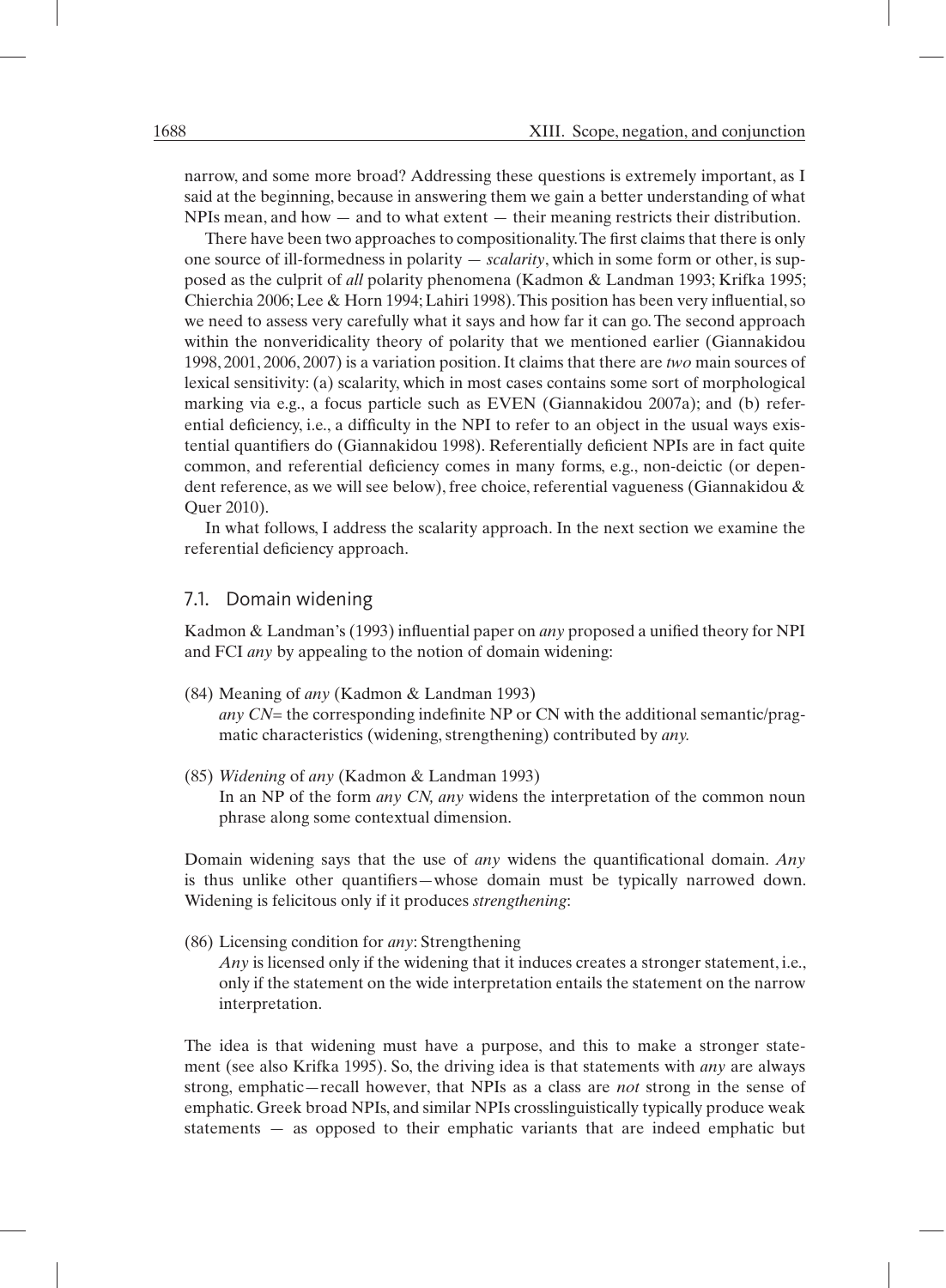have much narrower distribution. And, apart from the Greek type, it is helpful to note Israel's (1998) *attenuating* NPIs ("long", "much", "yet", "in weeks") which do not yield a stronger negative assertion, but a weakened one.

Strengthening is said to be satisfied in a negative context, but not in a positive one:

- (87) a. I didn't see any book on the table.
	- b. \*I saw any book on the table.

The positive sentence is out because, in Chierchia's words, "domain widening is pointless" (Chierchia 2006: 557) in a positive sentence. If it is true that I saw a book in the narrower domain, it is also true that that I saw one in the wider domain, thus the widened statement is too weak, and for this reason not very informative. Strengthening, however, is satisfied with negation and DE quantifiers. Here lies the essence of all widening/ scalarity based accounts.

Chierchia (2006) further pursues a unitary analysis for FCI and NPI *any* via domain widening — implemented in a system where implicatures project in a syntactic-like manner. Chierchia excludes *any* in the positive sentence in the following way. First, the NPI introduces alternative smaller domains, indicated by the index *i*, which refers to numbers between 1 and the maximum number (in this arbitrary case *three*) that we take our largest domain to consist of:

| $(88)$ a. $*$ I saw any boy.                                                | (Chierchia's $(47)$ ) |
|-----------------------------------------------------------------------------|-----------------------|
| b. Meaning                                                                  |                       |
| $\exists w' \exists x \in D_{w'}$ [boy $_{w'}(x) \wedge$ saw $_{w}(I, x)$ ] | $D = \{a,b,c\}$       |
|                                                                             |                       |

 c. Alternatives  $\exists w' \exists x \in D_{w'}$  [boy  $_{i,w'}(x) \wedge \text{saw}_w(I, x)$ ], where  $1 \le i \le 3$ 

In a domain that consists of three boys, *any boy* quantifies over domains that contain one boy, two boys, and all three boys. These alternatives are active with a word like *any,* and must be used to enrich plain meaning, according to Chierchia. The domain of individuals is not ordered, but in choosing among alternatives, speakers tend to go for the strongest one they have evidence for. In the case above, we end up saying that even the most broad choice of D makes the sentence true: "in other words, the base meaning will acquire an *even*-like flavor" (Chierchia 2006: 556).

The positive sentence also gives rise to the following implicature (Chierchia's (48)):

(48) Implicature

 $\exists w' \exists x \in D_{w'}$ [boy  $_{w'}(x) \wedge saw_w(I, x)] \subseteq_c$ ∃w′∃x∈ D<sub>w</sub>′ [boy<sub>i,w′</sub> (x)  $\land$  saw<sub>w</sub>(I, x)], where 1 ≤ i ≤ 3, and  $p \subseteq_c q$  means: p is stronger (hence, less likely) than q relative to the common ground c

Chierchia claims that "given the way domains are chosen, (48) is logically false: all of the alternatives are logically stronger than the statement in *b*; therefore, the latter statement cannot be less likely than its alternatives. The positive sentence enriched by implicature (48) is inconsistent, whence its deviance." (Chierchia 2006: 556).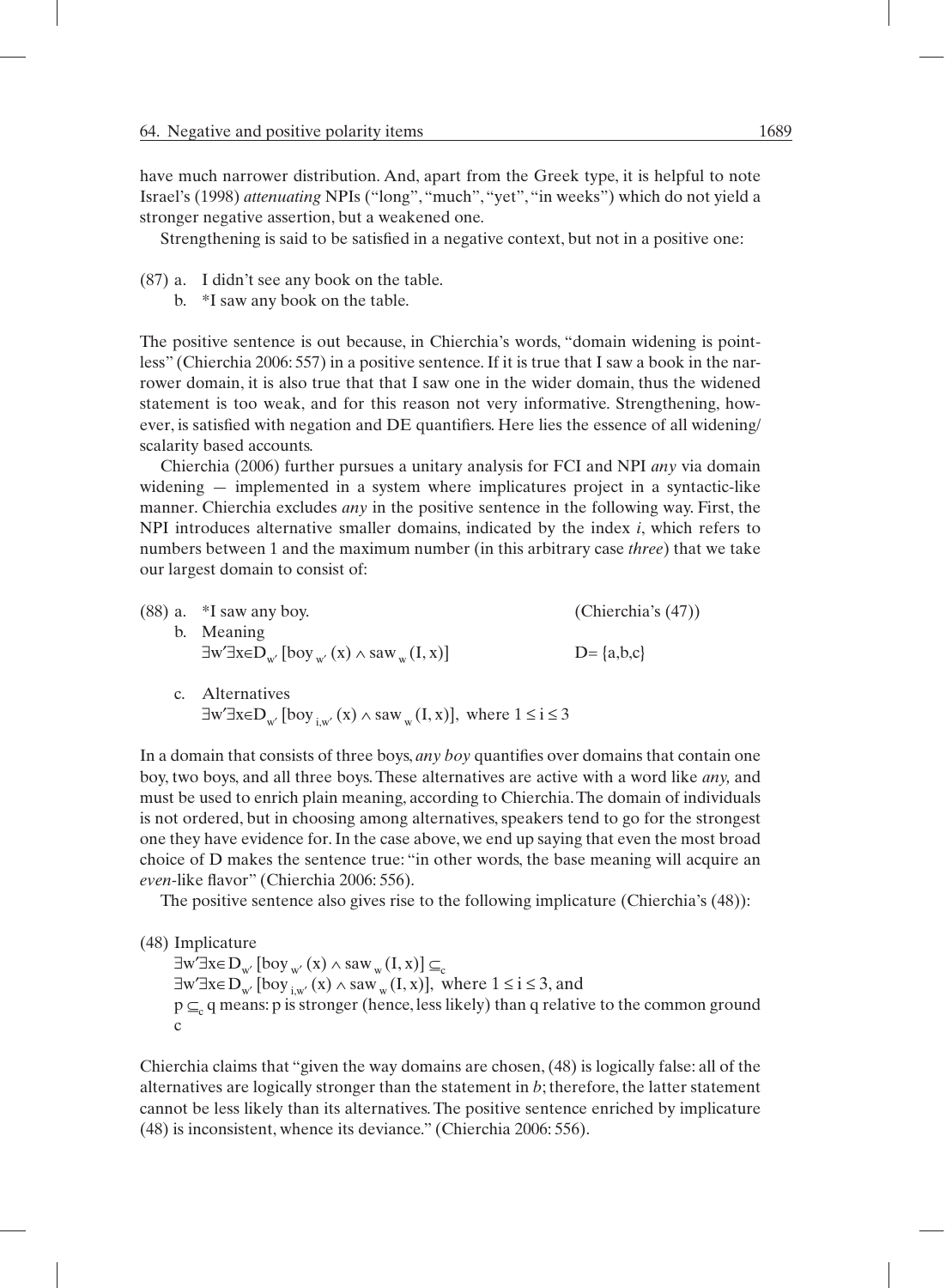## 7.2. Problems with domain widening

Here I will take widening theories to task and see how far they can go in explaining (at least some of) the core facts we saw in this chapter, and how successful they are in being compositional, in the sense that they derive the restricted distribution by meaning alone.

In all widening approaches (Kadmon & Landman, Krifka, Chierchia), the failure of *any* in a positive veridical sentence follows from informational strength. Sentences with unlicensed *any* are claimed to be impossible because the use of *any* renders them too weak to be informative (Kadmon & Landman, Krifka), or inconsistent (Chierchia) after implicature enrichment. The first, rather obvious, problem lies precisely here: the illformedness that such a type of explanation predicts is weak (Giannakidou 1998, 2001): sentences with failed *any* must have the same psychological status as uninformative or contradictory sentences. But this is not true. Speakers generally perceive, with failed NPIs, an effect stronger than mere infelicity, which is what characterizes uninformative sentences — contradictions, tautologies (*The morning star is the morning star*), presupposition failures (*The king of France is my brother*), lexical anomalies (*The green ideas sleep furiously*) are never judged ungrammatical. The grammar generates them, and speakers have an intuition that they can produce them; they can even figure out ways to render them felicitous in certain contexts. Pragmatically odd sentences as thus perhaps non-sensical without context, but certainly repairable and grammatically possible.

Deciding that polarity ill-formedness is psychologically equivalent to mere "logical failure" (to borrow the term from Chierchia) is not a trivial question. Certainly, Ladusaw did not think they were equivalent, and Giannakidou made repeatedly the same point in discussions about various kinds of NPIs. Both Ladusaw (especially Ladusaw 1983) and Giannakidou view NPIs as a case for semantic well-formedness being a *grammatical* constraint, not merely a pragmatic one. And since Chomsky (1957, 1964), the field has generally (and I think correctly) accepted that speakers' reactions to, and intuitions about, "odd" and "ungrammatical" sentences differ. Thus, unless we have an independent (e.g., *psychological*) metric that *shows* that NPIs failures and contradictions or uninformative sentences are the same, the scalarity approach simply predicts too weak a result.

Giannakidou (2007a) further shows that in the EVEN-NPI domain in Greek, there are NPIs that are ungrammatical (NPI-EVEN), and NPIs that are indeed only merely odd. For negative concord phenomena — where n-words are subject to much stricter licensing conditions and for which speakers have an even clearer intuition that the NPIs  $(n$ -words) are not simply odd but ungrammatical  $-$  it is unavoidable to posit further syntactic constraints. So, the informativity based scalar accounts can only go a small distance, but have gained prominence because a lot of the variation and distribution nuances is usually "abstracted away" in the descriptions.

Chierchia does acknowledge the insufficiency of the purely pragmatic account as the following passage shows: "So why is a sentence like (47a) (an NPI-licensing violation) ungrammatical? There is an impasse here between the way domain widening explains the distribution of NPIs (using Gricean principles) and the way such principles are typically taken to work…." (Chierchia 2006: 557). And later on, he posits a lexical entry for *any* (his (51)) where, in addition to widening, *any* is claimed to have an uninterpretable feature [+σ] (Chierchia 2006: 559), ensuring that *any* will be in the scope of some operator. It is checking of this feature that renders *any* grammatical, and this is a clear withdrawal from the purely pragmatic position.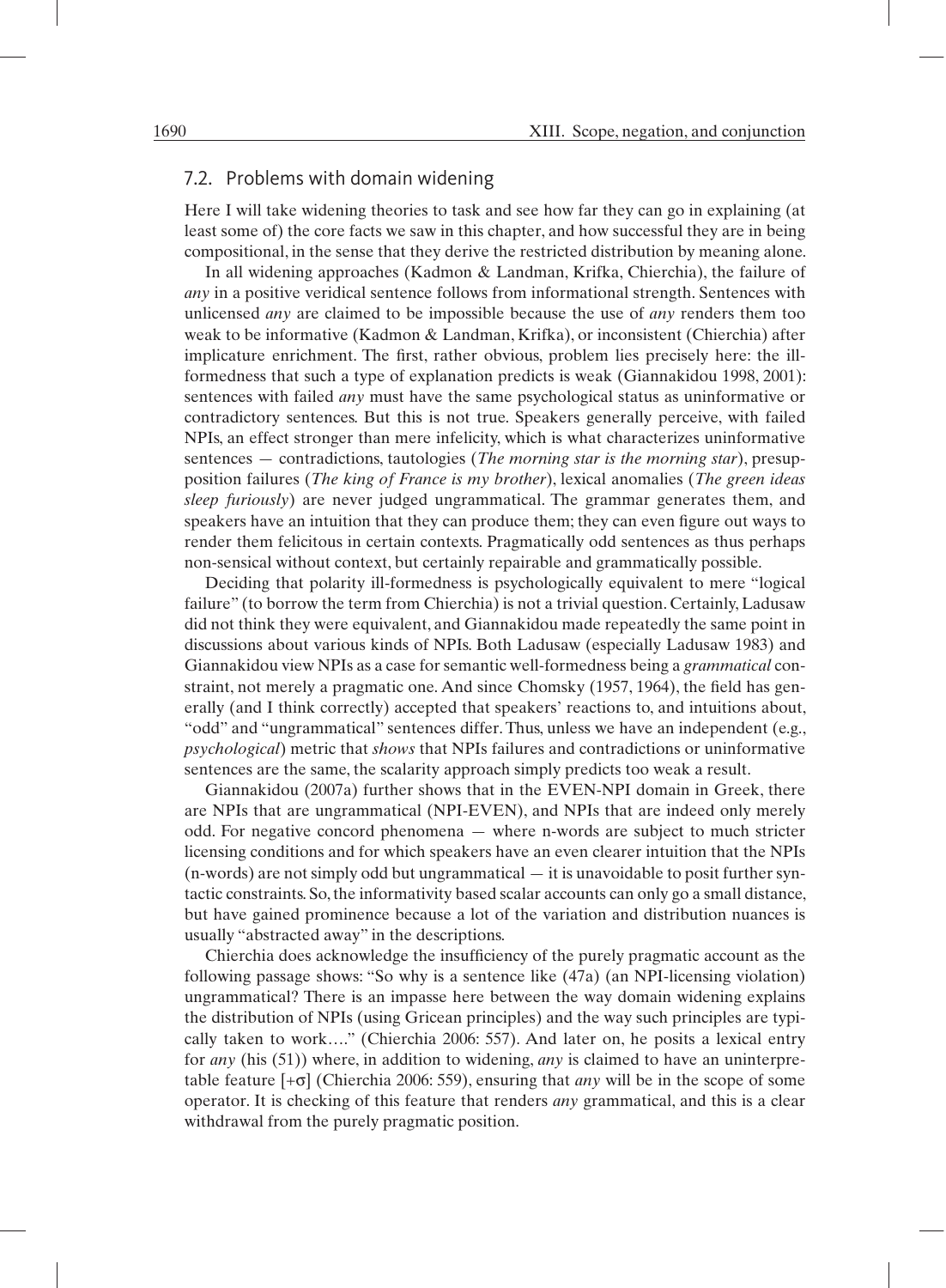One could still view the pragmatic principle of widening as *motivating* the grammatical constraint (perhaps historically, perhaps synchronically). (Thanks to Paul Portner for the suggestion.) Widening and strengthening may not be the explanation for NPI ungrammaticality, but rather a description of how the grammatical constrained emerged. (In the literature on the definiteness effect similar reasoning has sometimes been pursued.) However, the research in the widening account is not satisfied with such modest goal. Their goal, as clearly stated in Kadmon & Landman, Krifka, and Chierchia, is a more ambitious one: to explain the distribution of *any* directly, and only, via widening and strengthening. Chierchia's  $[+\sigma]$  feature, then, is a withdrawal from this purely pragmatic position, since widening alone cannot rule out correctly NPIs in positive episodic sentences (Giannakidou 2001).

Another problem lies with the very claim that *any* induces widening: widening is not always present with *any*, NPIs or FCIs (as noted in Krifka 1995, who actually accepts an emphatic and a non-emphatic variant of *any,* and more recently Duffley & Larivée 2010). Consider the examples below:

(89) Pick any one of *these 5 cards*.

(90) Consider any arbitrary number.

Here *any* extends over a very specific domain of the five cards in the context supplied by the partitive. We cannot talk about domain widening in this case. Likewise, the set of numbers is infinite, so it is hard to see what domain extension would yield in *any arbitrary number.*

Duffley and Larivée point out as problematic for widening the case of questions:

(91) Did you hear any noise?

"Contrary to questions with end-point scalars, such sentences usually do have the force of neutral information-seeking questions. Since information questions do not normally bear on scalar end-points, a scalar analysis of *any* is highly problematic in this environment." (Duffley & Larivée 210: 6). And they continue: "Besides the interrogative above, the scalar paraphrase by means of 'even the least/even a single' also encounters difficulties in its application to other common uses of *any* in standard polarity contexts. Three such cases are given below:

 $(15)$  If you find any typos in this text, please let us know.

(16) You can pull out of the driveway. I don't see any cars coming.

(17) We checked the wiring before we made any changes to the electrical box." (Duffley & Larivée 2010: 7)

In these contexts, *any* is interpreted indeed very weakly, unlike scalar, EVEN containing items which typically give rise to stronger statements. It should be thus clear that widening is not empirically motivated always, not even for *any,* the item for which it was designed.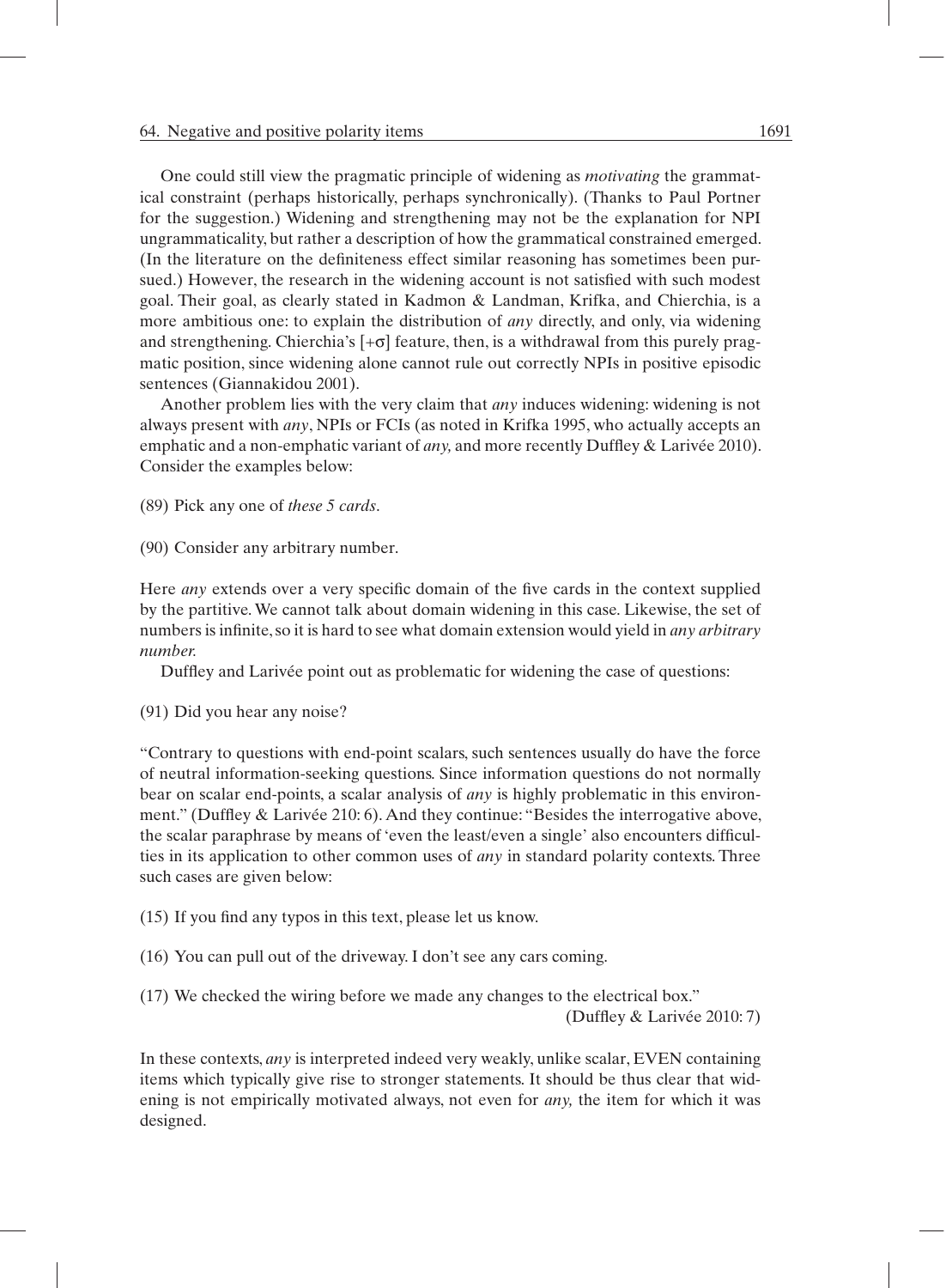Another problem, when one considers the generality of the widening approach — and recall that the approach has indeed been conceived of as a general theory of NPIs — has to do with the fact that not all NPIs are scalar. *Kanenas*, as mentioned earlier, is not:

(92) Fere kanena gliko.

Bring some cake.

(Context: No need for something specific; it doesn't matter what you bring really).

*Kanena* is a non-scalar existential, and statements with it are typically weak and nonemphatic. The *kanenas*-type of NPI seems to require not a wide domain, but some variation in the domain because it is referntially vague  $-$  as Giannakidou & Quer 2010 suggest. Such NPIs are non-scalar, but are still unacceptable in the veridical positive sentence, just like the scalar ones. For these NPIs, which are in fact more common than we think, domain widening is simply not a plausible starting point.

Now, even when it comes to scalar items, recall that not all widened PIs improve with negation: *any* improves, but FCIs, in many languages (Greek, Spanish, Catalan, Romanian, Chinese), remain unacceptable with negation:

(93) a. \*Idha opjondhipote. (Greek; Giannakidou 2001) saw.perf.1sg FC-person '\*I saw anybody.'

 b. \*Dhen idha opjondhipote. not saw.perf.1sg FC-person Intended: 'I didn't see anybody.'

The problem posed by these data is twofold. First, the non-improvement of FCIs with negation undermines the idea that NPI and FCI are due to the same source (*pace* Chierchia 2006). Clearly, this cannot be the case, or at least it cannot *generally* be the case. Second, the informativity based account predicts improvement with negation for *all* widened items; there is no way to distinguish between the scalar NPI and the scalar FCI. The ill-formedness of FCI *opjondhipote* suggests, again, that there is something other than widening that further reduces the distribution of FCIs. Giannakidou (2001) argues that this additional dimension in FCIs is intensionality, and regardless of whether one accepts this analysis, it is simply not true that all scalar items improve with negation.

The asymmetry within the class of NPIs and FCIs in terms of polarity poses an equally challenging problem. Take *any* and *whoever* as the contrastive pair here. Both involve domain widening (Jacobson 1995; Horn 2002; Giannakidou & Cheng 2006), but only *any*  is polarity sensitive:

- (94) a. Whoever saw a fly in his soup complained to the manager.
	- b. Irgendein hat angerufen.
	- c. \*Anyone complained to the manager.

Likewise, *irgendein* in German patterns with *whoever* and not with *any*, despite its domain widening (Kratzer & Shimoyama 2002). This variation leads to a conclusion similar to the one we just reached regarding the variation with negation: there must be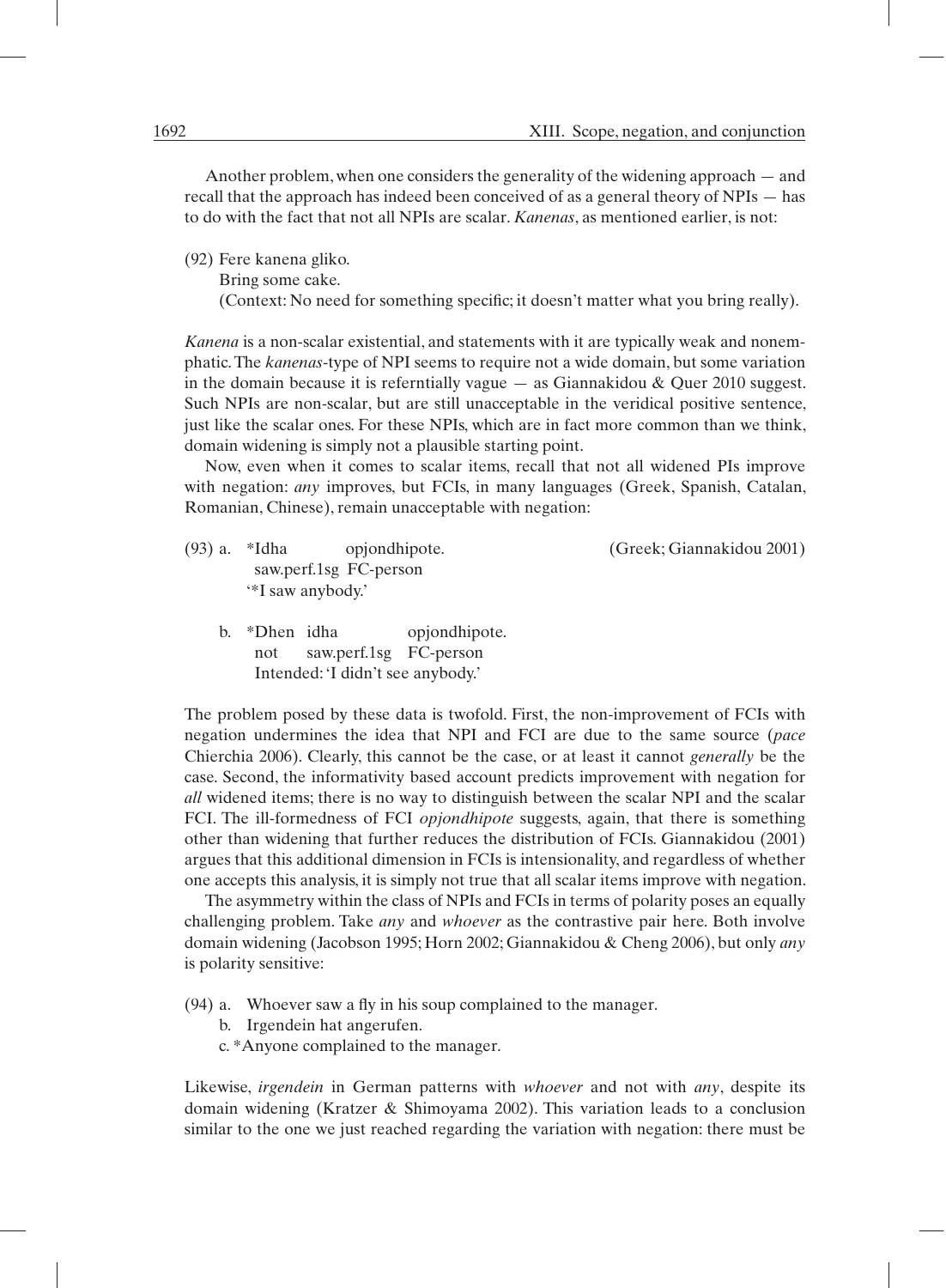something other than widening that further reduces the distribution of some scalar items, but not others.

The final puzzle for domain widening is posed by the fact that items like *any*, as we saw earlier, are admitted in a large set of contexts not related to negation and DE: modal verbs, imperatives, questions, nonveridical propositional attitudes, generic and habitual sentences. It is not obvious how widening and strength invoked by Kadmon & Landman, Krifka and Chierchia can be extended to explain why *any* is licit in these contexts. Consider, for example, the generic and habitual case:

- (95) a. Any cat hunts mice.
	- b. Opjadhipote ghata kinigai pondikia.

(I am not using the *kanenas* paradigm here since it does not involve widening). Here *any cat, which* is an NPI/FCI and gets widened interpretation, does *not* entail the more narrow one, since there are exceptions to generic generalizations (Krifka et al. 1995). Hence *any* should be unacceptable in this context. But it is not; rather, genericity is a very common context for widened items.

Consider also NPIs in questions. I noted earlier that there is no successful analysis of questions as DE, and in the informativity based theories that we are discussing this fact has been recognized (see especially van Rooy 2003). The strategy is to assume that NPIs are allowed in (non-rhetorical) questions either because they make the question more *general* than the corresponding one without the NPI (Krifka), or because a question turns a settled issue into an unsettled one (Kadmon & Landman). But why should a general question be preferred to a more specific one, as these theorists pose? And how, and why, should this notion of generality be seen as a special case of strength in questions?

Van Rooy (2003) proposes that strength in questions must be reduced to *entropy*. Entropy is the measure of the informativity value of a question. The informative value of question Q is maximal just in case the answers to Q are all equally likely to be true. The value becomes less than maximal when an NPI occurs (resulting in biased readings). In van Rooy's words: "The NPI weakens the satisfaction conditions for the positive answer, q, and strengthens the satisfaction conditions for the negative answer  $\neg q$ ." (van Rooy 2003: 263). It is further proposed that entropy can replace strength also in assertions, so it allegedly provides the unifying notion of strength.

This type of explanation should make us pause. First of all, the use of an NPI in questions generally does *not* yield bias in polar questions — only the use of a certain type of NPIs does, and is due to a particular kind of EVEN that it contains (Giannakidou 2007a*).* Secondly, the entropy and strength explanation is analytically too weak: as mentioned already, less informative sentences do not become less grammatical. Van Rooy takes it for granted that informativity impacts grammaticality directly, and as we saw with widening, this is not a sound assumption—or at least, should be one argued for, not just taken for granted.

The purely pragmatic route thus produces liberal theories that predict more fluid judgment than we have with NPIs. Even *any*, an NPI of the more liberal kind as we noted, cannot occur just as freely as van Rooy's reasoning predicts. In fact, in questions, free choice *any*, and FCIs generally, are systematically out. The diagnostic is the ability to modify *any* by *almost* (only FCI-*any* accepts this modification, Davison 1981):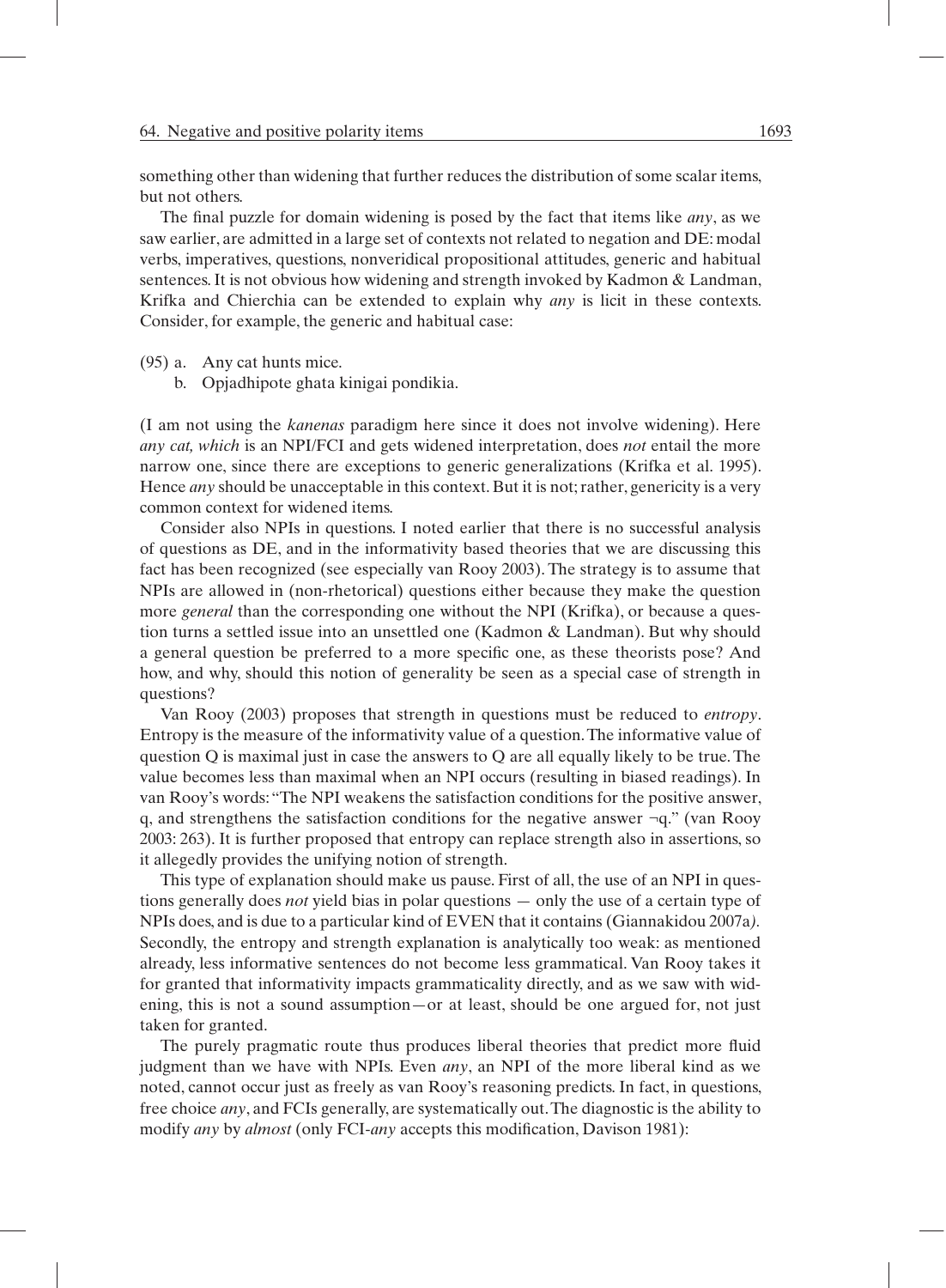- (96) a. \*Did you see almost anybody?
	- b. \*Idhes sxedhon opjondhipote? (Greek)

FCIs are prototypical scalar items, but they fail to be licensed in questions (see also Quer 1998 for Spanish, Catalan data). This robust empirical fact is a surprise for van Rooy's unifying negation and questions account, and remains a surprise for all strengthening theories: FCIs, involving domain widening, are *not* admitted van an Rooy's unified environments of strength: negation and questions; and non-scalar weak NPIs, on the other hand, like *kanenas, do* appear in negation and questions. This suggests (a) that widening does not necessarily correlate with strength, and (b) that widening and strengthening (in whatever version) do not predict the right kind of polarity sensitivity, a dooming conclusion in both cases. It must be admitted that we still need other factors (syntactic or semantic) besides pure informativity for accurately restricting NPI and FCI distribution, and distinguish correctly between the two.

Finally, regarding other nonveridical NPI environments, it is unclear how informativity as entropy would apply, e.g., in directive, but not epistemic, propositional attitudes. I know of no research that has actually defined strength in this domain, and this is probably because if we want to have strength for these cases, the notion itself becomes too weak to be useful.

To summarize, then, we saw in this section that a purely pragmatic theory of domain widening, by appealing exclusively to scalarity and conversational principles such as informativity and strength, does not predict the correct distribution of various kinds of NPIs or FCIs; nor does it predict the correct effect of illicit NPIs. Domain widening also misses the fact scalar and non-scalar NPIs are equally sensitive to negation, questions, and other nonveridical environments, and is unable to account for variation with respect to negation (negation does *not* save all widened items: FCIs remain bad), or within widened items as regards their polarity status or not (some FCIs are polarity sensitive, and some others aren't). In the end, it becomes obvious that even though widening may indeed be a lexical property of some NPIs (though recall the difficulties with *any*), when it comes to working out the details of the explanation, it becomes impossible to make the argument that it is widening alone that restricts the distribution of these NPIs. Chierchia admits this point by adding a syntactic feature [+σ] to *any*. But by doing that, the purely pragmatic argument loses its appeal, and NPIs can no longer be offered as a case illustrating a direct impact of pragmatic principles on sentence grammar. This conclusion carries over to Lahiri's (1998) account based on the overt presence of EVEN in Hindi broad NPIs, and I will refer here to Giannakidou (2007a) for detailed consideration and counterarguments.

## 8. The other side of polarity: non-deictic variables and referential deficiency

As we noted already, one of the empirical limitations of the scalarity approaches is that they tend to lump together all polarity phenomena as scalar, thus assigning priviledged status to scalarity as the basis for explanation. Non-scalar NPI indefinites of the *kanenas* type, were noted early in Haspelmath, Giannakidou, Lin, and Matthewson's work, but research tended to place these in the margins, despite the fact that they are common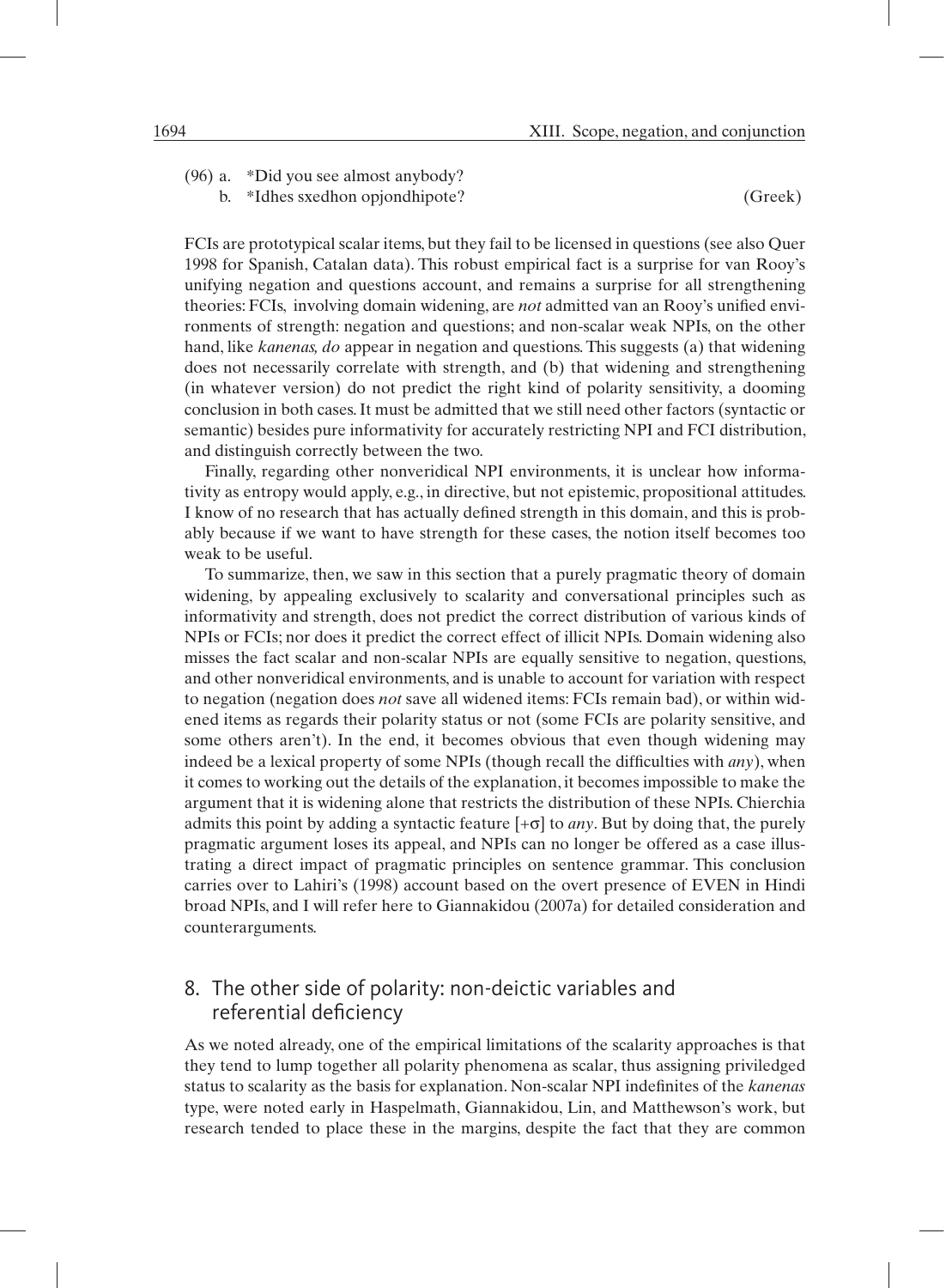crosslinguistically. In this section we focus on these NPIs, and show that they instantiate a very important aspect of negative polarity that has to do with what I call broadly *referential deficiency.* 

By 'referential deficiency', I mean to refer to obligatorily narrow scope phenomena that have been known to semanticists for many years—e.g., incorporated nominals in Greenlandic Eskimo (Bittner 1987; van Geenhoven 1998), accusative-partitive alternation in Finnish (Kiparsky 1998) and related phenomena in Turkish (Enç 1991; de Hoop 1992), the genitive of negation in Russian (Partee 2008; Borschev et al. 2008), English bare plurals always taking scope inside negation (Carlson 1977), narrow scope indefinites that must be bound by higher quantifiers (*egy-egy* indefinites in Hungarian, Farkas 1998, and similar items in Russian, Basque, and other languages; Pereltsvaig 2008). Almost all analyses of obligatorily narrow scope expressions assume a notion of 'low ', or decreased (to use Partee's 2008 word) referentiality to capture narrow scope — as opposed to 'higher' referentiality, or specificity, that characterizes indefinites that tend to take wide scope (i.e., indefinites with specificity markers, or accusative marked indefinites in Finish and Turkish, as observed in the accusative-partitive alternation). Scales of referentiality have also been proposed (Anagnostopoulou & Giannakidou 1995), and referentially low expressions occupy the bottom end of those scales.

The referential deficiency approach says that NPIs of this kind cannot refer in the normal way. In Giannakidou (1998: 70–71, 139–140) I suggested that the *kanenas* type of NPI must be seen referentially deficient, thus obligatorily narrow scope indefinites. By making this move, we capture the need to be 'licensed' as a need to be in the scope of an operator — negation being one such operator along with the rest of the other nonveridical ones. In this context, no special status is given to licensing per se, and I used the label 'dependent' existential to capture the *kanenas* NPI:

(97) An existential quantifier  $\exists x_d$  is dependent iff the variable  $x_d$  it contributes does not introduce a discourse referent in the main context. (based on: Giannakidou 1998: 70)

A dependent existential in this sense is an existential that cannot assert existence in a default context. This is formalized by using a designated variable: " $x_d$ " (in Giannakidou 1998 originally "x<sub>n</sub>" 'for 'no introduction'). In the indefinite theory of existentials, we would have to say that dependent indefinites contain variables that cannot be closed under Heim's (1982) *text level* existential closure (Giannakidou 1997, 1998); i.e., they cannot receive values from the context. Such variables will not be able to be used in unembedded veridical sentences because they cannot receive a value. Under negation, happily, they will not be forced to refer, and likewise in embedded contexts (see Giannakidou 1998: Ch. 3 for details).

(98)  $\llbracket$  kanenas  $\rrbracket$  = **person**  $(x_4)$ 

- (99) a. \*Idha kanenan. saw.1sg anybody
	- b. Dhen idha kanenan. not saw.1sg anybody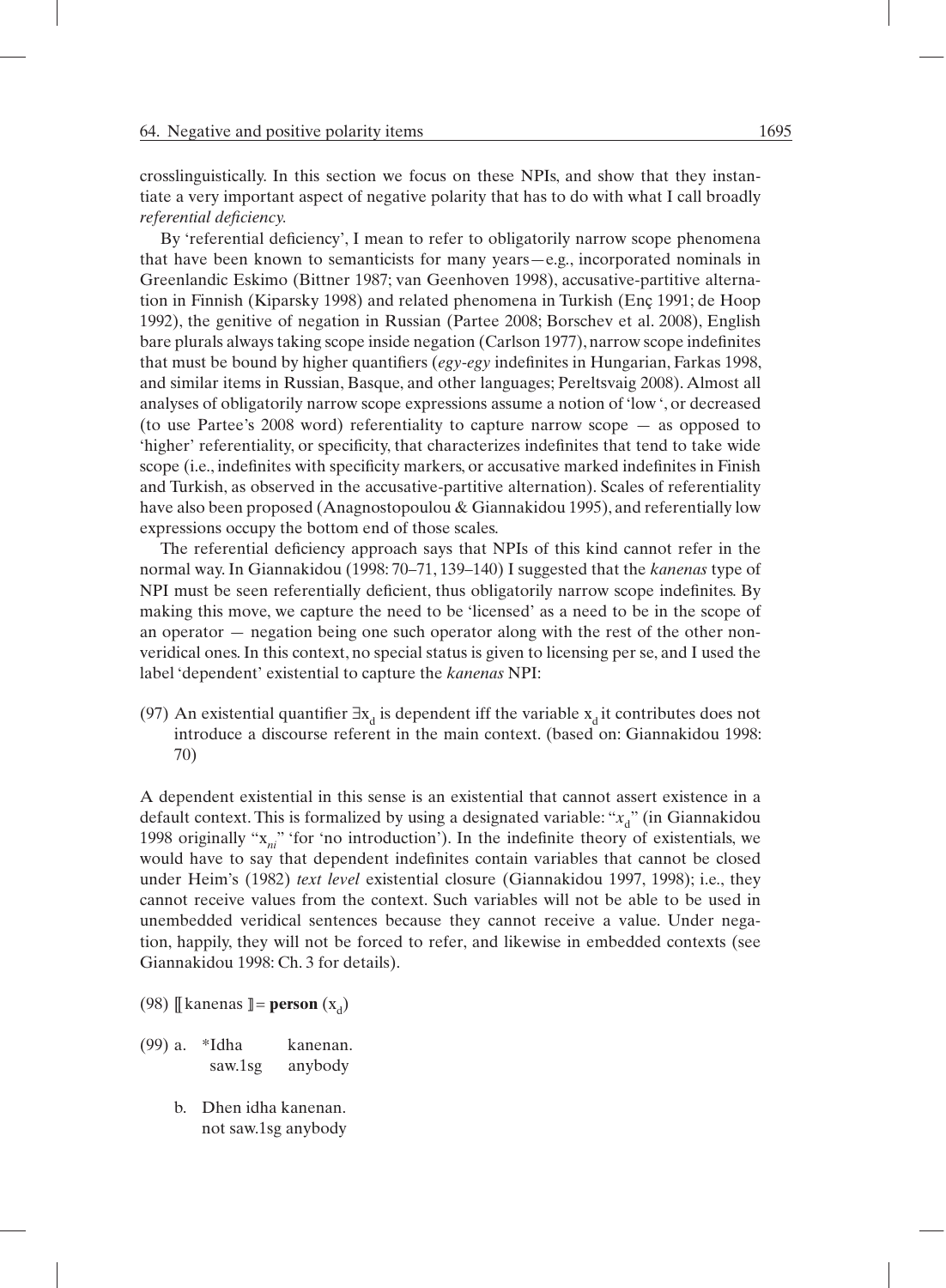(100) a.  $\#\exists x_d$  **person**  $(x_d) \wedge$  **saw**  $(I, x_d)$ b.  $\neg \exists x_d$  [**person**  $(x_d) \land$  **saw**  $(I, x_d)$ 

Under negation,  $\exists$ -closure of x<sub>d</sub> will be fine because x<sub>d</sub> will not introduce a discourse referent. Generally, then, dependent variables of this kind will be fine in the scope of nonveridical operators, because these ensure that  $x_d$  will not be forced to introduce, or be associate with, a discourse referent in the main context. Den Dikken & Giannakidou (2002) analyze further *any,* and *wh-the-hell* phrases as NPIs of this kind.

The intuition that some quantifiers cannot assert existence is also found in Matthewson's (1998) claim that the NPI *ku…a* and *kwel…a* determiners in St'at'imcet Salish "represent the notion of 'non-assertion of existence'" (Matthewson 1998: 179). (The Salish determiners appear to be a bit broader in their distribution than the Greek *kanenas*—but it is important to note the parallel). Matthewson further argues that such determiners do not entail non-existence of an entity, rather they "merely fail to positively assert the existence of an entity" (Matthewson 1998: 179). Giannakidou (1998) likewise notes that dependent reference does not imply lack of reference:

| $(101)$ An dhis kanenan <sub>1</sub> , | pes tu,  | na me perimeni. |
|----------------------------------------|----------|-----------------|
| If you see anybody,                    | tell him | to wait for me. |

Here *kanenan* does introduce a discourse referent, which is subsequently modally subordinated to the pronoun *tu.* Yet the introduction of the referent is done not in the main context but in an embedded one (the protasis of the conditional). Dependent existentials thus receive values only in embedded domains; their 'deficiency' is that the assignment function  $g$  cannot give them a value in a main context. In other words, dependent indefinites of the *kanenas* type cannot be interpreted *deictically*. As a technical aside here, we assume that multiple domains are available in a sentence when there is embedding (Giannakidou 1998; Tancredi 2007a, 2007b), just like there are multiple models; recall our discussion of propositional attitudes. In fact, we can define (following Tancredi) a conversion function that would assign a distinct domain to each model. We can then rephrase the dependency of the *kanenas* indefinite as a claim that it cannot receive a value in the main domain.

The dependent reference that yields polarity sensitive expressions, then, applies to variables that cannot be interpreted in the context as free variables. It will thus be helpful to think of the NPI-variables as 'non-deictic' variables — as suggested to me by Barbara Partee — instead of merely 'dependent' ones — since the term 'dependent' has also been used, e.g., by Farkas (1998), to refer to variables that simply need to co-vary with a quantifier, and which do not yield NPIs. Farkas's choice of "dependent" seems to be a misnomer, however. The so-called dependent indefinites that she studied seem to be distributive object NPs, that are, crucially, reduplicated, e.g., *egy-egy* in Hungarian. Reduplication is a hallmark property of distributive NPs in many languages, Greek included (Giannakidou 2011). In the case of distributive NPs, it should clear that we are not talking about referential dependency in the sense of not being able to introduce a discourse referent; rather we are dealing with a different kind of co-variation constraint that characterizes lexically distributitive QPs.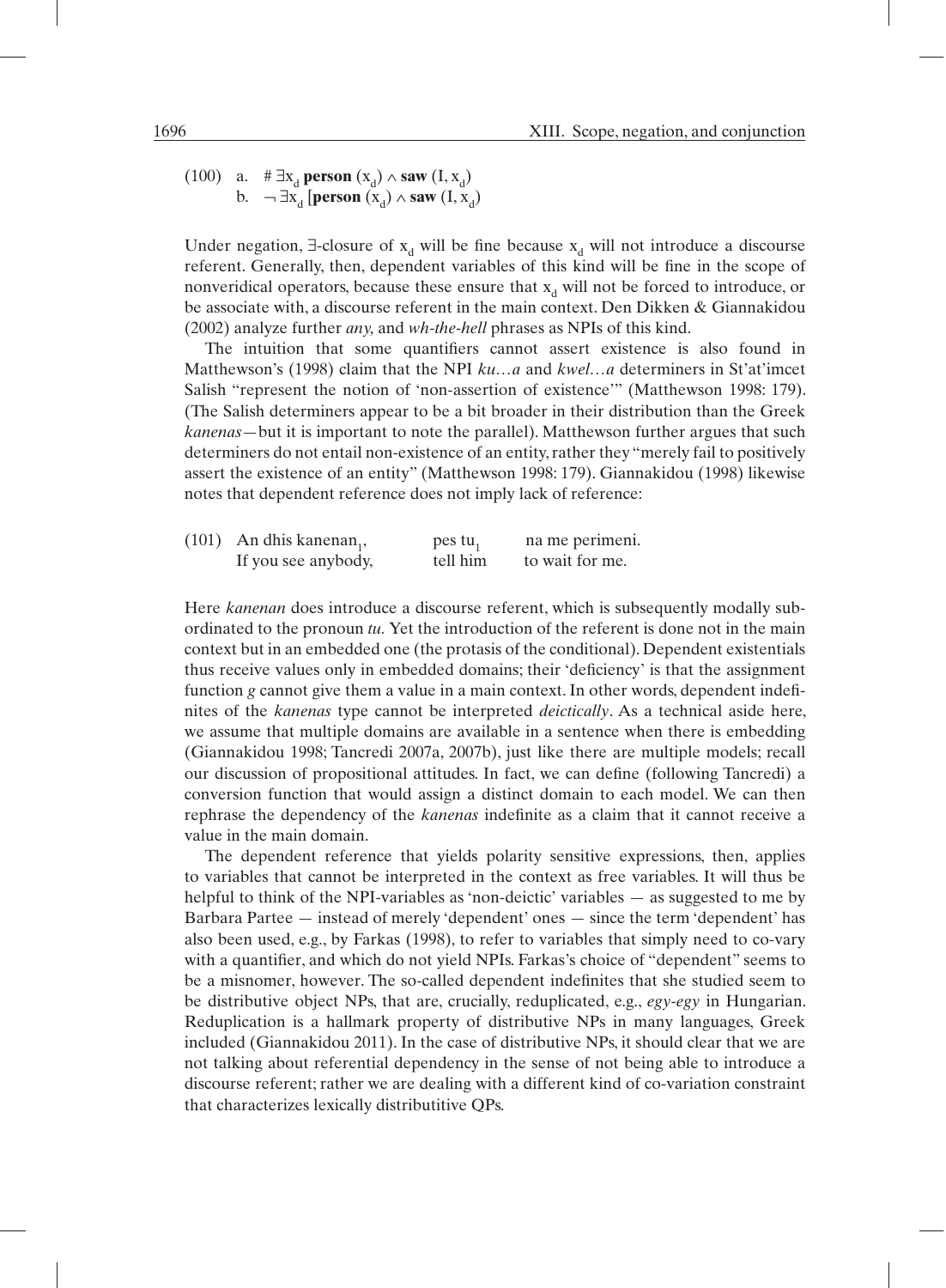I define the notion of non-deictic variable below:

#### (102) *Non-deictic variables*

An variable *x* is non-deictic iff *x* cannot be interpreted as a free variable.

A non-deictic variable is thus one whose assignment function is constrained in this particular way — and perhaps an easy way to think of this is as a presupposition on the assignment function  $g$ , e.g., on a par with constraints on  $g$  that we have with definites, or anaphoric pronouns.

In Giannakidou (1998, 2001), the non-deictic variable analysis is extended to FCIs which are argued to contain a non-deictic *world* variable  $w_d$ . This variable cannot become licit just by being existentially closed in the scope of some operator (after all, there *is* no text-level existential closure of a world variable). Rather it can only become licit via binding by a Q-operator that can bind a world variable. In an episodic context (positive *and* negative) there is no such operator, the variable remains unbound, and the FCI becomes illicit. We can thus explain the empirical contrast between FCIs and NPI vis a vis negation, and why FCIs need adverbial quantification contexts: they contain a dependent variable of type *s* which, because of its nature, needs to be bound, and can't be simply existentially closed in the scope of a nonverdical operator.

A non-deictic variable will create a lexical item that will be a good candidate for becoming an NPI of the broad variety — though from this it does not necessarily follow that all NPIs that contain non-deictic variables will *synchronically* show the same distribution. The path from being a non-deictic variable to being grammaticalized as an NPI may be longer or shorter for various items across languages, and other factors in grammar and, especially, use are expected to play a role. For example, Romanian *vreun*  is a non-deictic NPI that appears in nonveridical contexts, but still not in directive propositional attitudes or direct scope of negation (Farkas 2002, Falaus 2009). Given the broad array of nonveridical contexts, grammaticalization can start from any one of these environments — and spread gradually across. It does not follow from the nature of nondeictic reference that negation or propositional attitudes must be the priviledged starting points. Licit contexts can spread overtime — and they can also shrink (as Hoeksema 2010 shows this to be the case for Dutch *enig*). Becoming an NPI is a fluid process — and the deictic variable idea must be understood primarily as a possible lexical source for NPIs pointing to particular distribution (nonveridical contexts), not as a predictor that *all* non-deictic variable NPIs will have synchronically identical distributions.

Another important thing to consider is that the NPI that contains a non-deictic variable, like *any*, may also contain other lexical properties that will place additional factors in determining its distribution. This is where scalarity may become relevant. If you are a non-deictic indefinite *and* have, e.g., a scalar implicature, you are bound to show distribution similar to that of *any.* There may also be tension between the two lexical properties  $-$  referential deficiency and scalarity  $-$  that may result in dominance, over different stages in time, of one property (and thus distribution) over the other. Viewing lexical sensitivity flexibly indeed affords a unitary analysis of *any* and for the apparent  $NPI-FCI$  variety of item generally  $-$  a welcome result. It can also explain why there are nonveridical contexts where this type of NPI does not appear — e.g., disjunctions, or why *any* may favor negation more than *kanenas*.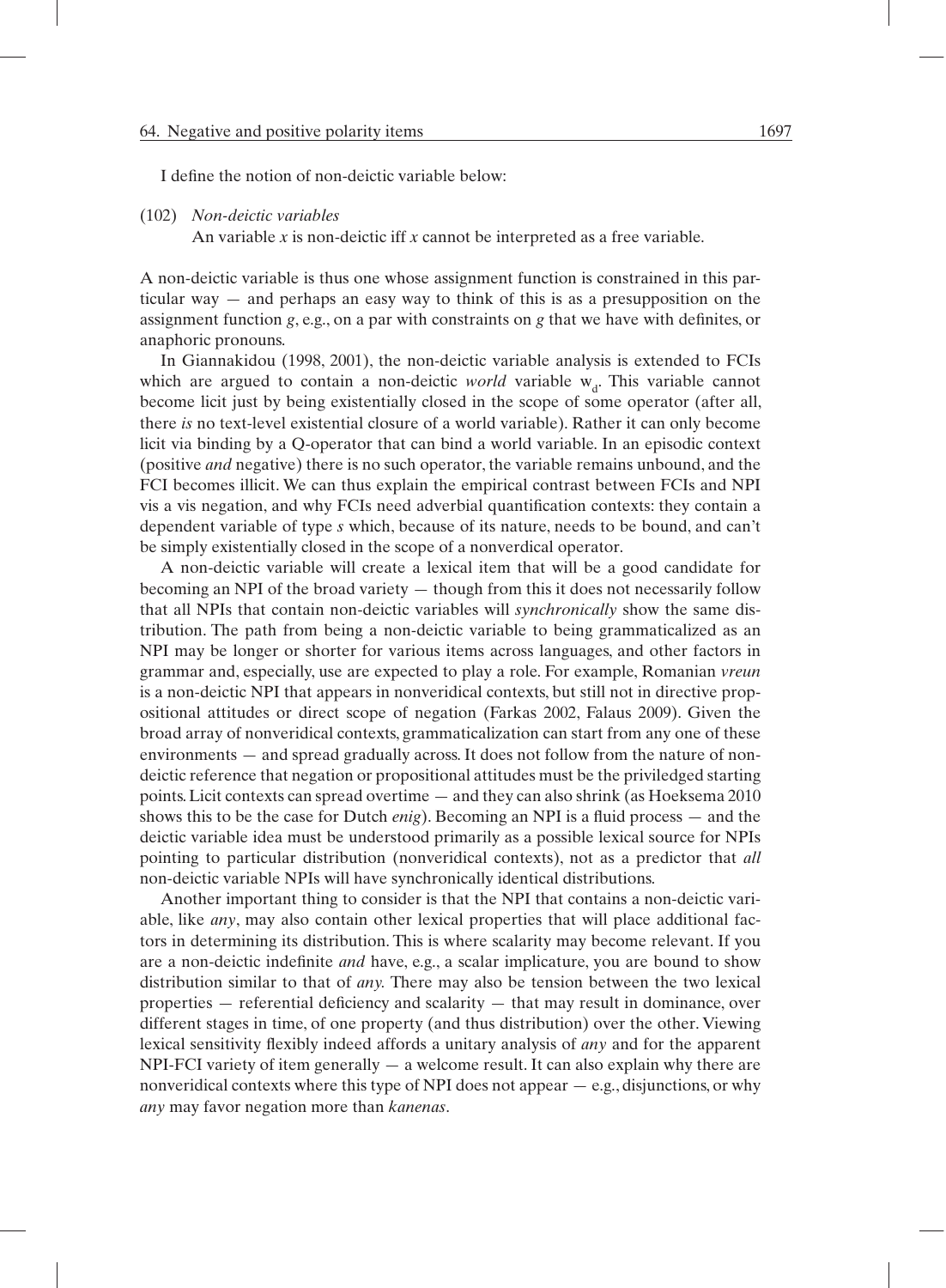Space prevents me from elaborating more in this paper, but it is important to emphasize that NPI-lexicalization must be viewed as a dynamic process, not a static one, and diachronic work will be instrumental in helping us understand the basic tenets and shifts across language and NPI types. It is also quite plausible that we discover, for instance, that there are NPIs that favor negation and modal contexts only, or just modal contexts, or just intensional contexts, or just questions. These sensitivities to subsets of the nonveridical are all to be expected, and the task will then be to determine what further lexical properties are out there in the world's languages that can possibly narrow down the distribution of NPIs.

## 9. Positive polarity items

Positive polarity items (PPIs) are thought to have "the boring property that they cannot scope below negation" (Szabolcsi 2004: 409). In this section, we consider two representative members of the class — the indefinite *some* PPIs, and speaker oriented adverbs (Nilsen 2003; Ernst 2009). As with NPIs, we see that at least one instance of PPIs (*some*) concerns the referntiality properties of expressions — and another (speaker oriented adverbs) has to do with speaker commitment to the truth of a proposition. In both cases, PPIs will need to be situated in a veridical context — because in nonveridical contexts and negation neither referentiality nor truth commitment are satisfied. Crucially, as Szabolcsi and Ernst both emphasize, scalarity is not a factor in PPIs: PPIs some and speaker oriented adverbs are non-scalar.

We will also uncover a particular intonational pattern for *some*, from which only stressed SOME emerges as a PPI. Unstressed *some*, crucially, is just a non-PI indefinite, as we shall see. The accenting that we find signals scoping above negation, a pattern agreeing with what we find with some NPIs that need to be raised above negation in other languages as we mentioned in section 5. Importantly, as I said, the study of the PPIs discussed here shows that scalarity plays no role in PPI distribution.

### 9.1. Two kinds of *some* indefinites: emphatic and non-emphatic *some*

Ever since Jespersen, *some* has been thought of as a PPI in that it must scope above negation:

### (103) You didn't see something.

This sentence cannot mean that you *didn't see anything*, where an existential quantifier scopes below negation. Scoping above negation is the defining property of a PPI, and it is indeed observed with equivalent items across many languages, e.g., Serbocroatian (Progovac 1994, 2005), Dutch (van der Wouden 1994), Greek (Giannakidou 1997, 1998), Hungarian (Szabolsci 2004), among others. It has gone unnoticed, however, that this scoping has a particular intonation: *some* is accented (uppercase henceforth), and negation is de-accented:

#### (104) You didn't see SOMETHING.

The reverse pattern, when *some* is de-accented, allows, and perhaps even favors, a narrow scope reading under negation. In this case, negation is accented (*emphatic denial*). PPIs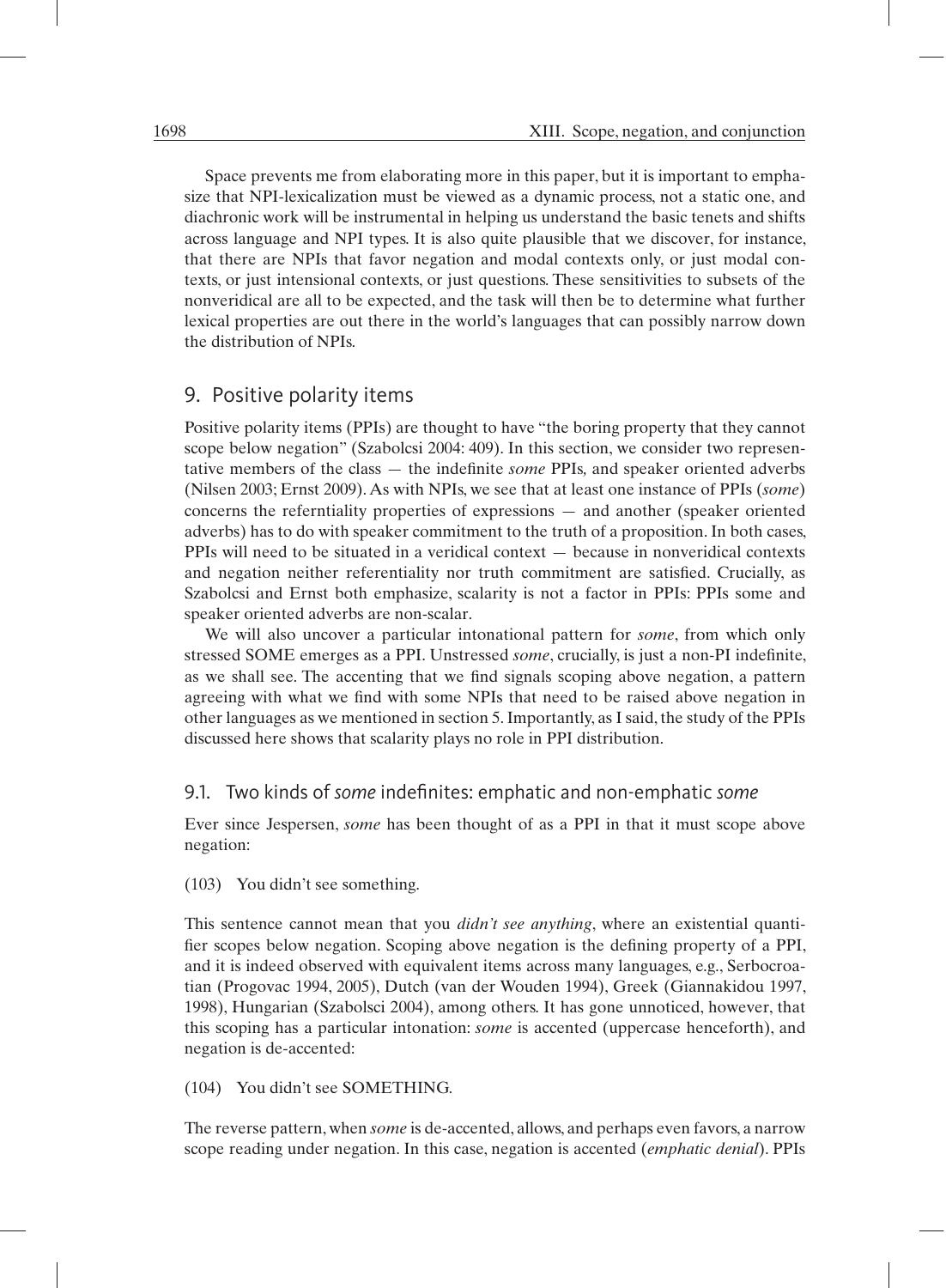like *some* are thought to be "allergic" to negation, and this allergy was formulated as *antilicensing* by negation (Progovac, Giannakidou, Ladusaw) in the sense that *some* must raise structurally in a position above negation (plausibly via QR). PPIs in this context are the reverse of NPIs, and scholars thought of them as contrasting pairs; van der Wouden (1994) further identifies a class of so-called *bipolar* items: these are claimed to require a decreasing licensor (an NPI-property) but cannot occur under a local antimorphic item (a PPI-property). Van der Wouden argues that NPI-hood and PPI-hood are two primitive properties and may therefore coexist in one item, but it is hard to assess this claim empirically first because this alleged category is very rare, and second, because the NPI and PPI "features" are not lexically but only distributionally defined.

Apart from clausemate negation, *some* is excluded also from the immediate scope of a negative quantifier, and *without*:

|  | (105) a. John didn't call SOMEONE.         | # not > some          |
|--|--------------------------------------------|-----------------------|
|  | b. Nobody called SOMEONE.                  | # no one > some       |
|  | c. John came to the party without SOMEONE. | $\#$ without $>$ some |

So we can generalize that emphatic SOME must scope above antiveridical elements. However, *some*-PPIs have been notorious for scoping *below* non-local negation (Progovac 1994; Szabolcsi 2004):

|  |  | (106) Bill didn't say that you saw something. | $not >$ say $>$ some |
|--|--|-----------------------------------------------|----------------------|
|--|--|-----------------------------------------------|----------------------|

This narrow scoping wrt negation is peculiar for items that must escape the scope of negation in the first place. To make things worse, narrow scoping of *some* is observed even with local negation, if *negation + some* is found under an NPI-trigger — a fact noted in Jespersen, Baker and Postal, and emphasized by Szabolsci. I give below data from Szabolcsi (2004: (33)–(40)):

| (33) I don't think that John didn't call someone.          | $\sqrt{\text{not}} > \text{not} > \text{some}$      |
|------------------------------------------------------------|-----------------------------------------------------|
| (34) No one thinks that John didn't call someone.          | $\sqrt{\text{no one}}$ > not > some                 |
| (35) I am surprised that John <i>didn't call someone</i> . | $\sqrt{\text{surprise}} > \text{not} > \text{some}$ |
| (36) I regret that John didn't call someone.               | $\sqrt{\text{regret}} > \text{not} > \text{some}$   |
| (37) If we <i>don't call someone</i> , we are doomed.      | $\sqrt{\text{if (not > some)}}$                     |
| (38) Every boy who <i>didn't call someone</i>              | $\sqrt{\text{every}}$ (not > some)                  |
| (39) Only John didn't call someone.                        | $\sqrt{$ only > not > some                          |
| (40) Few boys didn't call someone.                         | $\sqrt{\text{few}} > \text{not} > \text{some}$      |

Why would a PPI under negation become legitimate in NPI contexts? Szabolsci suggests that this is so because PPI plus negation is an NPI itself. PPIs are claimed to "have two NPI-features. One is a strong-NPI feature like that of *yet* and *squat*: it requires a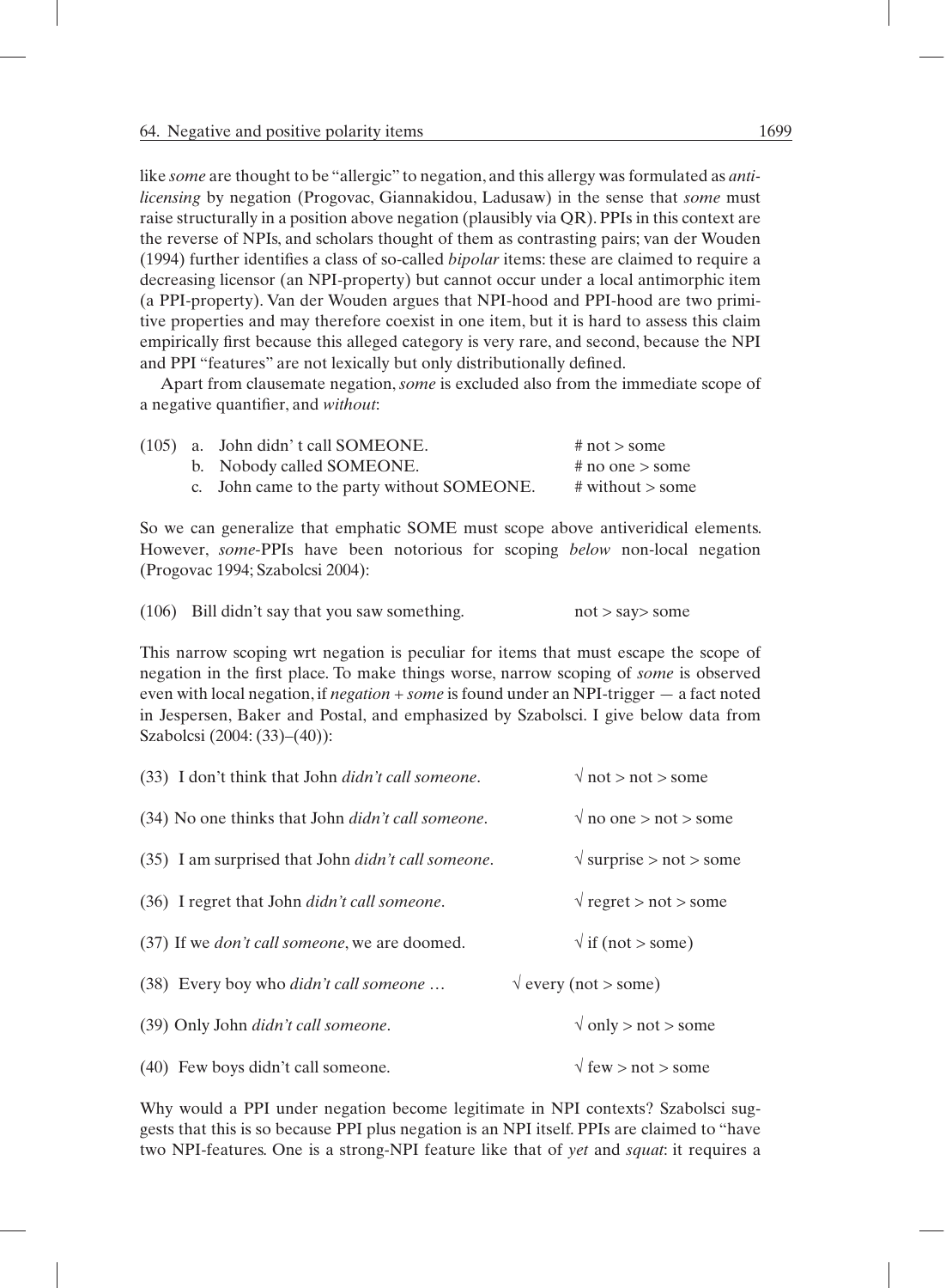clausemate antiadditive licensor, according to Szabolcsi, without intervention. The other is a weak-NPI feature like that of *ever*: it requires a Strawson-decreasing licensor (not necessarily clausemate but without intervention). I propose that these two features are normally 'dormant'. A context that can license the strong-NPI feature 'activates' and, in the same breath, licenses that feature. What we have seen indicates, however, that the other, weak-NPI feature also gets activated at the same time — activated, but not licensed. Therefore, the emergent constellation is illegitimate, unless a licensor for the weak-NPI feature is provided. In other words, PPIs do not detest antiadditives; they have a latent craving for antiadditives. That they appear to detest them is due to the fact that the satisfaction of this craving activates another, which needs to be satisfied independently." (Szabolcsi 2004: 429).

In such an account, a negative condition (anti-licensing) is reduced to a positive one (licensing), and an underlying NPI source is posited in both NPIs and PPIs. The exact nature of the commonality needs to be refined, but the appeal of the reasoning here cannot go unnoticed. However, there are reasons to be cautious. One obvious shortcoming is that this account envisions NPI and PPI licensing in terms of syntactic features purely  $-$  negations, in particular  $-$  and gives us little insight into the lexical semantics of *some* itself.

Szabolcsi is correct to point out that *some* is not scalar, or strictly referential: clearly, in the cases above it takes narrow scope. However, Szabolcsi treats *some* as ¬¬∃, with the two negations canceling each other out, and it is difficult to see this as more than mere stipulation. What is the evidence for the two negations? And why do we never see overt realizations of them in *some* crosslinguistically? This is typologically quite surprising, because negation in languages is never "forgotten" to be marked, if there (Horn 1989). Ultimately, would a language bother to implement two negations on an expression just in order to cancel them out?

In assessing Szabolci's data, it is important to note two things. First, the narrow scope *some* we just observed is non-emphatic; reproducing the examples with emphatic SOME is odd:

- (107) a. # I don't think that John didn't call SOMEONE.
	- b. # No one thinks that John didn't call SOMEONE.
	- c. # I am surprised that John didn't call SOMEONE.
	- d. # Every boy who didn't call SOMEONE …
	- e. # Only John didn't call SOMEONE.
	- f. # Few boys didn't call SOMEONE.

The judgments here are from a total of five native speakers, and obviously a more large scale inquiry is needed to establish the conditions on the availability of the two intonational patters for *some*. Two things are important here: first, the narrow scope correlates with non-emphatic intonation, and second, nonemphatic intonation is *not* the intonation observed with clausemate negation. Based on this contrast, it becomes plausible to argue that the narrow scope *some* is a different species from the PPI emphatic *SOME* under negation. Intonation has been shown to distinguish NPI paradigms in various langages (Greek, Japanese, Korean, just to mention some of the cases we saw earler) — and it can be understood as a morphological feature. The emphatic member of the pair is the one that outscopes negation, just like, e.g., the emphatic member of kanenas/KANENAS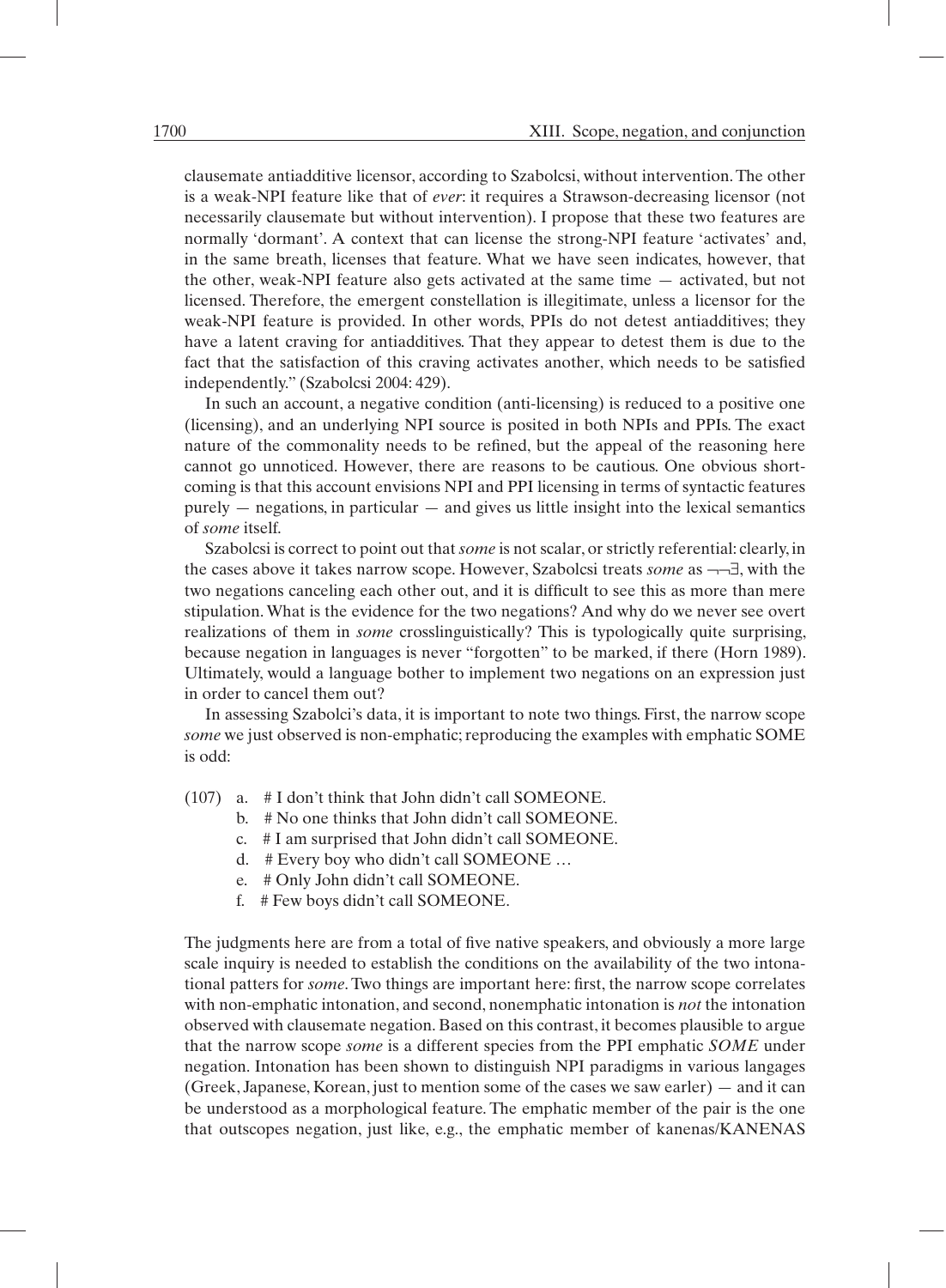outscopes negation in the analysis of Giannakidou (1998, 2000). Emphatic SOME*,* then, becomes part of this general interaction between negation, scope and polarity items. Notice that SOME is also odd when negation is long distance:

- (108) a. \*John didn't {say/claim/know} that Bill talked to SOMEONE*.*
	- b. Noone {said/claimed/knew} that Bill talked to SOMEONE.

If SOME has to undergo QR to adjoin to the main IP to get scope higher than negation and *noone,* then the impossibility of SOME can be explained, since QR is not allowed through a tensed clause. Likewise, emphatic NPIs that undergo QR were shown to not be licensed long distance for exactly the same reason (see Giannakidou 1998, 2000 for discussion).

Secondly, to go back to Szabolcsi's observation, lower negation is in fact *not* necessary for narrow scope non-emphatic *some*: this *some* is "licensed" without it:

- (109) a. I don't think that John called someone.
	- b. No one thinks that John called someone.
	- c. I am surprised that John called someone.
	- d. I regret that I called someone.
	- e. If we call someone, we'll get help.
	- f. Most boys who called someone …
	- g. Some boys called someone.
	- h. Few boys called someone.

Nonemphatic *some* thus appears freely in any context, regardless of veridicality or monotonicity, and it behaves in all respects like a "regular" indefinite (*a NP*) which can be specific (wide scope) or non-specific (narrow scope) depending on the context. There seems be nothing more interesting to non-emphatic *some*. In other words, there seem to be two varieties of *some* indefinites, an emphatic and a non-emphatic SOME, and only emphatic SOME is a PPI.

Why does emphatic SOME need to scope above negation? In my view, the most profitable avenue will be to think of SOME as an indefinite that conveys 'high' referentiality, to go back to Partee's terminology we employed in our examination of the 'low' referentiality NPIs in section 8. SOME is in contrast to those non-deictic indefinites, and which can never be interpreted deictically. If high referentiality relates to specificity  $-$  since specific indefinites are also forced to scope above negation and intentional operators, as is well known  $-$  then the use of SOME can be seen as some kind of specificity marking on the NP, akin to using, e.g., *certain*, or *particular*. Notice their parallel wide scope with negation:

- (110) a. Sue didn't talk to a certain Norwegian his name is Otto.
	- b. Sue didn't talk to a particular Norwegian his name is Otto.
	- c. Sue didn't talk to SOME Norwegian his name is Otto.

*A certain, a particular*, and *SOME* all want to escape negation, and a next task may be to examine whether SOME and *a certain/a particular* also pattern alike in other cases where wide scope is forced for the specific indefinites: with intensional contexts, and interaction with other quantifiers.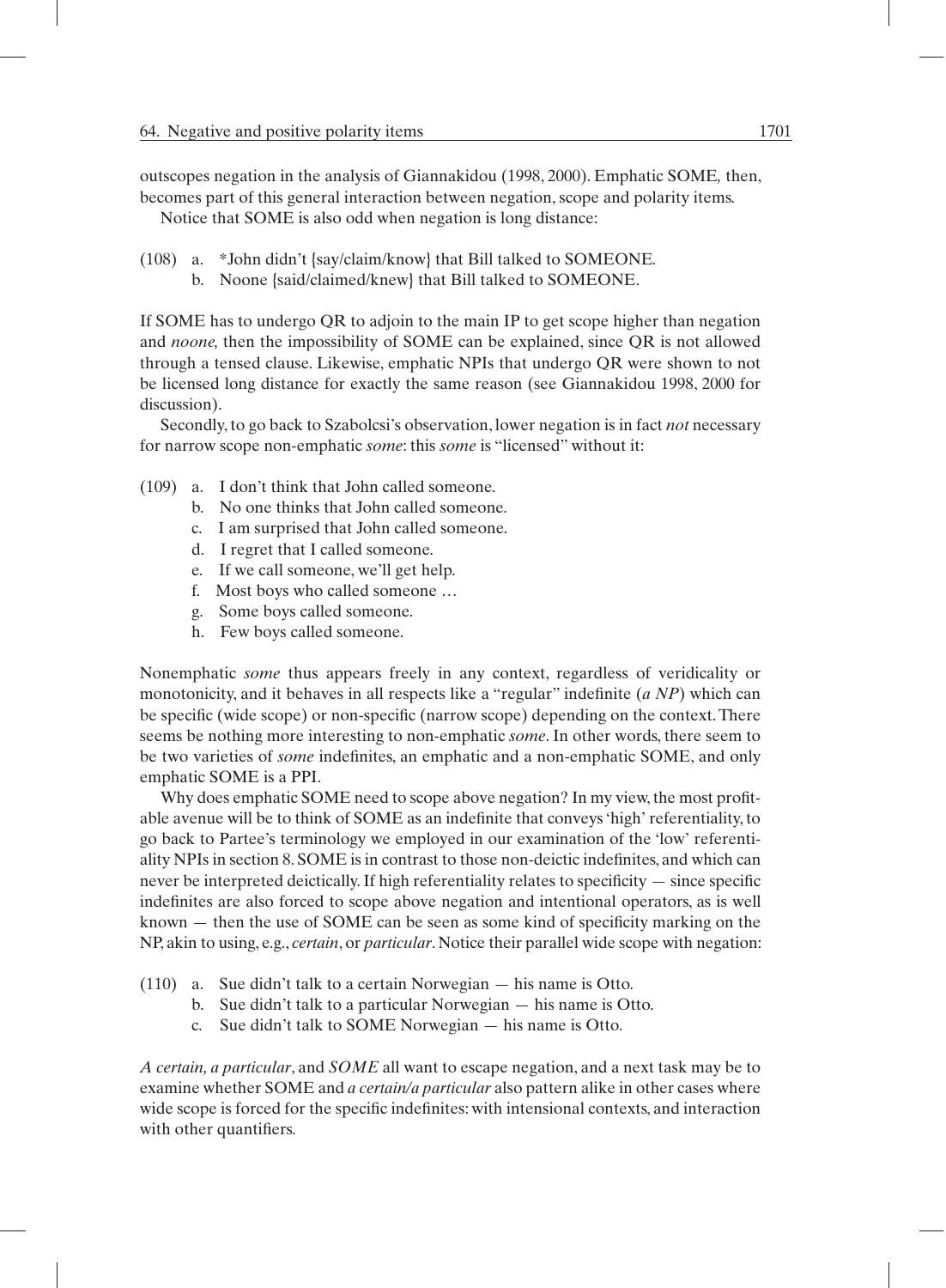(111) Every student visited SOME museum. (a specific museum only)

Inverse scope seems indeed to be favored with SOME here, according to the judgment of the five native speakers I checked with. Yet more precise work is needed to establish the extent of the parallelism between emphatic SOME and specific indefinites like *a certain.* (With intensional verbs, for instance, forced specificity is less obvious: The com*mittee wants to hire SOME candidate* is a bit odd to begin with; but this could also be due to blocking by *a certain,* or additional dimensions in the meaning of SOME*.*) At any rate, I think it is fair to say that the idea that emphatic SOME is a highly referential or specific expression, helps us understand better its PPI property: i.e., why it needs to be interpreted with wide scope with respect to negation.

## 9.2. Speaker oriented adverbs as PPIs

Speaker oriented adverbs have been analyzed recently as polarity items by Nilsen (2003) and Ernst (2009). The main observation here too is that these adverbs are incompatible with the scope of local negation, as illustrated here with *unfortunately*, which Ernst calls strong *evaluative,* and the epistemic modal adverb *possibly*:

- (112) a. Unfortunately, John disappeared.
	- b. #John didn't unfortunately disappear.
- (113) a. John possibly left the country.
	- b. #John didn't possibly leave the country.

The positive sentence says that John disappeared and that this is unfortunate for the speaker. The negation of this sentence ought to express truth reversal: John did not disappear and this is not unfortunate. Rather than saying this, however, the negative sentence comes out odd. Similarly with *possibly.*

Evaluative adverbs like *unfortunately, luckily, possibly* are PPIs, Ernst argues, because they expresses subjectivity. He distinguishes three types of speaker oriented adverbs, two of which are subjective and thus PPIs (Ernst 2009: (61)):

(114) Strong PPIs: Subjective. Blocked in all nonveridical contexts. Indirect licensing disallowed.

 Weak PPIs: subjective or objective. Blocked in antiveridical context, allowed sometimes in nonveridical non-negaitve context. Indirect licensing allowed. Non-PPIs: Objective. Allowed in all nonveridical contexs.

We see here the correlation between subjectivity and PPI status. Upon uttering

(112a), the speaker is committed to the truth of John's disappearing, and further asserts that this *fact* is unfortunate. I am giving below the formulations from Ernst (2009 (62)):

- (115) Subjectivity (for speaker orientation) (Ernst 2009: (62)) Where a speaker asserts Q= ADV(p) (thus Q is in  $M_E(s)$ ),
	- (a) ADV is subjective iff all the worlds by which Q is evaluated are consistent with respect to  $M<sub>E</sub>(s)$  at the time of utterance; otherwise ADV is objective.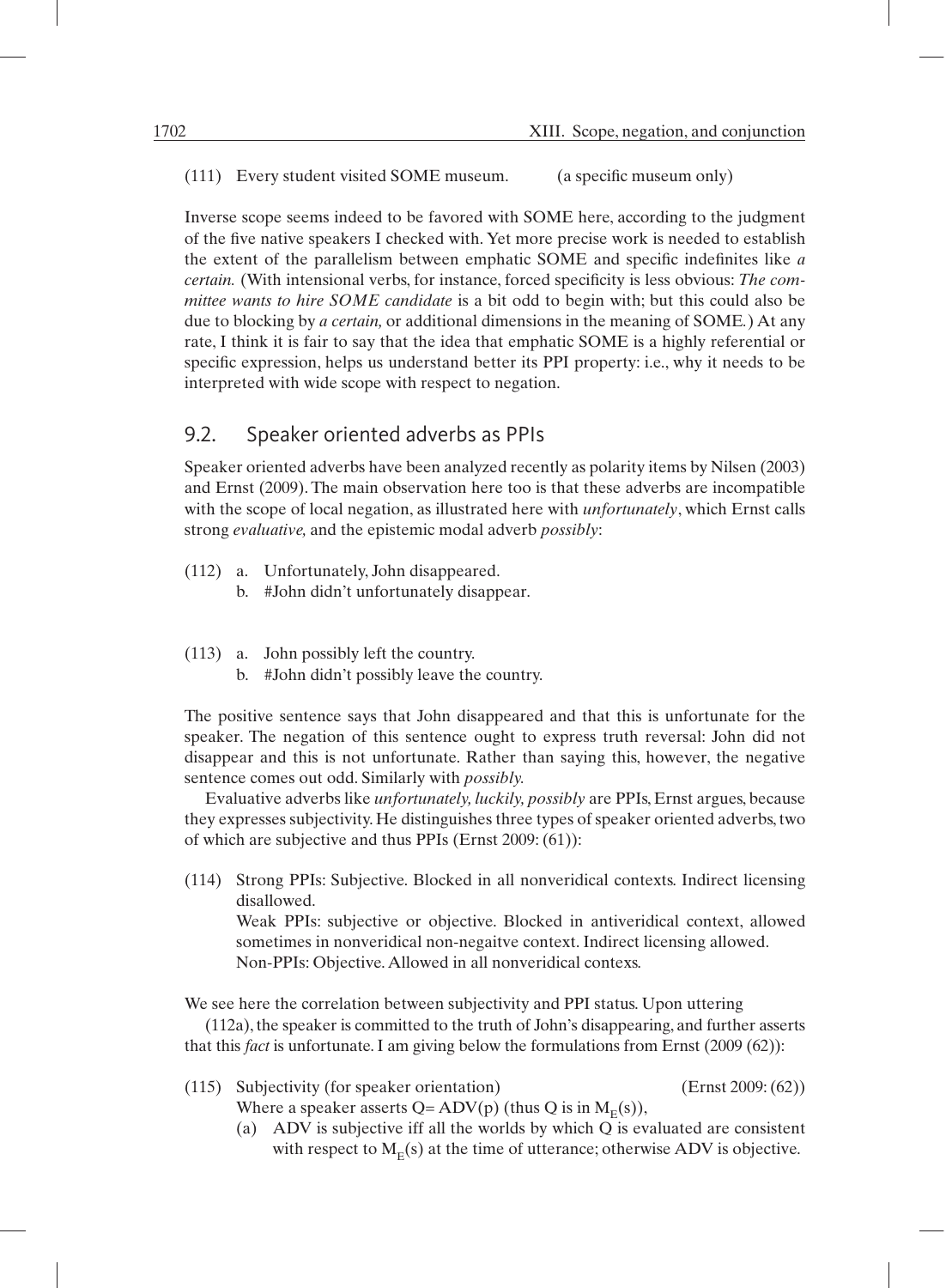(b) Consistency: a set of worlds (q-worlds) is consistent with a belief state M if the proposition q is true both in q-worlds and in all the worlds in M.

Subjectivity thus formulated renders evaluative adverbs veridical; recall that factive expressions (e.g., verbs) are veridical too.

(116) [John has unfortunately disappeared $\mathbb{I}_{c}$ =1 iff  $\forall w \,[w \in M_F$  (speaker)  $\rightarrow w \in \lambda w'.$  John disappeared in w']

Every world in the speaker's epistemic model is a world where John disappeared. From this, incompatibility with negation follows: negation would require that the proposition be false in all the worlds, and this leads to a contradiction. This type of reasoning predicts oddity and not ungrammaticality, and this is precisely the status that

(112b) with illicit *unfortunately*, as indicated. The truth condition for epistemic speaker oriented adverbs like *possibly* also requires truth commitment, to the main proposition but not in in  $M_E$ (speaker); rather, in the hearer's epistemic model (Ernst 2009: 30).

In Ernst's analysis, nonveridical sentences — questions, conditionals, etc. — will be problematic for *unfortunately* and generally adverbs of this category:

- (117) a. #Has he unfortunately disappeared?
	- b. #If he has unfortunately disappeared…

Nonveridical contexts allow some worlds in  $M<sub>E</sub>$  (speaker) to not be *p*-worlds, and this again conflicts with the truth condition (116) of the strong PPI *unfortunately*. Factive adverbs like *unfortunately*, then, are veridical and will only be usable in veridical contexts.

Ernst further shows that there is variation within the adverb PPI class *unfortunately* is excluded from all nonveridical contexts, but epistemic modal adverbials (*possibly)*, and what he calls *weak evaluatives* (*mysteriously*) can appear in questions and the antecedent of conditionals given certain conditions. Below, I give Ernst's chart which summarizes the variation, and some examples from his paper to illustrate:

| Adverb<br>type                                                           | Regular<br>negation | <i>Ouestions</i> /<br>condi-<br>tionals | <b>Negative</b><br>questions | <b>Negative</b><br>counter-<br>factuals | Low-tone<br>denial<br>MN          | Other<br>metalin-<br>guistic<br>negation<br>(MN) |
|--------------------------------------------------------------------------|---------------------|-----------------------------------------|------------------------------|-----------------------------------------|-----------------------------------|--------------------------------------------------|
| a. Strong<br>evaluatives<br>(unfortunately, luckily)                     | $\frac{1}{2}$       | $\frac{1}{2}$                           | $\ast$                       | *                                       | $\frac{d\mathbf{x}}{d\mathbf{x}}$ | OK                                               |
| b. Weak<br>evaluatives<br><i>(mysteriously,</i><br><i>conveniently</i> ) | *                   | $*$ /OK                                 | OK                           | OK                                      | OK                                | OK                                               |
| c. Modals<br>(probably, possibly)                                        | ∗                   | $*$ /OK                                 | ?/OK                         | $*$ /OK                                 | OK                                | ОK                                               |
| d. Evidentials<br>(clearly, obviously)                                   | OK                  | OK                                      | OK                           | OK                                      | OK                                | OK                                               |

| (118) |  | <i>Ernst</i> $(2009)$ : |
|-------|--|-------------------------|
|-------|--|-------------------------|

Tab. 1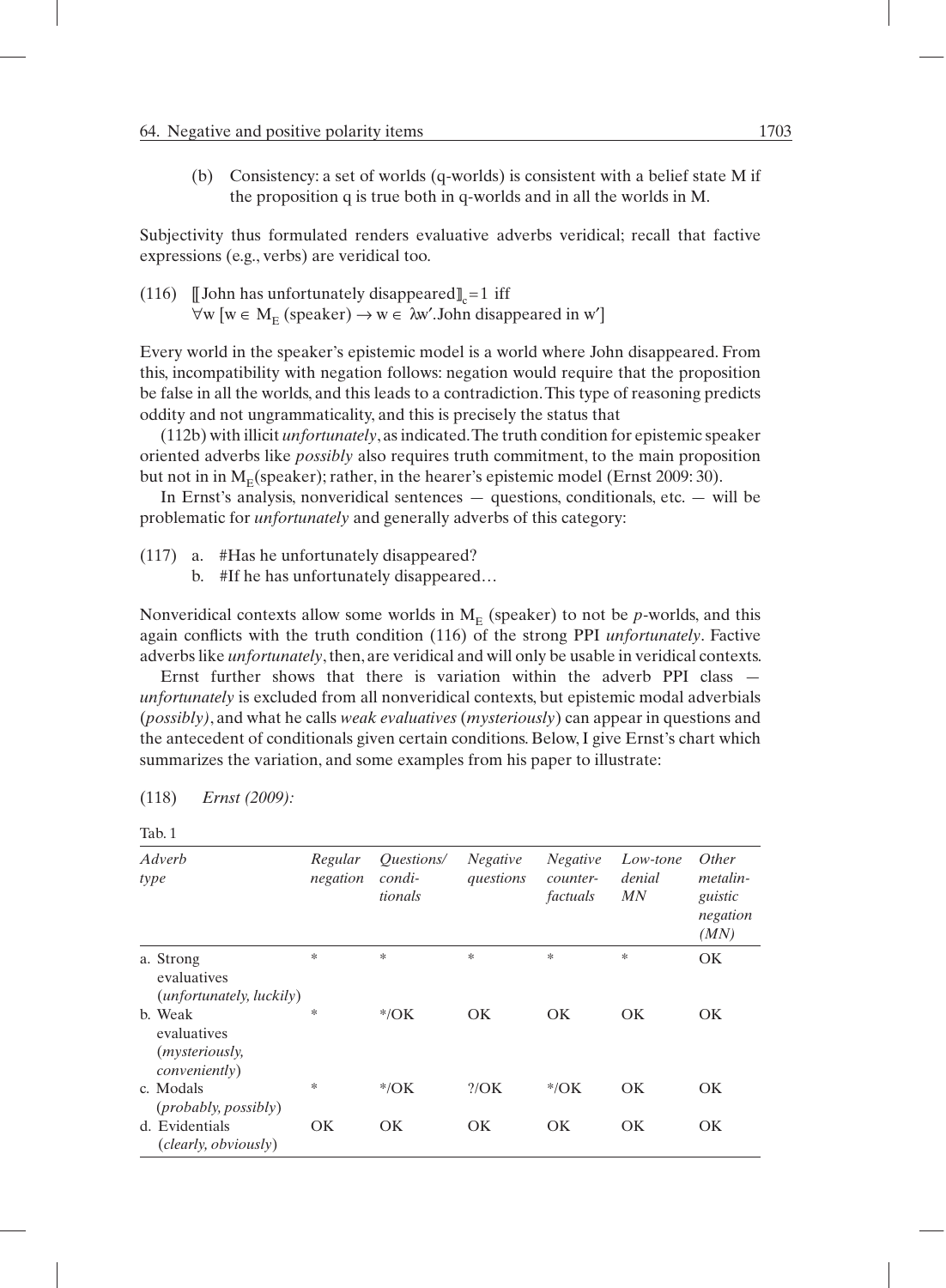- (119) a. Are they *probabl*y going to be invited to the meeting?
	- b. Where have they *probably* put the loot?
	- c. #Are they *unbelievably* going to be invited to the meeting?
- (120) a. If, as you say, they're *probably* in line for an award, maybe we should get tickets for the ceremony as soon as we can.
	- b. If they have *conveniently* decided to withdraw, the competition will go better for us.
	- c. # If they have *luckily* decided to withdraw, the competition will go better for us.

Notice that strong evaluatives remain consistently odd in questions, conditionals. This contrast and variation, unnoticed in Nilsen (2003), suggests that not all speaker oriented adverbs express full speaker commitment; *mysteriously, probably* can be seen as expressing partial commitment, hence the truth of  $p$  does not hold in all worlds in  $M_{E}$ (speaker), but in a subset of this model (a view, I think, consistent with Ernst's). This predicts incompatibility with negation, but greater flexibility with respect to nonveridical operators. Evidentials adverbs, on the other hand, are objective: they rely on evidence for the truth of *p* outside the speaker's beliefs. If speaker commitment is the source of PPI-status, we thus capture nicely the fact that evidential adverbs are *not* PPIs (and are fine with negation):

(121) John didn't *clearly* express his desires.

Space prevents me from elaborating more on these very interesting ideas (see Ernst's paper for more details). The two important things to emphasize is that variation in the PPI domain, and speaker commitment are the keys to understanding the incompatibility of speaker oriented adverbial PPIs with negation and other nonveridical operators.

One final point worth highlighting is that scalarity is not relevant for speaker oriented adverbs — see Ernst's extensive arguments (Ernst 2009: 528–532 against Nilsen's *domain narrowing* analysis). Ernst's main objections are that there is no evidence that the adverbial itself contains a scalar component in its meaning. Additionally, Nilsen discusses only *possibly*, and it is not obvious how his approach would extend to the larger and more varied class of adverbs we observe generally. In the end, the scalar approach would fail even with the epistemic ones like *possibly*, as this type of adverbial is actually OK in the scope of DE operators:

- (122) One often hears the term "responsible pharmacist" but few *probably* take time to explore its meaning. (Ernst 2009: (87a)).
- (123) \* One often hears the term "responsible pharmacist" but few *strangely* take time to explore its meaning. (Ernst 2009: (88a)).

Notice the contrast with the evaluative *strangely* which remains odd in the scope of the non-veridical DE *few*. Regarding *probably,* the question is, if it is scalarity that rules out this type of adverb with negation, why do we get this contrast between negation and a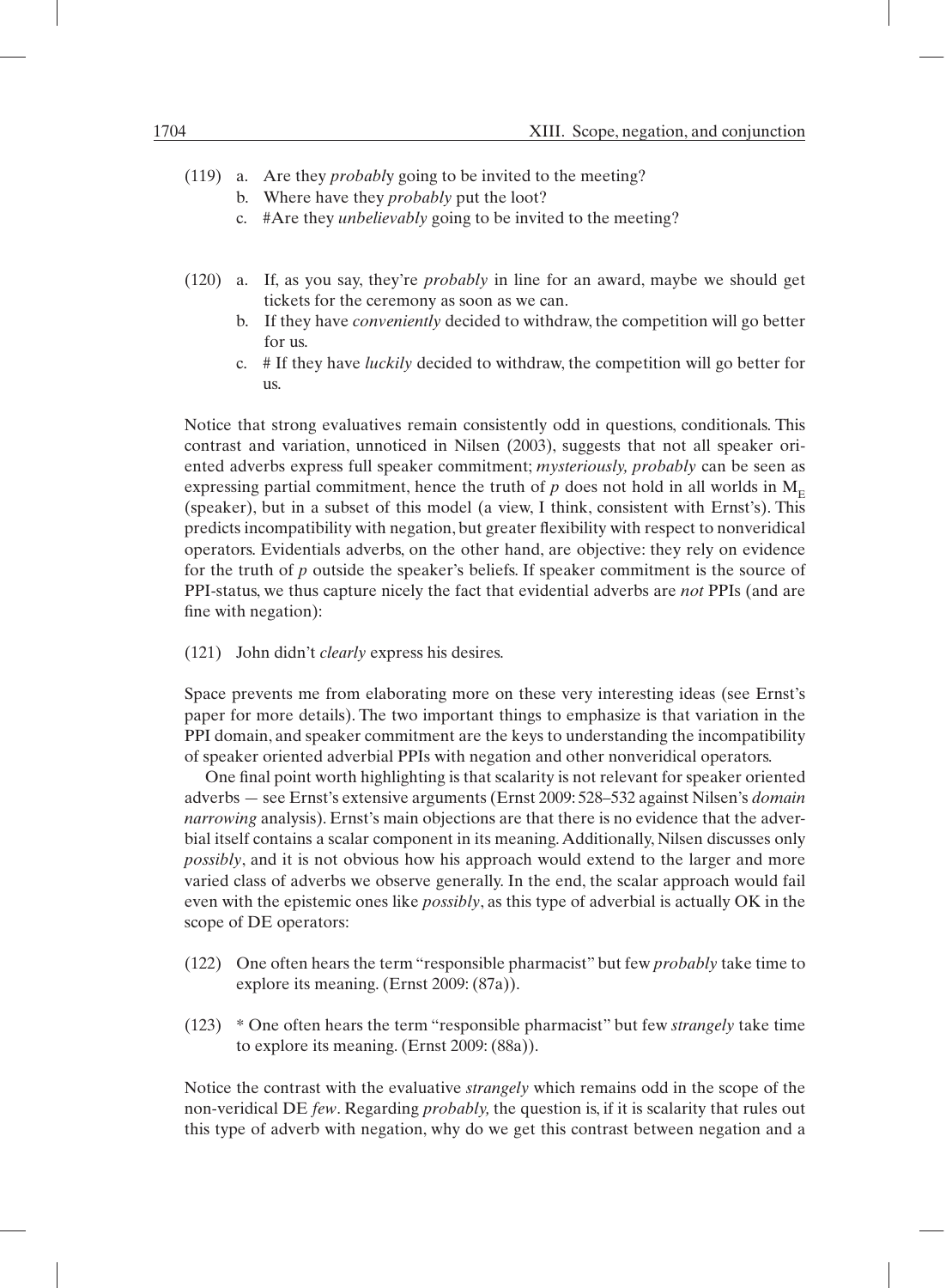DE quantifier? Scalar items are expected to be equally good, or bad, in negative and DE contexts.

## 10. Main conclusions

In this paper, we reviewed a number of classical patterns of NPIs and PPIs, and the main conclusions to be drawn from our discussion are the following. First, polarity patterns within and across languages reveal two main kinds of sensitivity: (a) a more narrow sensitivity to negation and antiveridicality, and (b) a broader sensitivity to nonveridicality. The former characterizes a class of NPIs and PPIs that have very strict distribution, and is often realized also as a syntactic dependency (agreement or QR) in the case of NPIs. Sensitivity to negation also explains the incompatibility of referential PPIs (emphatic SOME) with negation, and the strongly evaluative (thus subjective) speaker oriented adverbs that need, as a class, to avoid the scope of negation.

Importantly, we saw that mere downward entailment is only a very weak NPI licenser, and often, hardly a licenser (Greek, Salish, Chinese and Korean NPIs, Dutch *ook maar,*  and similar items). For PPIs, mere DE plays no role (Szabolcsi 2004; Ernst 2009). In this case, referentiality and (speaker) commitment to the truth of the embedded proposition were shown to be the decisive lexical properties of PPIs — those that make them resist the scope of negation (emphatic SOME), and other nonveridical operators (speaker oriented adverbs).

We also found that the scalarity based approaches to NPIs cannot provide a conceptually or analytically secure foundation for a unifying explanation of why NPIs, including *any,* appear in nonveridical contexts generally. At most, they predict a sensitivity to negation for those NPIs that can be seen as scalar, but even in these cases, we saw that distribution exceeds negation and DE considerably (recall *any,* English minimizers, and Lahiri's Hindi NPIs the distribution of which ranges through modalities, questions, propositional attitudes and other nonveridical contexts). We also saw that it is not even clear that *any* itself is a scalar NPI — recall the objections voiced in Duffley & Larivée (2010) (along with similar objections in various places in the earlier literature). At the same time, purely pragmatic approaches, in all varieties — widening and strengthening, EVEN based, entropy based — predict illicit NPIs to be merely uninformative or contradictory, when, in fact, they are ungrammatical. These approaches are also unable to capture why some scalar expressions are good with negation (NPIs), but some others are not (FCIs).

Finally, the scalar approach does not seem to be a plausible theory for NPIs that are not scalar, or for scalar NPIs, like Israel's 2004 *attenuating* NPIs ("long", "much", "yet", "in weeks") which do not yield a stronger negative assertion, as expected strengthening/widening in all forms, but a weakened one. The existence of such paradigms renders any attempt to unify all NPI phenomena under scalarity and strength simply untenable.

I suggested, following my earlier work, that it is empirically and analytically more attractive to think of polarity phenomena as a family of dependencies to nonveridicality (negation and DE included), with two possible lexical sources for NPIs: scalarity, and referential deficiency. Scalar NPIs sometimes contain EVEN, and we need a refined enough theory that will allow distinct and varied distributions of NPIs containing EVEN expressions (Giannakidou 2007a). At the same time, expressions can become NPIs because of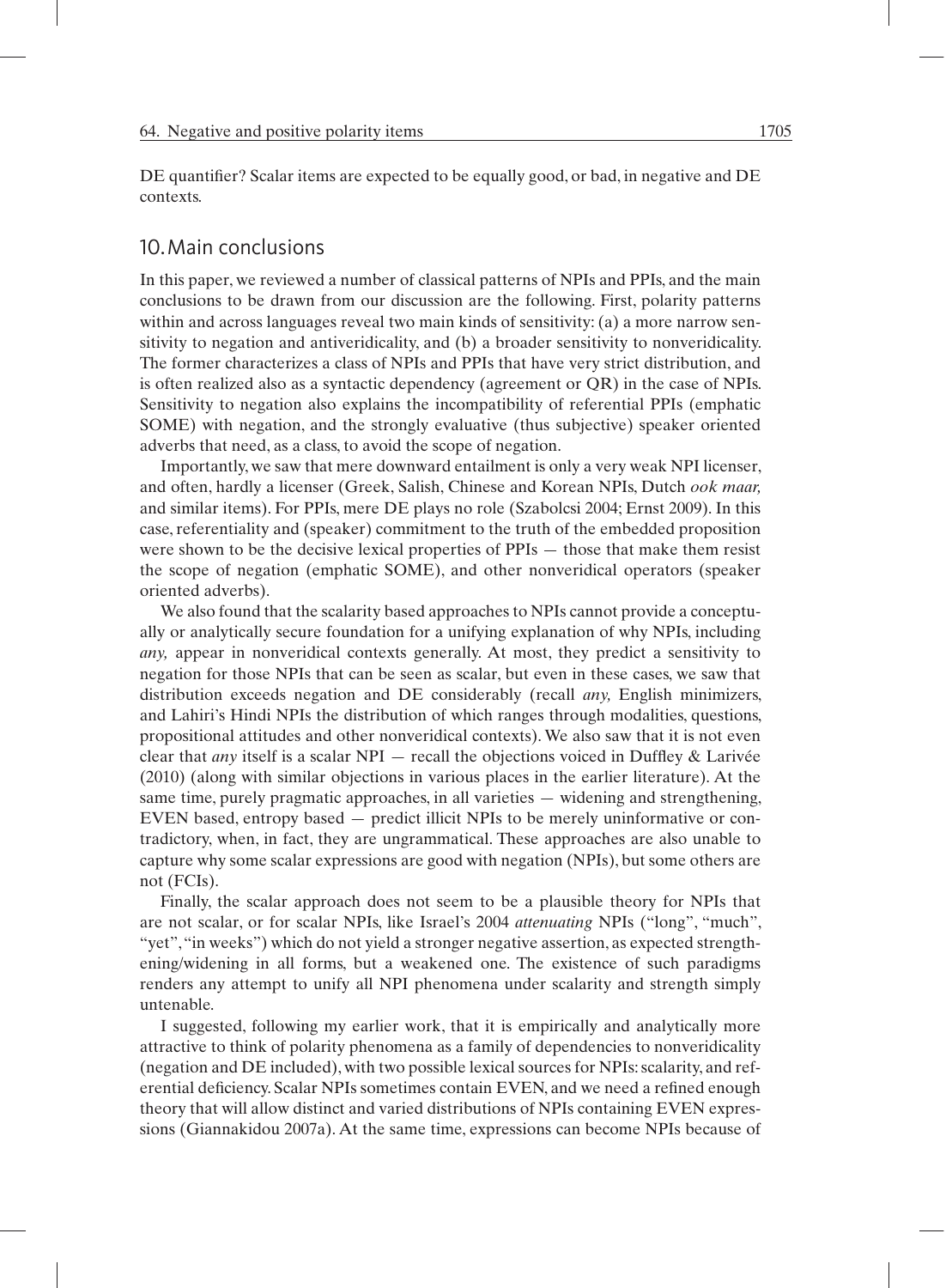some sort of referential defficiency they contain. I argued that NPIs like *kanenas*, *any*, *ku,* and similar items, are variable contributing expressions that are "special" in that they cannot introduce a discourse referent in the main context, they cannot assert existence of an object. One way to capture this is to say that their variable is non-deictic, and can therefore *not* be interpreted as a free variable receiving a contextual value. FCIs contain a similar non-deictic world variable, and the subjunctive mood is a non-deictic tense in exactly the same way (Giannakidou 2009). This inability to introduce a discourse referent in the main context renders the expressions that contain non-deictic variables unusable in veridical contexts.

Conceptually, the existence of expressions that have an inherent inability to refer should not come as a surprise. Certainly, anaphoric pronouns are expressions that cannot refer without an antecedent; and so are bare nominals (singulars, in particular) in many languages, and other, case marked, narrow scope NPs (in Finish, Turkish, the genitive of negation in Russian, see Borschev et al. 2008, Partee & Borschev 2004 and earlier work by Paducheva cited there). What I suggested in Giannakidou (1998), and reiterate here, is that a central portion of polarity phenomena has to do with this difficulty, or uncertainty, in referring. With elemetns like *any*, deficient reference may also combine with a scalar component (maybe an implicature, because it is certainly not present in all contexts).

I would like to close with a word of caution. The process on NPI creation and use must be seen as a dynamic one, as patterns do not remain stable over time (Hoeksema 2010), and distributions of the same NPI classes are synchronically rarely completely identical across languages. Nonveridicality, scalarity, and non-deictic reference must thus be seen as predictors of where NPI *could* occur, not as rigid preconditions that NPIs *must* occur in *all* nonveridical environments.

## Acknowledgment

I would like to thank the editors of the volume for giving the opportunity to write this article, and Paul Portner in particular for his extremely helpful and generous comments. In the year and a half I have been working on this paper, materials were presented at the *Zentrum für Allgemeine Sprachwissenschaft* (ZAS) Berlin, UMass Amherst *Linguistics Colloquium*, the *Semantics Research Seminar* at Keio University in Tokyo, Japan, and the DIP Colloquium at the University of Amsterdam. I am thankful to the audiences of those venues for their very useful feedback. In my more recent thinking about polarity, I also benefited enormously from discussions with Maria Aloni, Jay Atlas, Tom Ernst, Jack Hoeksema, Larry Horn, Makoto Kanazawa, Angelika Kratzer, Manfred Krifka, Jason Merchant, Josep Quer, Barbara Partee, Paul Postal, Chris Potts, Rob van Rooy, Anna Szabolcsi, Chris Tancredi, Yoad Winter, and Frans Zwarts. Many thanks to all for the very stimulating comments. There is still a lot of work left to be done, and it is my hope that, when it comes to identifying new polarity phenomena or rethinking about the old ones, this article will prove a helpful guiding resource.

## 11. References

Alonso-Ovalle, Luis & Paula Menéndez-Benito 2010. Modal indefinites. Natural Language *Semantics* 18, 1–31.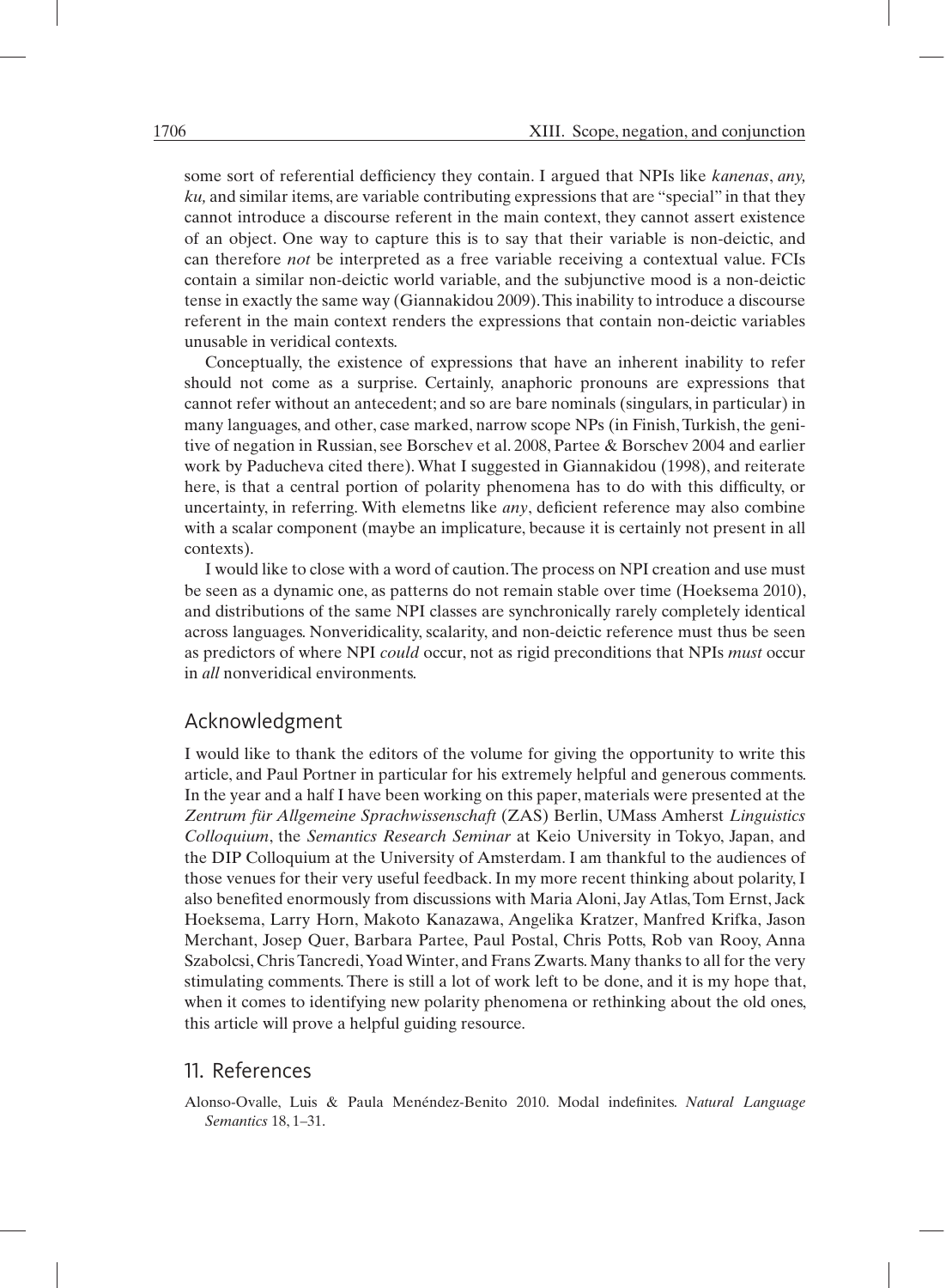- Anagnostopoulou, Elena & Anastasia Giannakidou 1995. Clitics and prominence; or why specificity is not enough. In: A. Dainora et al. (eds.). *Proceedings of the Annual Meeting of the Chicago Linguistic Society (= CLS) 31*. Chicago, IL: Chicago Linguistic Society, 132–150.
- Atlas, Jay D. 1993. The importance of being only: Testing the neo-gricean versus neo-entailment paradigms. *Journal of Semantics* 10, 301–318.
- Atlas, Jay D. 1996. *Only* noun phrases, pseudo-negative quantifiers, negative polarity items, and monotonicity. *Journal of Semantics* 13, 265–328.
- Baker, Carl L. 1970. Double negatives, *Linguistic Inquiry* 1, 169–186.
- Beaver, David & Brady Clark 2003. *Always* and *only*: Why not all focus sensitive operators are alike. *Natural Language Semantics* 11, 323–362.
- Bernardi, Raffaella 2002. *Reasoning with Polarity in Categorial Type Logic*. Ph.D. dissertation. University of Utrecht.
- Bittner, Maria 1987. On the semantics of Greenlandic antipassive and related constructions.  *International Journal of American Linguistics* 53, 194–231.
- Borkin, Ann 1971. Polarity items in questions. In: *Proceedings of the Annual Meeting of the Chicago Linguistics Society (= CLS) 7*. Chicago, IL: Chicago Linguistics Society, 53–62.
- Borschev, Vladimir, Elena V. Paducheva, Barbara H. Partee, Yakov G. Testelets & Igor Yanovich 2008. Russian genitives, non-referentiality, and the property-type hypothesis. In: A. Antonenko J. F. Bailyn & Ch. Bethin (eds.). *Proceedings of the Formal Approaches to Slavic Linguistics: The Stony Brook Meeting 2007 (= FASL) 16*. Ann Arbor, MI: Michigan Slavic Publishers, 48–67.
- Carlson, Greg 1977. *Reference to Kinds in English*. Ph.D. dissertation. University of Massachusetts, Amherst, MA.
- Cheng, Lisa L.-Ch. & Anastasia Giannakidou 2011. The non-uniformity of wh-indeterminates with polarity and free choice in Chinese. To appear in: K.-H. Gil & G. Tsoulas (eds.). *Crosslinguistic*  Patterns of Quantification. New York: Oxford University Press.
- Chierchia, Gennaro 2006. Broaden your views. Implicatures of domain widening and the "Logicality" of language. *Linguistic Inquiry* 37, 535–590.
- Condoravdi, Cleo 1994. *Descriptions in Context.* Ph.D. dissertation. Yale University, New Haven, CT.

van Craenenbroek, Jeroen 2008. About something. Towards a syntactic decomposition of polarity*.* Paper presented at the *CUNY Syntax Supper*, CUNY Graduate Center at the City University of New York, November 25, 2008.

Davison, Alice 1981. *Any* as universal or existential. In: J. van der Auwera (ed.). *The*

*Semantics of Determiners*. London: Croom Helm, 11–34.

- Dayal, Veneeta 1998. *Any* as inherently modal. *Linguistics & Philosophy* 21, 433–476.
- Den Dikken, Marcel & Anastasia Giannakidou 2002. From *hell* to polarity: Aggressively nond-linked wh-phrases as polarity items. *Linguistic Inquiry* 33, 31–61.
- Dowty, David 1994. The role of negative polarity and concord marking in natural language reasoning. In: M. Harvey & L. Santelmann (eds.). *Proceedings of Semantics and Linguistic Theory (= SALT) IV*. Ithaca, NY: Cornell University, 114–145.
- Drenhaus, Heiner, Peter beim Graben, Stefan Frisch, Douglas Saddy 2006. Diagnosis and repair of negative polarity constructions in the light of symbolic resonance analysis. *Brain & Language*  96, 255–268.
- Drenhaus, Heiner, Joanna Blaszczak & Juliane Schütte 2010. *An ERP Study on the Strength of Licensers in Negative Polarity Constructions.* Ms. Potsdam, University of Potsdam*.*
- Duffley, Patrick & Pierre Larivée 2010. Anyone for non-scalarity? *English Language and Linguistics* 14, 1–17.
- Enç, Mürvet 1991. The semantics of specificity. *Linguistic Inquiry* 22, 1–25.
- Ernst, Thomas 2009. Speaker oriented adverbs*. Natural Langauge and Lingusitic Theory* 27, 497–544.
- Falaus, Anamaria 2009. *Polarity Items and Dependent Indefinites in Romanian*. Ph.D. dissertation. Université de Nantes.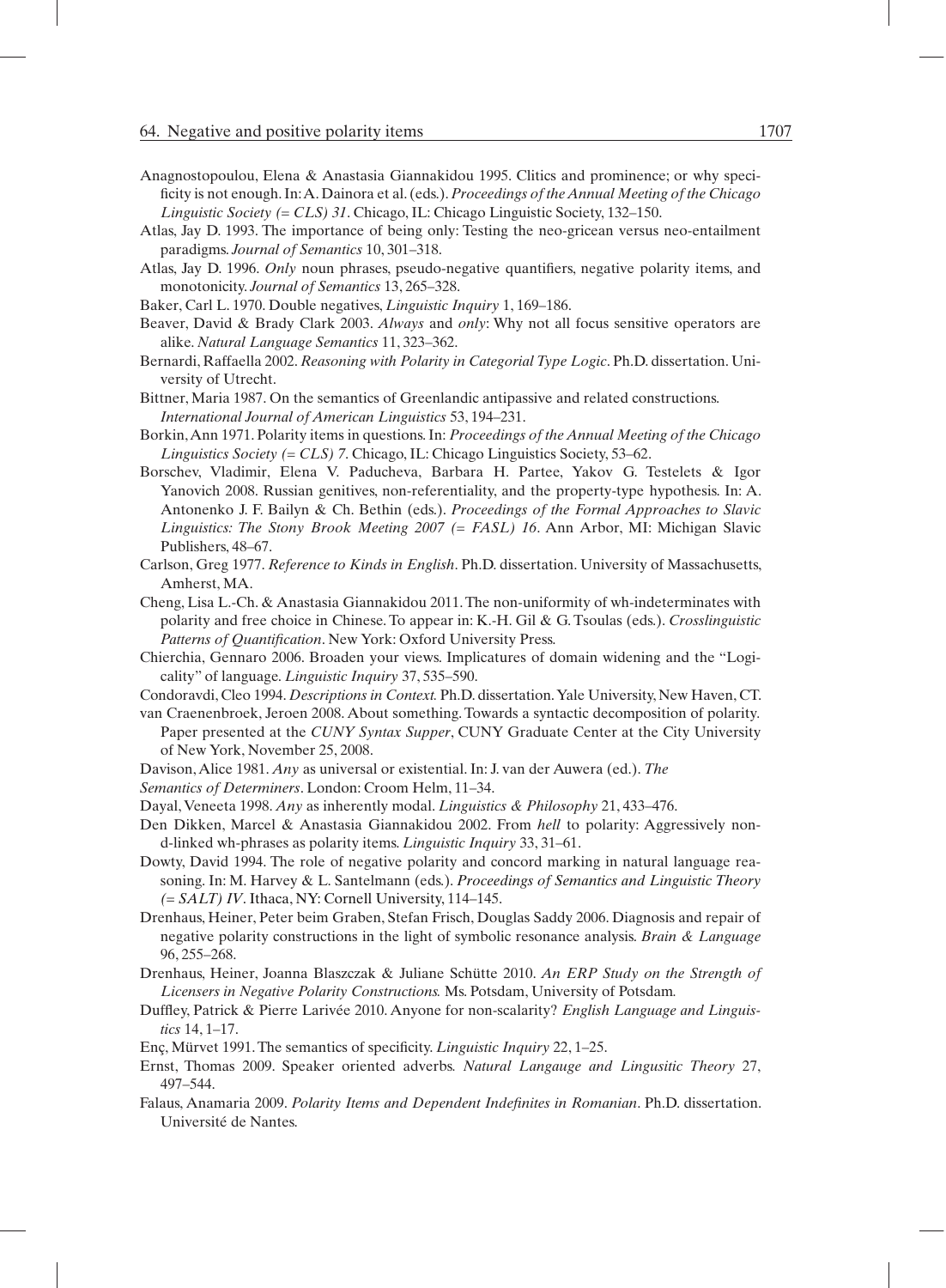- Farkas, Donka F. 1998. Dependent indefinites. In: F. Corblin, D. Goddard & J.-M. Marandin (eds.). *Empirical Issues in Formal Syntax and Semantics.* Frankfurt/M.: Peter Lang, 243–267.
- Farkas, Donka F. 2002. Extreme non-specificity in Romanian In: C. Beyssade et al. (eds.). *Romance Languages and Linguistic Theory 2000*. Amsterdam: Benjamis, 127–151.
- Fauconnier, Gilles 1975. Pragmatic scales and logical structure. *Linguistic Inquiry* 6, 353–375.
- Fernald, Theodore B. & Ellavina Perkins 2006. Negative polarity items in Navajo. In: A. Berez, S. Gessner & S. Tuttle (eds.). *Proceedings of the Dene (Athabaskan) Languages Conference (= ALC) 2006* (Alaska Native Language Center Working Papers 7). Fairbanks, AK: ANLC Publications, 19–48.
- von Fintel, Kai 1999. NPI-licensing, Strawson-entailment, and context-dependency. *Journal of Semantics* 16, 97–148.
- von Fintel, Kai 2000. Whatever*.* In: B. Jackson & T. Matthews (eds.). *Proceedings of Semantics and Linguistic Theory (= SALT) X*. Ithaca, NY : Cornell University, 27–40.
- van Geenhoven, Veerle 1998. Semantic Incorporation and Indefinite Descriptions: Semantic and *Syntactic Aspects of Noun Incorporation in West Greenlandic*. Doctoral dissertation. University of Tübingen. Reprinted: Stanford, CA: CSLI Publications.
- Giannakidou, Anastasia 1994. The semantic licensing of NPIs and the Modern Greek subjunctive. *Language and Cognition* 4, 55–68.
- Giannakidou, Anastasia 1995. Subjunctive, habituality and negative polarity. In: M. Simons & T. Galloway (eds.). *Proceedings of Semantics and Linguistic Theory (= SALT) V*. Ithaka, NY: Cornell University, 132–150.
- Giannakidou, Anastasia 1997. *The Landscape of Polarity Items.* Ph.D. dissertation. University of Groningen.
- Giannakidou, Anastasia 1998. *Polarity Sensitivity as (Non)veridical Dependency*. Amsterdam: Benjamins.
- Giannakidou, Anastasia 1999. Affective dependencies. *Linguistics & Philosophy* 22, 367–421.
- Giannakidou, Anastasia 2000. Negative … Concord? *Natural Language and Linguistic Theory* 18, 457–523.
- Giannakidou, Anastasia 2001. The meaning of free choice. *Linguistics & Philosophy* 24, 659– 735.
- Giannakidou, Anastasia 2002. Licensing and sensitivity in polarity items: From downward entailment to nonveridicality. In: M. Andronis, A. Pycha & K. Yoshimura (eds.). *Proceedings of the Annual Meeting of the Chicago Linguistic Society (= CLS) 38*. Chicago, IL: Chicago Linguistic Society, 29–53.
- Giannakidou, Anastasia 2006. *Only,* emotive factive verbs, and the dual nature of polarity dependency. *Language* 82, 575–603.
- Giannakidou, Anastasia 2007a. The landscape of EVEN. *Natural Language and Linguistic Theory* 25, 39–81.
- Giannakidou, Anastasia 2007b. *The ingredients of free choice*. Paper presented at the *Workshop on Different Kinds of Specificity Across Languages: Funny Infinitives*, July 6-7, 2007, SFB 632 *Information Structure,* Zentrum für Allgemeine Sprachwissenschaft (ZAS), Berlin.
- Giannakidou, Anastasia 2009. The dependency of the subjunctive revisited: Temporal semantics and polarity. *Lingua* (special issue on *Mood*) 119, 1883–1908.
- Giannakidou, Anastasia 2011. Greek quantifiers. To appear in: E. L. Keenan & D. Paperno (eds.). *Handbook of Quantifiers in Natural Language*. Dordrecht: Springer.
- Giannakidou, Anastasia & Lisa Cheng 2006. (In)definiteness, polarity, and the role of whmorphology in free choice. *Journal of Semantics* 23, 135–183.
- Giannakidou, Anastasia & Josep Quer 1995. Two mechanisms for the licensing of negative indefinites. In: L. Gabriele, D. Hardison & R. Westmoreland (eds.). *Proceedings of the Annual Meeting of the Formal Linguistics Society of Mid-America (= FLSM) 6, vol. 2: Syntax II & Semantics/ Pragmatics*. Bloomington, IN: IULC Publications, 103–114.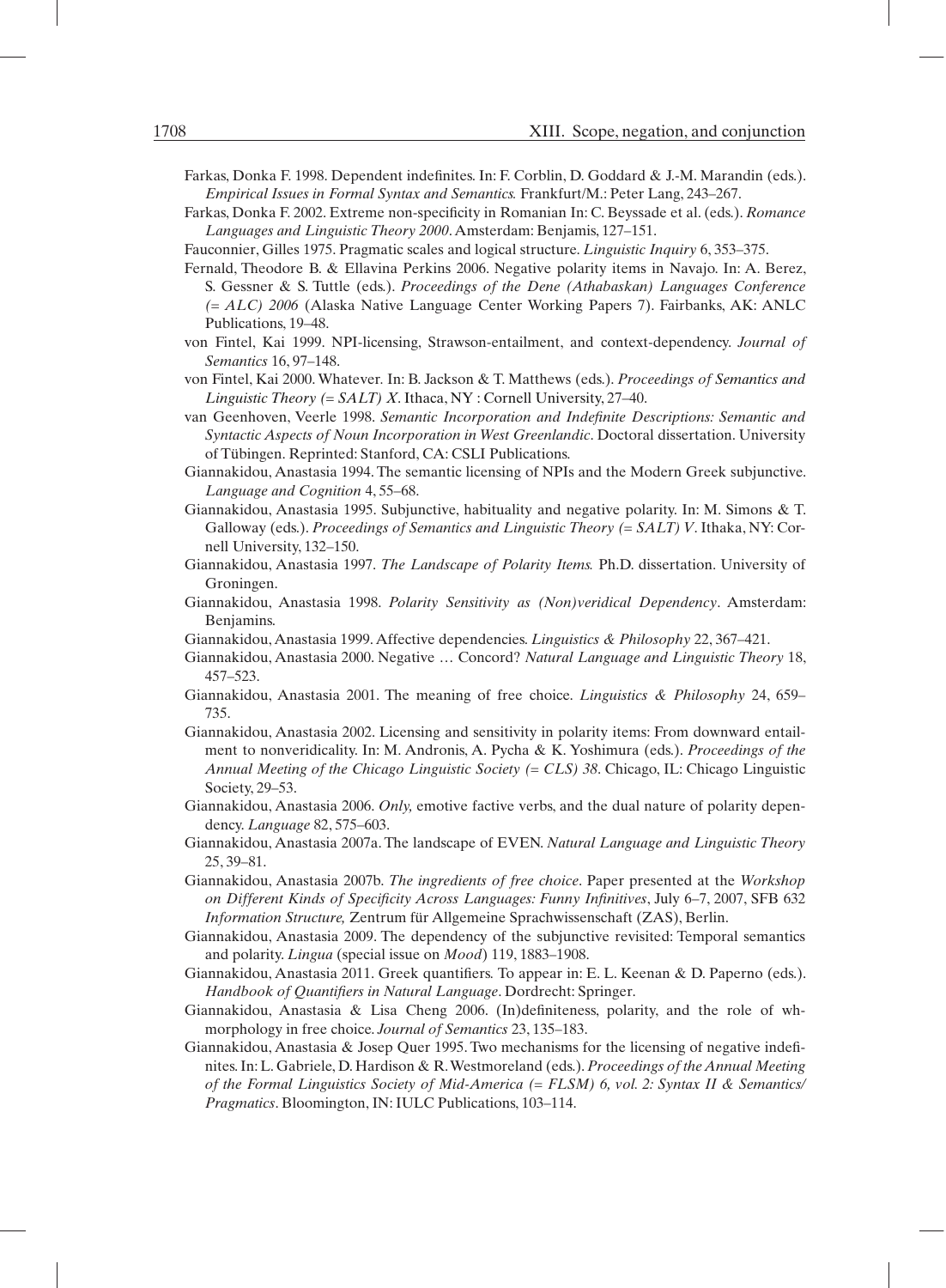- Giannakidou, Anastasia & Josep Quer 1997. Long distance licensing of negative indefinites. In: D. Forget et al. (eds.). *Negation and Polarity, Syntax and Semantics*. Amsterdam: Benjamins. 95–113.
- Giannakidou, Anastasia & Josep Quer 2010. What we gain, and what we lose, with a Hamblin semantics for free choice: From free choice to referential vagueness. Paper presented at the *Workshop on Alternative-Based Semantics*, University of Nantes, October 29–30, 2010.
- Giannakidou, Anastasia & Suwon Yoon 2010. No NPI licensing in comparatives. Paper presented at the *Annual Meeting of the Chicago Linguistic Society (= CLS) 46*, April 8–10, 2010.
- Guerzoni, Elena 2004. EVEN-NPIs in questions. *Natural Language Semantics* 12, 319–343.
- Guerzoni, Elena & Yael Sharvit 2007. A question of strength: On NPIs in interrogative clauses. *Linguistics & Philosophy* 30, 361–391.
- Haegeman, Liliane & Rafaella Zanuttini 1981. Neg-heads and the neg-criterion. *The Linguistic Review* 8, 233–251.
- Haspelmath, Martin 1997. *Indefinite Pronouns*. Oxford: Oxford University Press.
- Heim, Irene 1982. The Semantics of Definite and Indefinite Noun Phrases. Ph.D. dissertation. University of Massachussetts, Amherst, MA. Reprinted: Ann Arbor, MI: University Microfilms.
- Heim 1984. A note on negative polarity and downward entailingness. In: C. Jones & P. Sells (eds.). *Proceedings of the North Eastern Linguistic Society (=NELS) 14*. Amherst, MA: GLSA, University of Massachusetts, 98–107.
- Herburger, Elena 2003. A note on Spanish *ni siquiera, even,* and the analysis of NPIs. *Probus* 15, 237–256.
- Herburger, Elena & Simon Mauck 2006. NPIs are low Scalar Items +F. Ms. Washington, DC, Georgetown University.
- Hintikka, Jaakko 1962. *Knowledge and Belief: An Introduction to the Logic of the Two Notions*. Ithaka, NY: Cornell University Press.
- Hoeksema, Jacob 1986. Monotonie en superlatieven. In: C. Hoppenbrouwers et al. (eds.). *Proeven van taalwetenschap*. Groningen: Instituut RUG, 38–49.
- Hoeksema, Jacob 1994. On the grammaticalization of negative polarity items. In: S. Gahl, A. dolbey & C. Johnson (eds.). *Proceedings of the Annual Meeting of the Berkeley Linguistics Society (= BLS) 20*. Berkeley, CA: Berkeley Linguistics Society, 273–282.
- Hoeksema, Jacob 1999. Aantekeningen bij *ooit*, deel 2: De opkomst van niet polair ooit. *Tabu* 29, 147–172.
- Hoeksema, Jacob 2010. Dutch ENIG: From nonveridicality to downward entailment. *Natural Language and Linguistic Theory* 28, 837–859.
- Hoeksema, Jacob & Hotze Rullmann 2001. Scalarity and polarity: A study of scalar adverbs as polarity items. In: J. Hoeksema et al. (eds.). *Perspectives on Negation and Polarity Items*. Amsterdam: Benjamins, 129–171.
- de Hoop, Helen 1992. *Case Configuration and Noun Phrase Interpretation*. Ph.D. dissertation. University of Groningen.
- Horn, Laurence 1972. *On the Semantic Properties of Logical Operators in English*. Ph.D. dissertation. University of California, Los Angeles, CA.
- Horn, Laurence R. 1989. *A Natural History of Negation*. Chicago, IL: The University of Chicago Press.
- Horn, Laurence R. 1996. Exclusive company: *Only* and the dynamics of vertical inference. *Journal of Semantics* 13, 1–40.
- Horn, Laurence R. 2000a. *Any* and *(–)ever*: Free choice and free relatives. In: A. Z. Wyner (ed.). *Proceedings of the Annual Meeting of the Israel Association for Theoretical Linguistics (= IATL) 15*. Jerusalem: Akademon, 71–111.
- Horn, Laurence R. 2000b. Pick a theory: Not just any theory. In: L. Horn & Y. Kato (eds.). *Negation and Polarity: Syntactic and Semantic Perspectives*. Oxford: Oxford University Press, 147–192.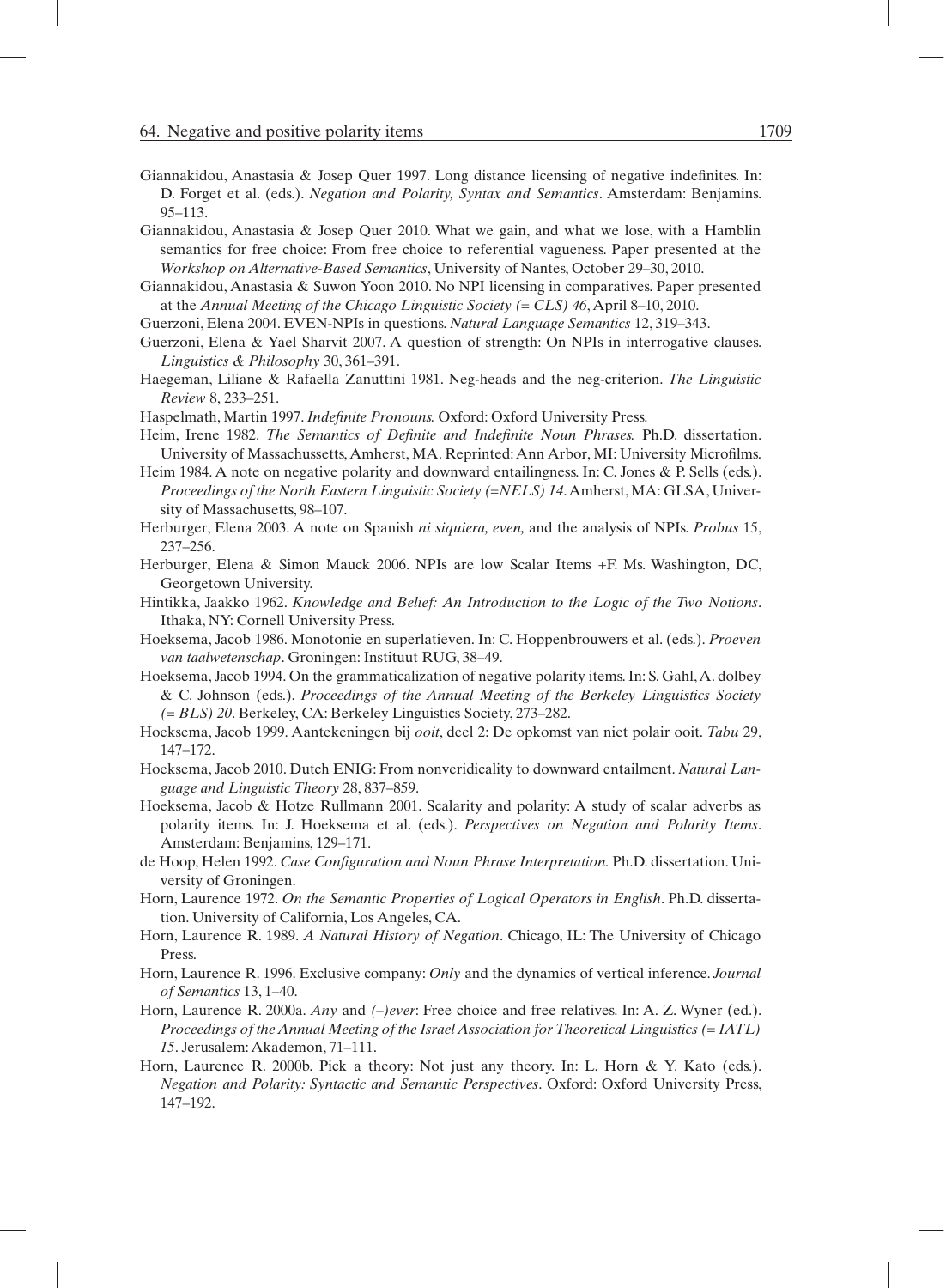- Horn, Laurence R. 2002. Assertoric inertia and NPI-licensing. In: M. Andronis et al. (eds.). *Proceedings of the Annual Meeting of the Chicago Linguistic Society (= CLS) 38, Parasession on Negation and Polarity*. Chicago, IL: Chicago Linguistic Society, 55–82.
- Horn, Laurence R. 2005. Airport '86 revisited: Toward a unified indefinite *any*. In: G. Carlson & F. J. Pelletier (eds.). *The Partee Effect*. Stanford: CSLI Publications, 179–205.
- Horn, Laurence R. 2006. The boarder wars: A neo-Gricean perspective. In: K. von Heusinger & K. Turner (eds.). *Where Semantics Meets Pragmatics.* Amsterdam: Elsevier, 21–48.
- Israel, Michael 1996. Polarity sensitivity as lexical semantics. *Linguistics & Philosophy* 19, 619– 666.
- Israel, Michael 2004. The pragmatics of polarity. In: L. Horn & G. Ward (eds.). *The Handbook of Pragmatics.* Oxford: Blackwell, 701–723.

Jackson, Eric. 1994. *Negative Polarity, Definites under Quantification and General Statements.* Ph.D. dissertation. Stanford University, Stanford, CA.

- Jacobson, Pauline 1995. On the quantificational force of the English free relative. In: A. Kratzer et al. (eds.). *Quantification in Natural Language, Vol. 2.* Dordrecht: Kluwer, 451–487.
- Jayez, Jacques & Lucia Tovena 2005. Free choiceness and non-individuation. *Linguistics & Philosophy* 28, 1–71.
- Jespersen, Otto 1909–1949. *A Modern English Grammar on Historical Principles*. London: George Allen and Unwin Ltd.

Kadmon, Nirit & Fred Landman 1993. Any. *Linguistics & Philosophy* 16, 353–422.

- Kas, Mark 1993. *Essays on Boolean Semantics and Negative Polarity.* Ph.D. dissertation. University of Groningen.
- Kiparsky, Paul 1998. Partitive case and aspect. In: M. Butt & W. Geuder (eds.). *The Projection of Arguments: Lexical and Compositional Factors*. Stanford, CA: CSLI Publications, 265–307.
- Klima, Edward 1964. Negation in English. In: J. Fodor & J. Katz (eds.). *The Structure of Language*. Englewood Cliffs, NJ: Prentice Hall, 246–323.
- Kratzer, Angelika & Shimoyama, Junko 2002. Indeterminate pronouns: The view from Japanese. In: Y. Otsu (ed.). *Proceedings of the Tokyo Conference on Psycholinguistics 3*. Tokyo: Hituzi Syobo, 1–25.
- Krifka, Manfred 1995. The semantics and pragmatics of polarity items in assertion. *Linguistic Analysis* 15, 209–257.
- Krifka, Manfred, Francis J. Pelletier, Greg Carlson, Alice ter Meulen, Gennaro Chierchia & Godehard Link 1995. Genericity: An introduction. In: G. Carlson & F. J. Pelletier (eds.). *The Generic Book.* Chicago: The University of Chicago Press, 1–124.
- Ladusaw, William 1980. *Polarity Sensitivity as Inherent Scope Relations*. New York: Garland.
- Ladusaw, William 1983. Logical form and conditions on grammaticality. *Linguistics & Philosophy*  6, 373–392.
- Ladusaw, William 1996. Negation and polarity items. In: S. Lappin (ed.). *The Handbook of Contemporary Semantic Theory*. Oxford: Blackwell, 321–341.
- Lahiri, Utpal 1998. Focus and negative polarity in Hindi. *Natural Language Semantics* 6, 57–123.
- Laka, Itziar 1990. *Negation in Syntax: On the Nature of Functional Categories and Projections.* Ph.D. dissertation. MIT, Cambridge, MA.
- Lee, Chungmin 1997. Negative polarity and free choice: Where do they come from? In: P. Dekker, M. Stokhof & Y. Venema (eds.). *Proceedings of the Amsterdam Colloquium 11*. Amsterdam: ILLC, 217–222.
- Lee, Chungmin 1999. Types of NPIs and nonverdicality in Korean and other languages. In: G. Storto (ed.). *Syntax at Sunset 2* (UCLA Working Papers in Linguistics 3). Los Angeles, CA: University of California, 96–132.
- Lee, Chungmin 2003. Negative polarity items and free choice in Korean and Japanese: A contrastive study. *Korean Society of Bilingualism* 22.
- Lee, Jung-Hyuck 2010. Nonveridical dependency: Korean and Japanese focus particles. *Japanese/ Korean Linguistics* 17, 231–245.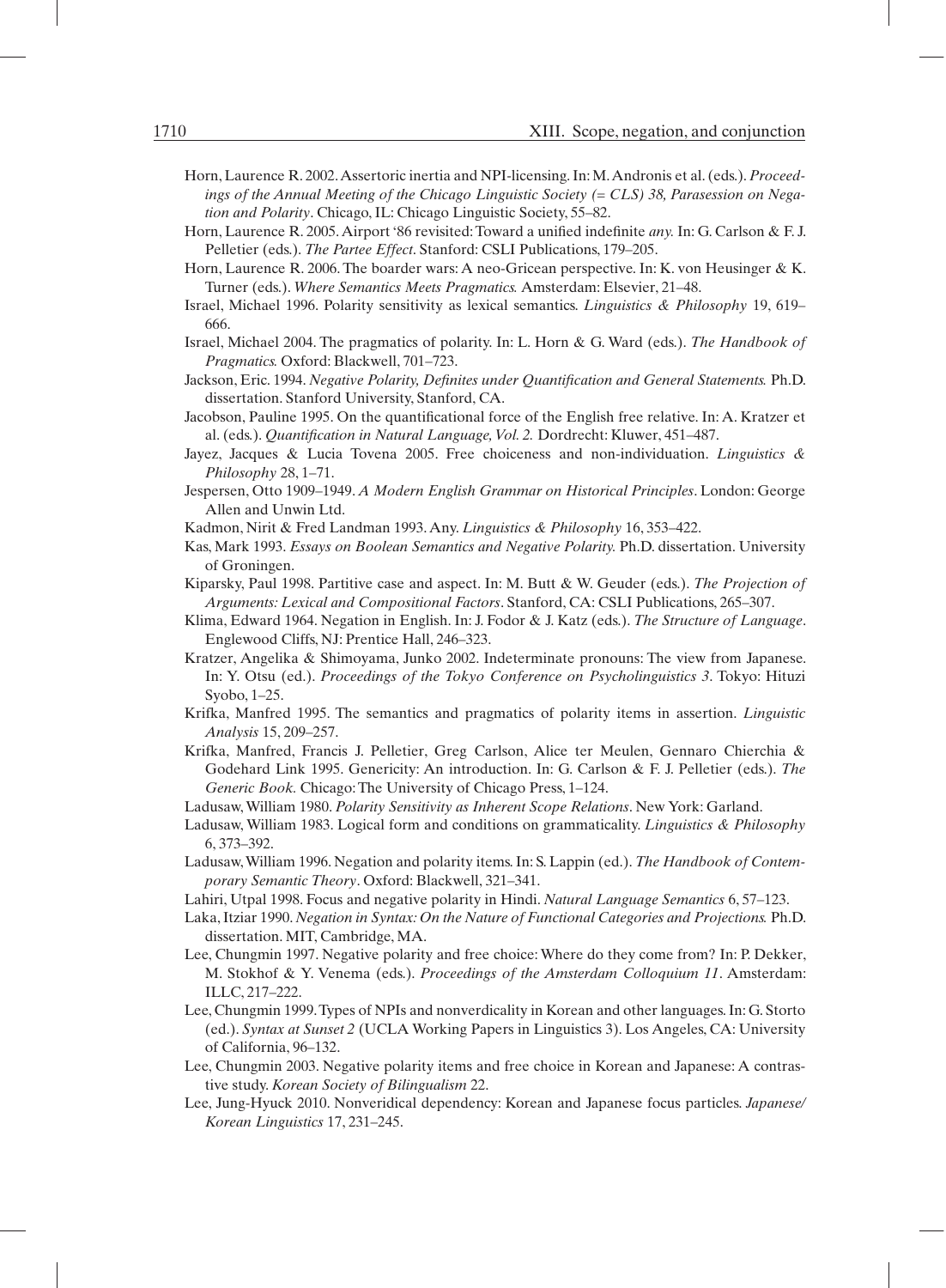- Lee, Young-Suk & Laurence R. Horn 1994. *Any* as an Indefinite plus *even*. Ms. New Haven, CT, Yale University.
- Lin, Jo-Wang 1996. *Polarity Licensing and Wh-Phrase Quantification in Chinese*. Ph.D. dissertation. University of Massachusetts, Amherst, MA.
- Linebarger, Marcia 1980. *The Grammar of Negative Polarity.* Ph.D. dissertation. MIT, Cambridge, MA.
- Linebarger, Marcia 1987. Negative polarity and grammatical representation. *Linguistics & Philosophy* 10, 325–387.
- Linebarger, Marcia 1991. Negative polarity as lingusitic evidence. In: L. M. Dobrin, L. Nichols & R. Rodriguez (eds.). *Proceedings of the Annual Meeting of the Chicago Linguistic Society ( = CLS) 27*, *Part Two: The Parasession on Negation*. Chicago, IL: Chicago Linguistic Society, 165–188.
- Matthewson, Lisa 1998. *Determiner Systems and Quantificational Strategies. Evidence from Salish.* The Hague: Holland Academic Graphics.
- Menéndez-Benito, Paula 2010. On universal free choice items. *Natural Language Semantics* 18, 33–64.
- Merchant, Jason 2004. Fragments and ellipsis. *Linguistics & Philosophy* 27, 661–738.
- Montague, Richard 1969. On the nature of certain philosophical entities. *The Monist* 53, 159– 194.
- Nakanishi, Kimiko 2007. Presentation at the *Annual Meeting of the Linguistic Society of America (= LSA), Workshop on Semantic/Pragmatic Perspectives on Negative Polarity Items*, January 4–7, 2007.
- Nathan, Lance 1999. *Either: Negative Polarity Meets Focus Sensitivity*. Honors Thesis. Brown University, Providence, RI.
- Nilsen, Oystein 2003. *Eliminating Positions.* Ph.D. dissertation. University of Utrecht.
- Park, Eun-Hae. 2009. Free choice and wh-indeterminates in Korean: Definiteness, indefinites, and expressive content. Ph.D. dissertation. University of Chicago, Chicago, IL.
- Partee, Barbara H. 2008. Negation, intensionality, and aspect: Interaction with NP semantics. In: S. Rothstein (ed.). *Theoretical and Crosslinguistic Approaches to the Semantics of Aspect*. Amsterdam: Benjamins, 291–317.
- Partee, Barbara H. & Vladimir Borschev 2004. The semantics of Russian genitive of negation: The role and nature of perspectival structure. In: K. Watanabe & Robert B. Young (eds.). *Proceedings of Semantics and Linguistic Theory (= SALT) XIV*. Ithaca, NY: Cornell University, 212–234.
- Pereltsvaig, Asya 2000. Monotonicity-based versus veridicality-based approaches to negative polarity: Evidence from Russian. In: T. Halloway King & I. A. Sekerina (eds.). *Formal Approaches to Slavic Linguistics: The Philadelphia Meeting 1999*. Ann Arbor, MI: Michigan Slavic Publishers, 328–346.
- Pereltsvaig, Asya 2008. Russian *nibud'*-series as markers of co-variation. In: N. Abner & J. Bishop (eds.). *Proceedings of the West Coast Conference on Formal Linguistics (= WCCFL) 27*. Somerville, MA: Cascadilla Proceedings Project, 370–378.
- Postal, Paul M. 2000. *The Ohio Lectures on squat*. Ms. New York, New York University.
- Postal, Paul M. 2003. *Skeptical Linguistic Essays*. New York: Oxford University Press.
- Potts, Christopher 2005. *The Logic of Conventional Implicatures*. Oxford: Oxford University Press. Progovac, Ljiljana 1994. *Positive and Negative polarity: A binding approach*. Cambridge: Cambridge
- University Press.
- Progovac, Ljiljana 2005. Negative and positive feature checking and the distribution of polarity items. In: S. Brown & A. Przepiorkowski (eds.). *Negation in Slavic*. Bloomington, IN: Slavica Publishers, 179–217.
- Przepiórkowski, Adam & Anna Kupc 1997. Eventuality negation and negative concord in Polish and Italian. In: R. D. Borsley & Adam Przepiórkowski (eds.). *Slavic in Head-Driven Phrase Structure Grammar*. Stanford, CA: CSLI Publications, 211–246.
- Quer, Josep 1998. *Mood at the Interface.* Ph.D. dissertation. University of Utrecht.